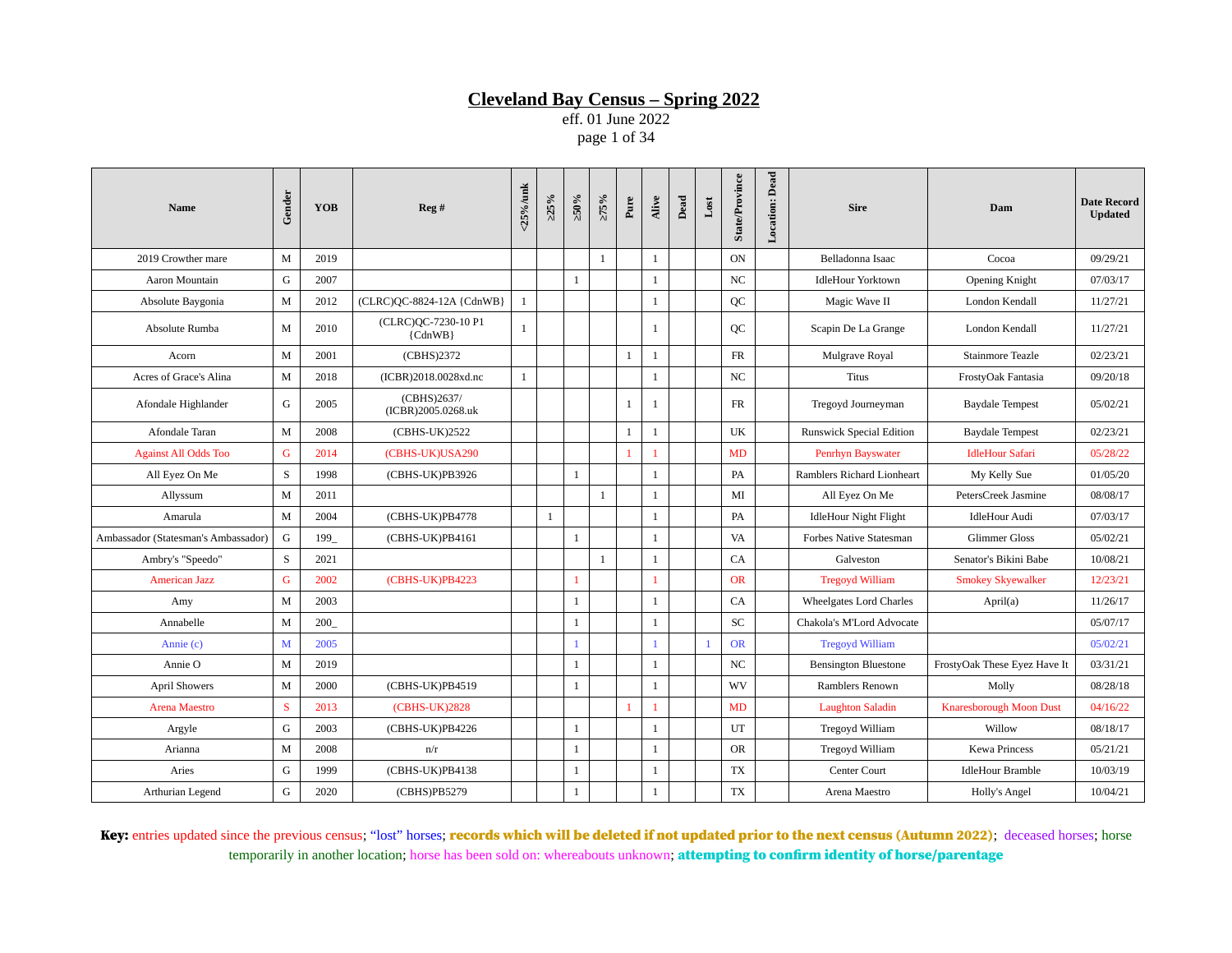eff. 01 June 2022 page 2 of 34

| <b>Name</b>               | Gender | <b>YOB</b> | Reg #           | <25%/unk | >25%         | $\approx 0.95$ | $>75\%$      | Pure         | Alive        | Dead         | $_{\text{Lost}}$ | <b>State/Province</b> | Location: Dead | <b>Sire</b>                  | Dam                                | <b>Date Record</b><br><b>Updated</b> |
|---------------------------|--------|------------|-----------------|----------|--------------|----------------|--------------|--------------|--------------|--------------|------------------|-----------------------|----------------|------------------------------|------------------------------------|--------------------------------------|
| Asdi Arya                 | M      | 2006       |                 |          | $\mathbf{1}$ |                |              |              | $\mathbf{1}$ |              |                  | VA                    |                | Asdi Villagana               | Pretty Calypso                     | 07/03/17                             |
| Aspen(b)                  | G      | 2004       | (CBHS-UK)PB4496 |          |              | 1              |              |              | $\mathbf{1}$ |              |                  | $_{\rm NC}$           |                | Stainmore Wolfhound          | Kyra                               | 08/22/17                             |
| Aurora Leigh              | M      | 201        | (AES)781Z       |          |              | 1              |              |              | $\mathbf{1}$ |              |                  | ${\rm FR}$            |                | <b>Tatianus</b>              | Stoneridge Merindah Jundah         | 05/07/17                             |
| Avro Arrow                | G      | 2009       | (CBHS-UK)205CAN |          |              |                |              | $\mathbf{1}$ | $\mathbf{1}$ |              |                  | AB                    |                | <b>Bantry Bere</b>           | Eden Valley Illithia               | 02/10/18                             |
| B. Jean mare              | M      | 2005       |                 |          |              | 1              |              |              | 1            |              |                  | MA                    |                | Stoneridge Bendigalla 2431   |                                    | 06/07/19                             |
| Bahian Macadamia          | G      | 2010       | (CBHS-UK)PB4877 |          |              |                | $\mathbf{1}$ |              | $\mathbf{1}$ |              |                  | GA                    |                | <b>Bahian Business</b>       | Childrey Chez Black                | 10/30/20                             |
| <b>Bart</b>               | G      | 2005       |                 |          |              | $\overline{1}$ |              |              |              | $\mathbf{1}$ |                  | <b>VT</b>             |                | Stoneridge Bendigalla 2431   | unknown                            | 12/13/21                             |
| <b>Bayfield Bodhi</b>     | S      | 2014       | (CBHS)USA253    |          |              |                |              | 1            | 1            |              |                  | <b>GA</b>             |                | <b>Stainmore Wolfhound</b>   | <b>Foxhollow Weatherly</b>         | 04/16/22                             |
| <b>Bayhill Alnair</b>     | M      | 2009       | (CBHS-UK)PB4946 |          |              |                | $\mathbf{1}$ |              | 1            |              |                  | PA                    |                | <b>IdleHour Lion's Share</b> | Secret of Life                     | 08/06/17                             |
| <b>Bayhill Arktos</b>     | G      | 2009       | (CBHS-UK)PB4944 |          | $\mathbf{1}$ |                |              |              | $\mathbf{1}$ |              |                  | PA                    |                | All Eyez On Me               | Darlin Playgirl                    | 07/03/17                             |
| <b>Bayhill Benetnasch</b> | G      | 2010       | (CBHS-UK)PB5089 |          |              | -1             |              |              | 1            |              |                  | PA                    |                | <b>IdleHour Lion's Share</b> | Royal Lil Lynx                     | 04/05/17                             |
| <b>Bayhill Bered</b>      | G      | 2010       | (CBHS-UK)PB4901 |          |              |                | 1            |              | $\mathbf{1}$ |              |                  | PA                    |                | <b>IdleHour Lion's Share</b> | Secret of Life                     | 05/29/19                             |
| <b>Bayhill Bezek</b>      | G      | 2010       | (CBHS-UK)PB4902 |          |              | $\mathbf{1}$   |              |              | $\mathbf{1}$ |              |                  | PA                    |                | <b>IdleHour Lion's Share</b> | Don't Pinch Me                     | 03/25/17                             |
| Bayhill Birdun            | G      | 2010       | (CBHS-UK)PB4947 |          |              | $\mathbf{1}$   |              |              | $\mathbf{1}$ |              |                  | MD                    |                | <b>IdleHour Lion's Share</b> | La Pichona                         | 12/15/21                             |
| <b>Bayhill Botein</b>     | G      | 2010       | (CBHS-UK)PB4904 |          |              | 1              |              |              | $\mathbf{1}$ |              |                  | VA                    |                | <b>IdleHour Lion's Share</b> | Cryptornate                        | 03/25/17                             |
| <b>Bayhill Canopus</b>    | G      | 2011       | (CBHS-UK)PB5088 |          |              |                | $\mathbf{1}$ |              | 1            |              |                  | PA                    |                | <b>IdleHour Lion's Share</b> | Secret of Life                     | 05/01/17                             |
| <b>Bayhill Capella</b>    | G      | 2011       | (CBHS-UK)PB5091 |          | $\mathbf{1}$ |                |              |              | $\mathbf{1}$ |              |                  | MD                    |                | <b>Bayhill Strider</b>       | Miss Beverly                       | 01/23/20                             |
| <b>Bayhill Denebola</b>   | M      | 2012       | (CBHS-UK)PB5009 |          |              |                | 1            |              | $\mathbf{1}$ |              |                  | PA                    |                | <b>IdleHour Lion's Share</b> | Secret of Life                     | 02/24/20                             |
| Bayhill Electra           | M      | 2013       | (CBHS)242USA    |          |              |                |              | $\mathbf{1}$ | $\mathbf{1}$ |              |                  | PA                    |                | <b>IdleHour Lion's Share</b> | WKF Chai Latte                     | 11/03/20                             |
| Bayhill Geidi             | G      | 2014       | (CBHS)PB5068    |          |              |                | $\mathbf{1}$ |              | 1            |              |                  | PA                    |                | <b>IdleHour Lion's Share</b> | Bayhill Like Magic (Like<br>Magic) | 03/28/20                             |
| <b>Bayhill Halley</b>     | M      | 2016       | (CBHS-UK)PB5105 |          |              |                | $\mathbf{1}$ |              | 1            |              |                  | PA                    |                | <b>IdleHour Yorktown</b>     | Bayhill Like Magic (Like<br>Magic) | 08/06/17                             |
| BayHill Indus             | G      | 2016       |                 |          |              | 1              |              |              | $\mathbf{1}$ |              |                  | PA                    |                | <b>IdleHour Lion's Share</b> | Miss Beverly                       | 11/20/18                             |
| BayHill Juno              | M      | 2017       |                 |          |              |                | 1            |              | 1            |              |                  | PA                    |                | <b>IdleHour Lion's Share</b> | Secret of Life                     | 08/06/17                             |
| Bayhill Kitalpha          | M      | 2018       |                 |          |              |                | $\mathbf{1}$ |              | $\mathbf{1}$ |              |                  | PA                    |                | <b>IdleHour Lion's Share</b> | Secret of Life                     | 03/28/20                             |
| <b>Bayhill Kuiper</b>     | S      | 2018       |                 |          |              |                |              |              | $\mathbf{1}$ |              |                  | <b>PA</b>             |                | <b>IdleHour Lion's Share</b> | <b>IdleHour Oleana</b>             | 02/18/22                             |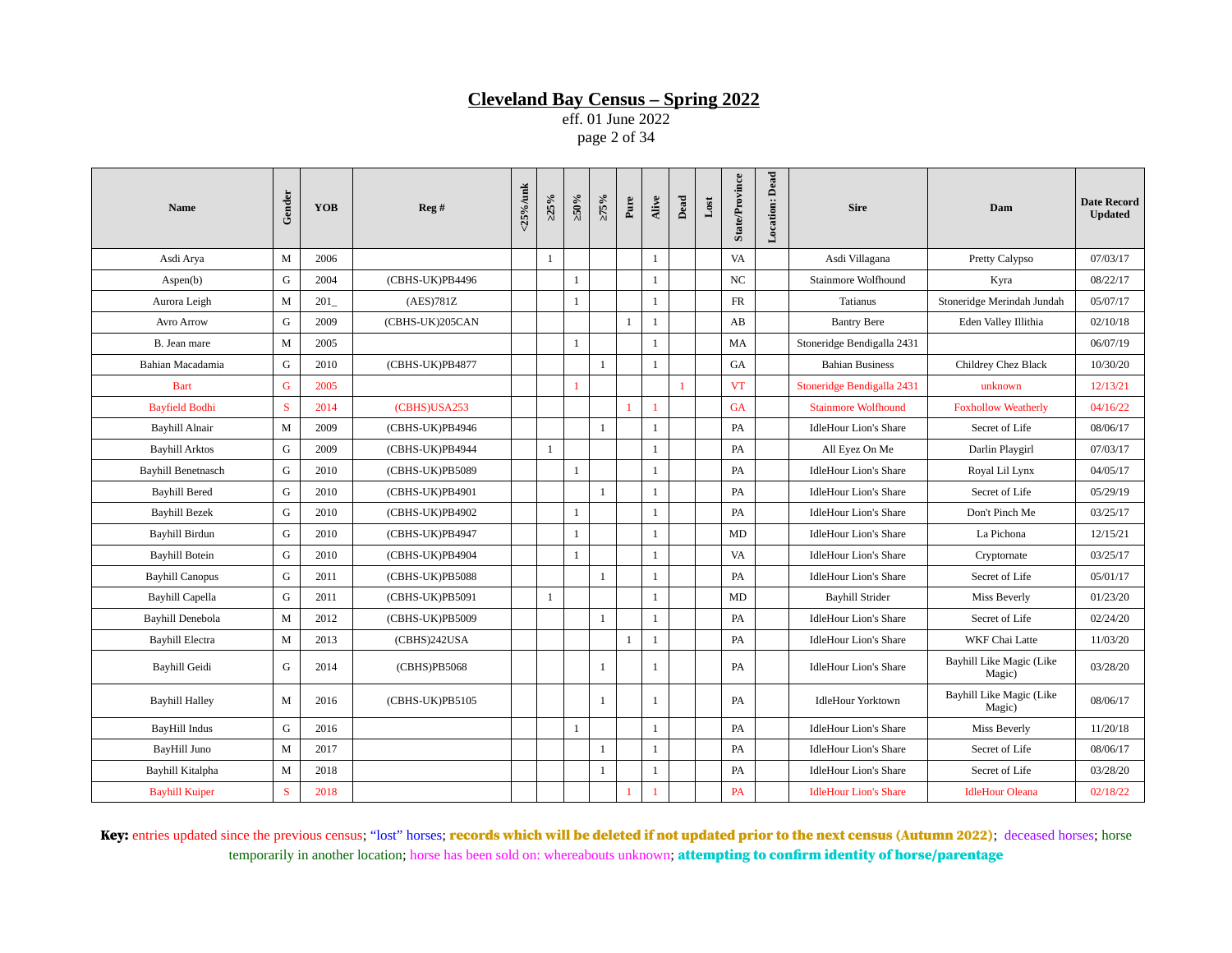eff. 01 June 2022 page 3 of 34

| <b>Name</b>                     | Gender | YOB  | Reg #                | <25%/unk | >25% | $>50\%$      | $>75\%$      | Pure         | Alive        | Dead | $_{\rm Lost}$ | <b>State/Province</b> | <b>Location:</b> Dead | <b>Sire</b>                  | Dam                                | <b>Date Record</b><br><b>Updated</b> |
|---------------------------------|--------|------|----------------------|----------|------|--------------|--------------|--------------|--------------|------|---------------|-----------------------|-----------------------|------------------------------|------------------------------------|--------------------------------------|
| Bayhill Like Magic (Like Magic) | M      | 2006 | (CBHS-UK)PB4651      |          |      | $\mathbf{1}$ |              |              | $\mathbf{1}$ |      |               | PA                    |                       | Tregoyd William              | Cryptornate                        | 11/11/17                             |
| Bayhill Lucida                  | M      | 2019 | (CBHS)PB5262         |          |      |              | 1            |              | 1            |      |               | PA                    |                       | <b>IdleHour Lion's Share</b> | Bayhill Like Magic (Like<br>Magic) | 10/04/21                             |
| <b>Bayhill Mimosa</b>           | M      | 2020 | (CBHS)USA320         |          |      |              |              | $\mathbf{1}$ | $\mathbf{1}$ |      |               | PA                    |                       | FrostyOak Hampton            | Olddominion Rhosyn                 | 10/04/21                             |
| Bayhill Naqaya                  | S      | 2021 |                      |          |      |              | $\,1\,$      |              | $\mathbf{1}$ |      |               | VA                    |                       | <b>IdleHour Lion's Share</b> | <b>Bayhill Halley</b>              | 08/31/21                             |
| <b>Bayhill Nashira</b>          | M      | 2021 |                      |          |      | 1            |              |              | 1            |      |               | PA                    |                       | <b>IdleHour Lion's Share</b> | Miss Beverly                       | 08/31/21                             |
| <b>Bayhill Something Elsa</b>   | M      | 2004 | (CBHS-UK)PB4443      |          |      | 1            |              |              | $\mathbf{1}$ |      |               | PA                    |                       | Ramblers Renown              | Dreams Fulfilled                   | 01/23/20                             |
| <b>Bayhill Strider</b>          | G      | 2008 | (CBHS-UK)PB4945      |          |      | -1           |              |              | $\mathbf{1}$ |      |               | PA                    |                       | Tynedale St. Dominic         | La Pichona                         | 12/15/21                             |
| <b>Baymeadow Fantasia</b>       | M      | 2017 |                      |          |      |              | 1            |              | $\mathbf{1}$ |      |               | PA                    |                       | <b>IdleHour Lion's Share</b> | IdleHour M'zuri Sana               | 12/21/17                             |
| <b>Baymont Fonseca</b>          | M      | 2017 |                      |          |      |              | 1            |              | 1            |      |               | CO                    |                       | <b>Bensington Bluestone</b>  | Legacy Diva                        | 04/03/18                             |
| <b>Baymont Marcellus</b>        | S      | 2020 |                      |          |      |              | $\mathbf{1}$ |              | 1            |      |               | CO                    |                       | <b>Bensington Bluestone</b>  | Legacy Diva                        | 09/01/21                             |
| <b>Baymont Tommy</b>            | G      | 2007 | (ICBR)2007.0045xb.co |          |      | $\mathbf{1}$ |              |              | 1            |      |               | CO                    |                       | Legacy Extravagant           | Legacy Diva                        | 05/15/18                             |
| <b>Bayswater Catty HR</b>       | M      | 2017 | (CBHS)PB5140         |          |      | 1            |              |              | $\mathbf{1}$ |      | $\mathbf{1}$  | VA                    |                       | Penrhyn Bayswater            | Red Headed Girl                    | 03/02/20                             |
| <b>BCF Captain</b>              | G      | 2002 | (CBHS-UK)PB4750      |          |      | -1           |              |              | 1            |      |               | $_{\rm NC}$           |                       | Forbes Native Statesman      | Jesse                              | 07/11/20                             |
| <b>BCF Colonel</b>              | G      | 2002 | (CBHS-UK)PB4751      |          |      | 1            |              |              | $\mathbf{1}$ |      |               | NC                    |                       | Forbes Native Statesman      | Willow Ree                         | 07/11/20                             |
| <b>BCF Eowin</b>                | M      | 2011 | (ICBR)2011.0012.nc   |          |      |              |              | $\mathbf{1}$ | $\mathbf{1}$ |      |               | QC                    |                       | Cholderton Hyperion          | Stainmore Tayberry                 | 11/03/20                             |
| <b>BCF</b> Ginger               | M      | 2012 | (ICBR)2012.0015.nc   |          |      |              |              | 1            | $\mathbf{1}$ |      |               | VA                    |                       | Cholderton Hyperion          | <b>Botton Grove Grace</b>          | 11/03/20                             |
| <b>BCF MacFriday</b>            | G      | 2011 | (CBHS)USA276         |          |      |              |              | $\mathbf{1}$ | 1            |      |               | $_{\rm NC}$           |                       | Cholderton Hyperion          | Thomsonbrook Queen's Saga          | 07/11/20                             |
| <b>BCF Neon Moon</b>            | M      | 2008 | (CBHS-UK)PB4981      |          |      | $\mathbf{1}$ |              |              | 1            |      |               | NC                    |                       | Cholderton Hyperion          | Lucky Charm                        | 07/11/20                             |
| <b>BCF</b> Sage                 | M      | 2009 | (CBHS)USA273         |          |      |              |              | 1            | 1            |      |               | MT                    |                       | Cholderton Hyperion          | Stainmore Tayberry                 | 11/03/20                             |
| <b>BCF</b> Starman              | G      | 2012 | (CBHS)USA274)        |          |      |              |              | $\mathbf{1}$ | $\mathbf{1}$ |      |               | $_{\rm NC}$           |                       | Cholderton Hyperion          | Stainmore Tayberry                 | 12/09/21                             |
| <b>BCF Visa</b>                 | M      | 2012 | (CBHS)USA275         |          |      |              |              | 1            | $\mathbf{1}$ |      |               | MT                    |                       | Cholderton Hyperion          | Saintjuliots Solitaire             | 11/03/20                             |
| <b>Beamish Rosemary</b>         | M      | 2004 | (CBHS-UK)2428        |          |      |              |              | $\mathbf{1}$ | $\mathbf{1}$ |      |               | FR                    |                       | <b>Traquair Jason</b>        | <b>Stainmore Briar Rose</b>        | 08/05/17                             |
| <b>Beargrass Deadose</b>        | M      | 2007 | (ICBR)2007.0015xd.tx | 1        |      |              |              |              | $\mathbf{1}$ |      |               | TX                    |                       | Engleman's Buffalo Bill      | <b>Beargrass Rebecca</b>           | 12/01/21                             |
| <b>Beargrass Hope</b>           | M      | 1997 | (ICBR)1997.0011xc.tx |          | 1    |              |              |              | 1            |      |               | <b>TX</b>             |                       | <b>IdleHour Hurry</b>        | Dusty                              | 12/01/21                             |
| <b>Beargrass Surprise</b>       | M      | 1997 | (ICBR)1997.0013xc.tx |          | 1    |              |              |              | 1            |      |               | TX                    |                       | <b>IdleHour Hurry</b>        | Mark's Cotton Queen                | 12/01/21                             |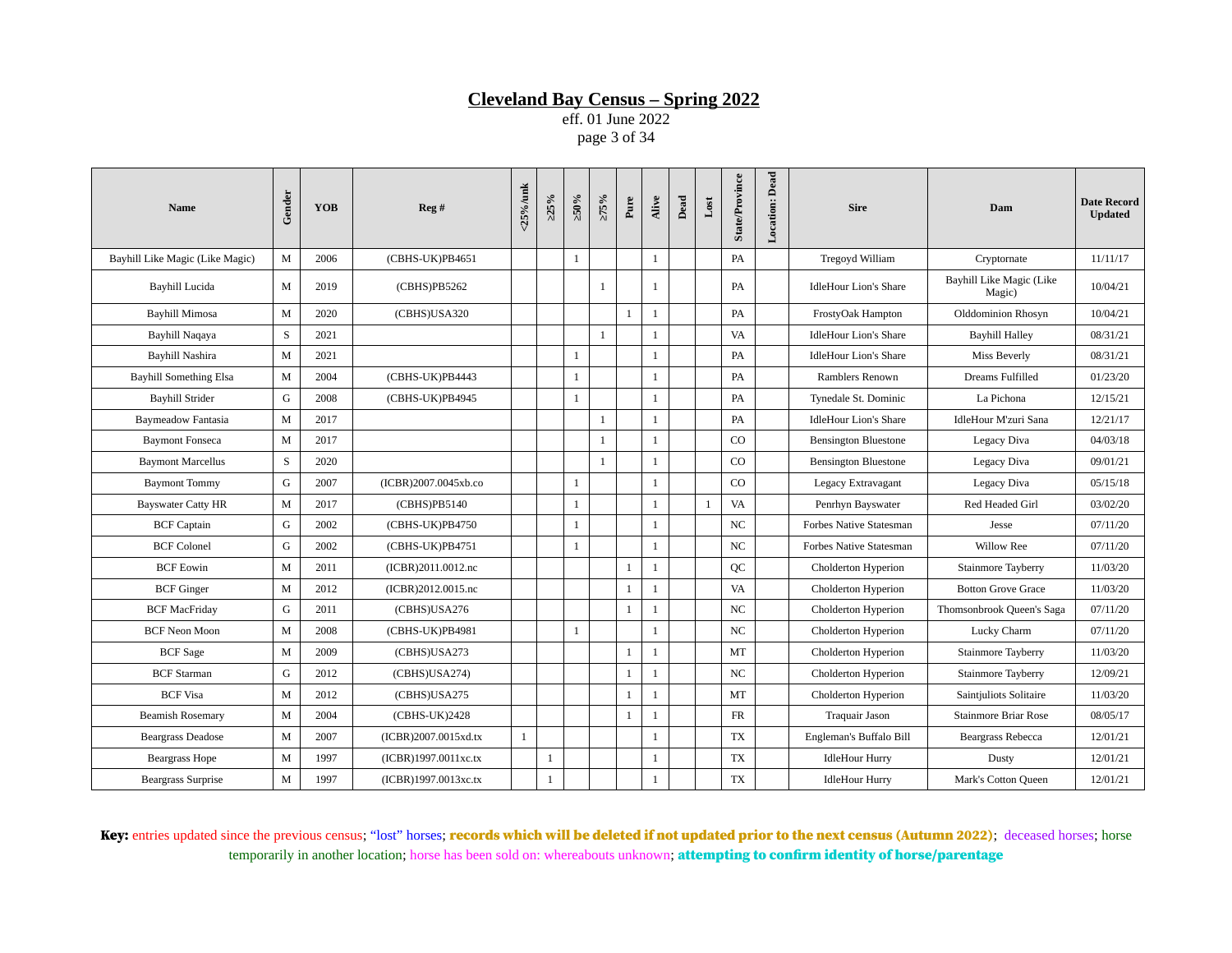eff. 01 June 2022 page 4 of 34

| <b>Name</b>                  | Gender      | <b>YOB</b> | Reg#                 | $<$ 25%/unk | $>25\%$      | $\approx 0.95$ | $>75\%$      | Pure         | Alive        | Dead | $_{\rm Lost}$ | <b>State/Province</b> | <b>Location: Dead</b> | <b>Sire</b>                       | Dam                        | <b>Date Record</b><br><b>Updated</b> |
|------------------------------|-------------|------------|----------------------|-------------|--------------|----------------|--------------|--------------|--------------|------|---------------|-----------------------|-----------------------|-----------------------------------|----------------------------|--------------------------------------|
| <b>Beargrass Unique</b>      | M           | 1997       | (ICBR)1997.0014xc.tx |             | 1            |                |              |              | $\mathbf{1}$ |      |               | TX                    |                       | <b>IdleHour Hurry</b>             | Misty Blue Copy            | 12/01/21                             |
| Bearpaw Calypso              | M           | 2016       |                      |             |              | 1              |              |              | $\mathbf{1}$ |      |               | MT                    |                       | Holmside Blackthorn               | Little Bit                 | 01/16/21                             |
| <b>BearPaw Clancy</b>        | G           | 2015       | (CBHS)PB5137         |             |              | 1              |              |              | $\mathbf{1}$ |      |               | FL                    |                       | Tregoyd William                   | Sonia's Joy ("Bandita")    | 10/08/21                             |
| <b>BearPaw Eloquence</b>     | M           | 2013       | (CBHS-UK)PB5047      |             |              | $\mathbf{1}$   |              |              | $\mathbf{1}$ |      |               | MT                    |                       | Tregoyd William                   | Ninety-nine (aka "99")     | 11/11/17                             |
| <b>BearPaw Fannie Steele</b> | M           | 2020       |                      |             |              |                |              |              |              |      |               | MT                    |                       | <b>WindyDay Shakespeare</b>       | <b>BearPaw Martha Jane</b> | 04/15/21                             |
| BearPaw Firefly              | M           | 2015       | (CBHS)PB5136         |             |              | 1              |              |              | $\mathbf{1}$ |      |               | UT                    |                       | Tregoyd William                   | Ninety-nine (aka "99")     | 04/15/21                             |
| BearPaw Gypsy                | M           | 2020       | (CBHS)PB5273         |             |              | -1             |              |              | 1            |      |               | MT                    |                       | WindyDay Shakespeare              |                            | 10/04/21                             |
| Bearpaw Khione               | M           | 2021       |                      |             |              | $\mathbf{1}$   |              |              | $\mathbf{1}$ |      |               | MT                    |                       | Bellavista Finnegan               | Sonia's Joy ("Bandita")    | 08/31/21                             |
| BearPaw Kiowa                | G           | 2019       | (CBHS)PB5221         |             |              |                | $\mathbf{1}$ |              | $\mathbf{1}$ |      |               | MT                    |                       | <b>Foxhollow Navigator</b>        | BearPaw Cornelia Marie     | 10/25/20                             |
| BearPaw Martha Jane          | M           | 2015       | (CBHS-UK)USA264      |             |              |                |              | $\mathbf{1}$ | 1            |      |               | MT                    |                       | <b>IdleHour Lion's Share</b>      | Tregoyd Victoria           | 07/12/21                             |
| <b>BearPaw Nakoda</b>        | G           | 2018       |                      |             |              |                |              |              |              |      |               | <b>MT</b>             |                       | <b>Holmside Blackthorn</b>        | Sonia's Joy ("Bandita")    | 07/12/21                             |
| BearPaw Neechi               | G           | 2013       | (CBHS-UK)PB5048      |             |              | $\mathbf{1}$   |              |              | $\mathbf{1}$ |      |               | MT                    |                       | Tregoyd William                   | Cheyenne                   | 11/11/17                             |
| BearPaw Nighthawk            | $\mathbf S$ | 2019       | (CBHS)PB5220         |             |              |                | $\mathbf{1}$ |              | $\mathbf{1}$ |      |               | MT                    |                       | <b>Foxhollow Navigator</b>        | <b>BearPaw Eloquence</b>   | 10/04/21                             |
| BearPaw Running Eagle        | M           | 2021       |                      |             |              |                |              | $\mathbf{1}$ | $\mathbf{1}$ |      |               | MT                    |                       | Bellavista Finnegan               | Penny Lane                 | 07/12/21                             |
| BearPaw Thief of Hearts      | M           | 2021       |                      |             |              |                | 1            |              | $\mathbf{1}$ |      |               | MT                    |                       | Bellavista Finnegan               | BearPaw Eloquence          | 05/17/21                             |
| BearPaw Vaquero              | S           | 2019       | (CBHS)USA310         |             |              |                |              | $\mathbf{1}$ | $\mathbf{1}$ |      |               | MT                    |                       | Foxhollow Navigator               | <b>Tregoyd Victoria</b>    | 10/25/20                             |
| BearPaw Wayfinder            | S           | 2019       | (CBHS)USA311         |             |              |                |              | $\mathbf{1}$ | $\mathbf{1}$ |      |               | MT                    |                       | <b>Foxhollow Navigator</b>        | Penny Lane                 | 10/25/20                             |
| BearPaw Waylon               | S           | 2017       |                      |             |              |                |              | $\mathbf{1}$ | $\mathbf{1}$ |      |               | MT                    |                       | Holmside Blackthorn               | JLK Elizabeth's Glory      | 11/03/20                             |
| Beaujolais                   | M           | 1997       | (CBHS-UK)PB4379      |             |              | 1              |              |              | $\mathbf{1}$ |      |               | WA                    |                       | Beaujat                           | <b>Red River Express</b>   | 08/20/19                             |
| <b>Beausoliel</b>            | G           | 2009       | (CBHS-UK)PB4771      |             |              | 1              |              |              | 1            |      |               | FL                    |                       | <b>Borderfame Prince Charming</b> | <b>By Faith</b>            | 12/30/99                             |
| Been There Done That         | G           | 200        | (CBHS-UK)PB4377      |             |              | -1             |              |              | $\mathbf{1}$ |      |               | <b>TX</b>             |                       | Levenmouth Gay Gordon             | Miss South Pass            | 10/03/19                             |
| <b>Beetle Bailey</b>         | G           | 2014       |                      |             |              | 1              |              |              | $\mathbf{1}$ |      |               | OH                    |                       | FrostyOak Hampton                 | FrostyOak Hannah           | 07/31/17                             |
| Bella                        | M           | 2020       | (ICBR)2020.0046xb.ky |             |              | 1              |              |              | $\mathbf{1}$ |      |               | KY                    |                       | Cornish Turbo (aka "Turbo")       | Bai                        | 10/02/21                             |
| Bella Mia (b)                | M           | 1994       | (CBHS-UK)PB3976      |             |              | $\mathbf{1}$   |              |              | $\mathbf{1}$ |      |               | PA                    |                       | Wanderer                          | <b>Woodcreek Bess</b>      | 06/07/19                             |
| Belladonna Dutch Timber      | G           | 2008       | (CBHS-UK)PB4702      |             | $\mathbf{1}$ |                |              |              | $\mathbf{1}$ |      |               | WV                    |                       | Popeye K.                         | <b>IdleHour Music</b>      | 07/03/17                             |
| Belladonna Edwin             | G           | 2003       | (CBHS-UK)GRD225USA   |             |              |                |              | $\mathbf{1}$ | 1            |      |               | <b>SC</b>             |                       | <b>Borderfame Prince Charming</b> | Kingsleys Sea Coral        | 10/07/17                             |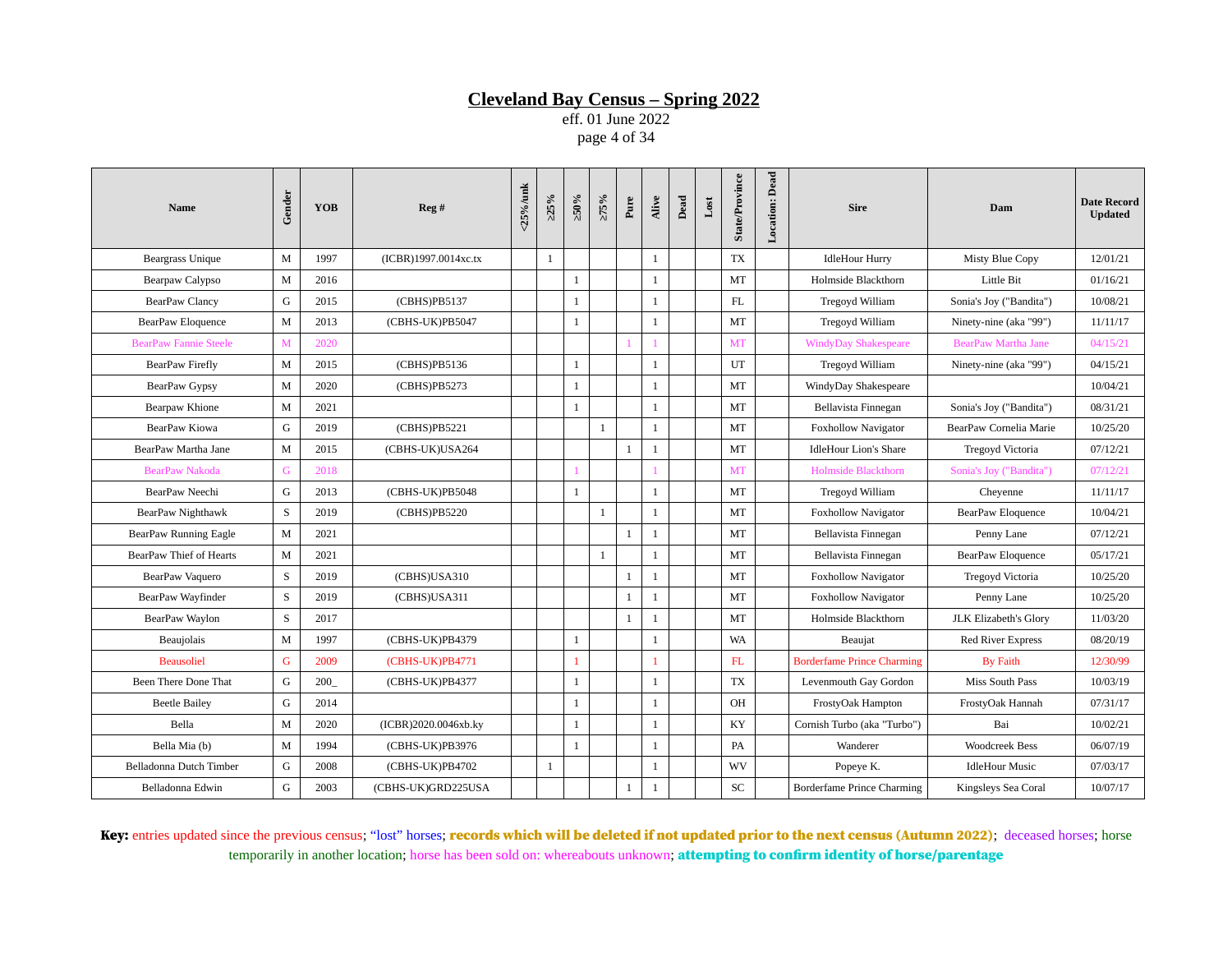eff. 01 June 2022 page 5 of 34

| <b>Name</b>                           | Gender | <b>YOB</b> | Reg#            | <25%/unk     | $>25\%$        | $\approx 0.95$ | $>75\%$      | Pure         | Alive        | Dead | $_{\rm Lost}$ | <b>State/Province</b> | <b>Location: Dead</b> | <b>Sire</b>                  | Dam                       | <b>Date Record</b><br><b>Updated</b> |
|---------------------------------------|--------|------------|-----------------|--------------|----------------|----------------|--------------|--------------|--------------|------|---------------|-----------------------|-----------------------|------------------------------|---------------------------|--------------------------------------|
| Belladonna Fiesta                     | M      | 2004       | (CBHS-UK)PB4481 |              |                |                | 1            |              | $\mathbf{1}$ |      |               | VA                    |                       | Ramblers Richard Lionheart   | <b>IdleHour Music</b>     | 08/28/18                             |
| Belladonna Isaac                      | S      | 2005       | (CBHS-UK)154USA |              |                |                |              | $\mathbf{1}$ | $\mathbf{1}$ |      |               | <b>ON</b>             |                       | Penrhyn Tsar 2329            | Penrhyn Extravagant       | 07/11/20                             |
| Belladonna Leo                        | G      | 2005       | (CBHS-UK)153USA |              |                |                |              | $\mathbf{1}$ | $\mathbf{1}$ |      |               | FL                    |                       | Ramblers Richard Lionheart   | Kingsleys Sea Coral       | 10/13/18                             |
| Belladonna Mahogany                   | M      | 2006       | (CBHS-UK)159USA |              |                |                |              | $\mathbf{1}$ | $\mathbf{1}$ |      |               | VA                    |                       | <b>IdleHour Yorktown</b>     | Forest(2) Fancy Girl      | 10/16/17                             |
| BellaDonna Nexxus                     | M      | 2006       | (CBHS-UK)160USA |              |                |                |              | $\mathbf{1}$ | $\mathbf{1}$ |      |               | WV                    |                       | Ramblers Renown              | <b>Cholderton Circe</b>   | 08/28/18                             |
| Belladonna Pendleton                  | G      | 2007       | (CBHS-UK)173USA |              |                |                |              | $\mathbf{1}$ | 1            |      |               | MD                    |                       | Ramblers Renown              | Penrhyn Extravagant       | 03/24/20                             |
| Belladonna Quasar                     | S      | 2007       | (CBHS-UK)PB4609 |              |                |                | $\mathbf{1}$ |              | $\mathbf{1}$ |      |               | MD                    |                       | Penrhyn Bayswater            | <b>IdleHour Music</b>     | 08/06/17                             |
| Belladonna Xtravagance                | M      | 2009       | (CBHS-UK)208USA |              |                |                |              | $\mathbf{1}$ | $\mathbf{1}$ |      |               | VA                    |                       | Knaresborough Fusilier       | Penrhyn Extravagant       | 07/12/20                             |
| Belladonna Zepplin                    | G      | 20         | (CBHS-UK)PB4806 |              | $\overline{1}$ |                |              |              | 1            |      |               | <b>WV</b>             |                       | Nob Hill                     | <b>IdleHour Music</b>     | 05/28/22                             |
| Bellavista 2022 foal #1               | M      | 2022       |                 |              |                | 1              |              |              | 1            |      |               | <b>MD</b>             |                       | Arena Maestro                | A Charming Pose           | 05/04/22                             |
| <b>Bellavista Amazing</b>             | M      | 2012       | (CBHS)PB5056    |              | 1              |                |              |              | $\mathbf{1}$ |      |               | MD                    |                       | Belladonna Quasar            | Leave A Tip               | 08/08/17                             |
| <b>Bellavista Burberry</b>            | M      | 2013       | (CBHS)PB5057    |              | 1              |                |              |              | $\mathbf{1}$ |      |               | $_{\rm NC}$           |                       | Belladonna Quasar            | Leave A Tip               | 08/08/17                             |
| <b>Bellavista Chancellor</b>          | G      | 2014       | (CBHS-UK)USA252 |              |                |                |              |              | $\mathbf{1}$ |      |               | <b>PA</b>             |                       | <b>IdleHour Lion's Share</b> | <b>Carolina Rainbow</b>   | 05/22/22                             |
| <b>Bellavista Countess</b>            | M      | 2022       |                 |              |                |                |              | 1            | 1            |      |               | MD                    |                       | <b>Gaylord Ivanhoe</b>       | <b>BCF Visa</b>           | 05/04/22                             |
| <b>Bellavista Dandy Lion</b>          | G      | 2015       | (CBHS)USA257    |              |                |                |              | $\mathbf{1}$ | $\mathbf{1}$ |      |               | N <sub>J</sub>        |                       | <b>IdleHour Lion's Share</b> | Venus BV                  | 05/24/17                             |
| <b>Bellavista Devonaire</b>           | S      | 2015       | (CBHS)PB5082    |              |                | 1              |              |              | $\mathbf{1}$ |      |               | MD                    |                       | Holmside Blackthorn          | Leave A Tip               | 04/05/17                             |
| <b>Bellavista Dulany</b>              | M      | 2015       | (CBHS)PB5083    |              |                | 1              |              |              | $\mathbf{1}$ |      |               | MD                    |                       | <b>Holmside Blackthorn</b>   | A Charming Pose           | 05/06/22                             |
| <b>Bellavista Elizabeth</b>           | M      | 2016       | (CBHS)PB5118    | $\mathbf{1}$ |                |                |              |              | 1            |      |               | MD                    |                       | Manhattan                    | <b>Bellavista Amazing</b> | 05/04/22                             |
| Bellavista Excalibur                  | S      | 2016       | (CBHS)PB5119    |              |                | -1             |              |              | $\mathbf{1}$ |      |               | VA                    |                       | Pembridge Joshua             | Valentine(b)              | 04/26/18                             |
| Bellavista Exeter                     | G      | 2016       | (CBHS-UK)USA271 |              |                |                |              | $\mathbf{1}$ | $\mathbf{1}$ |      |               | VA                    |                       | Pembridge Joshua             | Venus BV                  | 11/29/19                             |
| Bellavista Faithful (fka BV Faithful) | M      | 2017       | (CBHS)PB5155    |              |                | 1              |              |              | $\mathbf{1}$ |      |               | MD                    |                       | Arena Maestro                | A Charming Pose           | 11/11/20                             |
| Bellavista Full Cry                   | S      | 2017       | (CBHS)PB5156    |              |                | 1              |              |              | $\mathbf{1}$ |      |               | MD                    |                       | Arena Maestro                | <b>Bellavista Banter</b>  | 04/25/18                             |
| <b>Bellavista Glee</b>                | M      | 2018       |                 |              |                | -1             |              |              | $\mathbf{1}$ |      |               | MD                    |                       | <b>Foxhollow Navigator</b>   | Valentine(b)              | 07/31/18                             |
| <b>Bellavista Gossamer</b>            | M      | 2018       |                 |              |                | $\mathbf{1}$   |              |              | $\mathbf{1}$ |      |               | MD                    |                       | <b>Foxhollow Navigator</b>   | Bellavista Banter         | 07/31/18                             |
| <b>Bellavista Haute Coture</b>        | M      | 2019       | (CBHS)PB5235    |              |                | 1              |              |              | $\mathbf{1}$ |      |               | MD                    |                       | Arena Maestro                | Valentine(b)              | 10/02/21                             |
| Bellavista Her Royal Highness         | M      | 2019       | (CBHS)USA315    |              |                |                |              | $\mathbf{1}$ | 1            |      |               | MD                    |                       | Arena Maestro                | Penrhyn Selene            | 10/25/20                             |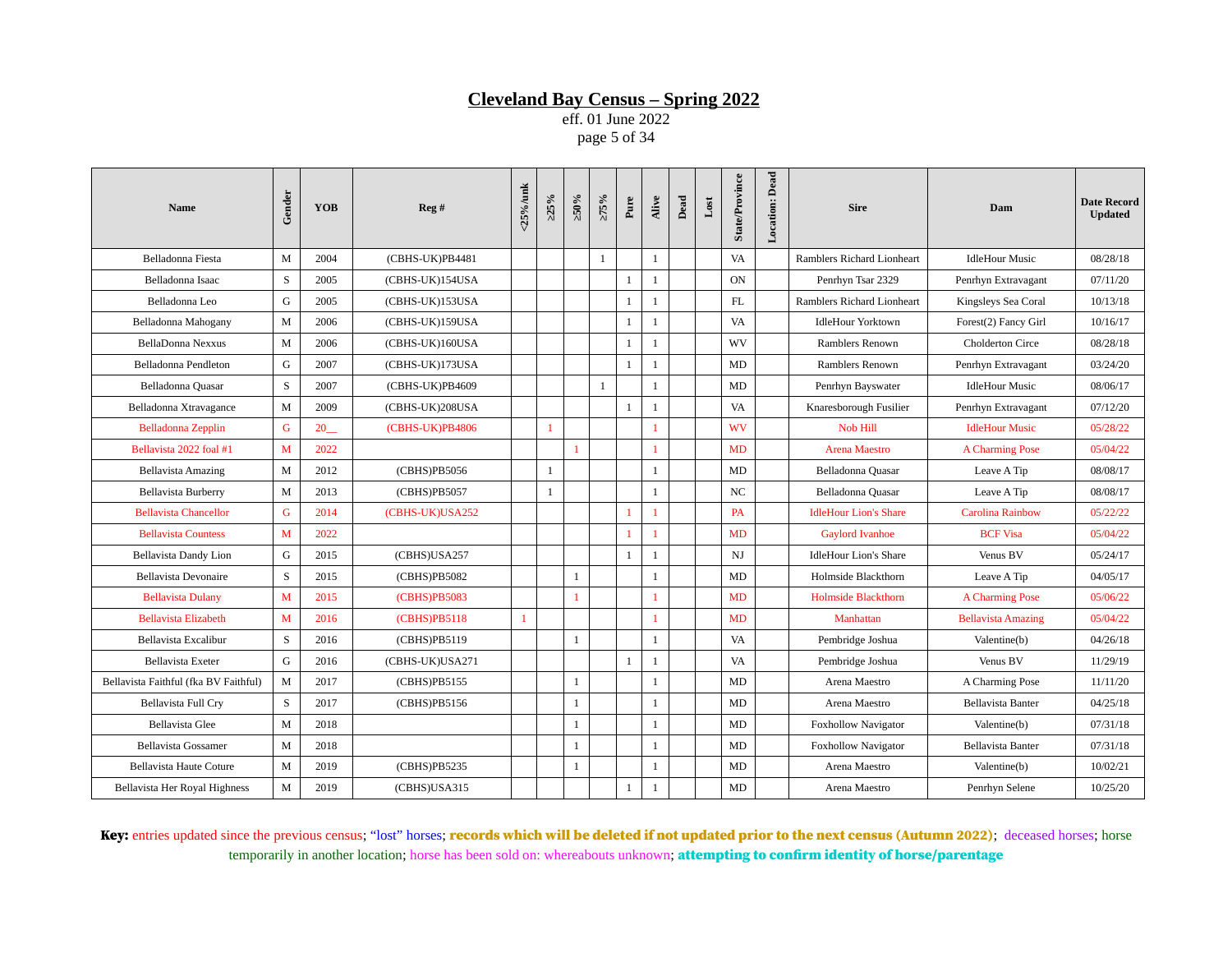eff. 01 June 2022 page 6 of 34

| <b>Name</b>                      | Gender      | <b>YOB</b> | Reg#                                   | <25%/unk | >25% | $>50\%$      | $>75\%$ | Pure         | Alive        | Dead | $_{\rm Lost}$ | <b>State/Province</b> | <b>Location: Dead</b> | <b>Sire</b>                 | Dam                        | <b>Date Record</b><br><b>Updated</b> |
|----------------------------------|-------------|------------|----------------------------------------|----------|------|--------------|---------|--------------|--------------|------|---------------|-----------------------|-----------------------|-----------------------------|----------------------------|--------------------------------------|
| <b>Bellavista Highland Park</b>  | S           | 2019       | (CBHS)USA316                           |          |      |              |         | $\mathbf{1}$ | 1            |      |               | PA                    |                       | <b>Arena Maestro</b>        | <b>Venus BV</b>            | 05/04/22                             |
| <b>Bellavista Ichabod Crane</b>  | G           | 2020       | (CBHS)USA322                           |          |      |              |         | 1            | 1            |      |               | <b>VA</b>             |                       | <b>Foxhollow Navigator</b>  | <b>Venus BV</b>            | 02/22/22                             |
| Bellavista Ignatius              | S           | 2020       | (CBHS)USA323                           |          |      |              |         | $\mathbf{1}$ | $\mathbf{1}$ |      |               | MD                    |                       | Arena Maestro               | <b>BCF</b> Sage            | 10/04/21                             |
| Bellavista Illumination          | M           | 2020       | (CBHS)PB5268                           |          |      | $\mathbf{1}$ |         |              | $\mathbf{1}$ |      |               | MD                    |                       | <b>Foxhollow Navigator</b>  | A Charming Pose            | 10/04/21                             |
| Bellavista Independence          | $\mathbf S$ | 2020       | (CBHS)USA321                           |          |      |              |         | $\mathbf{1}$ | $\mathbf{1}$ |      |               | UT                    |                       | Arena Maestro               | <b>BCF Visa</b>            | 10/04/21                             |
| <b>Bellavista Knox Park</b>      | S           | 2022       |                                        |          |      |              |         | 1            | 1            |      |               | MD                    |                       | Arena Maestro               | <b>Venus BV</b>            | 05/04/22                             |
| <b>Belliff Rockin Ruby</b>       | M           | 2007       | (CBHS-UK)USA222                        |          |      |              |         |              |              |      |               | <b>TX</b>             |                       | <b>Tregoyd Borrower</b>     | <b>IdleHour Jade</b>       | 12/30/99                             |
| <b>Bellthorn Bullwinkle</b>      | G           | 2009       | (CBHS-UK)211USA                        |          |      |              |         | 1            | 1            |      |               | MD                    |                       | <b>Holmside Blackthorn</b>  | <b>Willow Ballare</b>      | 02/22/22                             |
| Bellthorn Kampaigner             | G           | 2008       | (CBHS-UK)195USA                        |          |      |              |         | $\mathbf{1}$ | 1            |      |               | MD                    |                       | Holmside Blackthorn         | <b>Willow Ballare</b>      | 11/03/20                             |
| Bellthorn Krusader               | G           | 2006       | (CBHS-UK)168USA                        |          |      |              |         | $\mathbf{1}$ | $\mathbf{1}$ |      |               | MD                    |                       | Holmside Blackthorn         | <b>Willow Ballare</b>      | 11/03/20                             |
| <b>Bensington Bluestone</b>      | S           | 2005       | (CBHS-UK)2627                          |          |      |              |         | $\mathbf{1}$ | $\mathbf{1}$ |      |               | NC                    |                       | Cholderton Yobi             | <b>Bensington Peggy</b>    | 11/18/17                             |
| <b>Berkely Bay</b>               | M           | 2011       |                                        |          |      | $\mathbf{1}$ |         |              | $\mathbf{1}$ |      |               | GA                    |                       | Pembridge Joshua            | Santa Fa                   | 01/16/21                             |
| <b>Beybreze Robyn</b>            | M           | 1996       | (CBHS-UK)102USA                        |          |      |              |         | 1            | $\mathbf{1}$ |      |               | CA                    |                       | Beaujat                     | <b>Tregoyd Stella</b>      | 04/25/22                             |
| Blue                             | M           | 201        |                                        |          | 1    |              |         |              | $\mathbf{1}$ |      |               | PA                    |                       | Lightning(2)                | One Man's Gamble           | 07/03/17                             |
| Blue Moon                        | M           | 1997       | (CBHS-UK)PB3659                        |          |      | $\mathbf{1}$ |         |              | $\mathbf{1}$ |      |               | VA                    |                       | Beaujat                     | Wizard's Moon              | 12/10/21                             |
| <b>Bonnie Express</b>            | M           | 1993       | (CBHS-UK)PB3997                        |          |      |              |         |              |              |      |               |                       | DE                    | <b>LA Express</b>           | <b>Dark Star</b>           | 04/28/22                             |
| <b>Botton Grove Grace</b>        | M           | 2000       | (CBHS-UK)2326                          |          |      |              |         | 1            | $\mathbf{1}$ |      |               | NC                    |                       | Whitehouse Trooper          | <b>Botton Grove Galina</b> | 07/11/20                             |
| Braelea Park Wilful              | M           | 1999       | (CBHS-UK)110AUS/<br>(ICBR)1999.0500.au |          |      |              |         | $\mathbf{1}$ | 1            |      |               | <b>TX</b>             |                       | <b>Bantry Bere</b>          | Braelea Park Scarlett      | 10/13/18                             |
| <b>Brazos Rose</b>               | M           | 2003       | (CBHS-UK)PB4964                        |          |      | $\mathbf{1}$ |         |              | 1            |      |               | <b>TX</b>             |                       | <b>Monkton Elite</b>        | <b>Hand Me Down</b>        | 04/25/22                             |
| Briarstone's King Arthur         | S           | 2018       | (ICBR)2018.0033xb.mi                   |          |      | 1            |         |              | $\mathbf{1}$ |      |               | MI                    |                       | <b>Gaylord York Minster</b> | <b>SF Lustrous</b>         | 01/16/21                             |
| <b>Briarstone's Little Queen</b> | M           | 2020       | (ICBR)2020.0036xb.mi                   |          |      | 1            |         |              | $\mathbf{1}$ |      |               | MI                    |                       | <b>Gaylord York Minster</b> | <b>SF Lustrous</b>         | 05/02/21                             |
| <b>Bridget</b>                   | M           | 2020       |                                        | 1        |      |              |         |              | $\mathbf{1}$ |      |               | <b>OR</b>             |                       |                             |                            | 03/17/21                             |
| <b>Burfield Fern</b>             | M           | 2013       | (CBHS-UK)2604                          |          |      |              |         | $\mathbf{1}$ | $\mathbf{1}$ |      |               | UK                    |                       | Carolina Boaz               | <b>Burfield Mayflower</b>  | 12/29/20                             |
| <b>Burfield Ivv</b>              | M           | 2020       | (CBHS)02687                            |          |      |              |         | $\mathbf{1}$ | $\mathbf{1}$ |      |               | WI                    |                       | Lindon Principal            | <b>Burfield Fern</b>       | 04/22/21                             |
| By the Grace of That             | M           | 1999       | (CBHS-UK)PB4365                        |          |      |              |         |              |              |      |               | TX                    |                       | <b>Imagine That</b>         | <b>Gay Dollar</b>          | 07/03/17                             |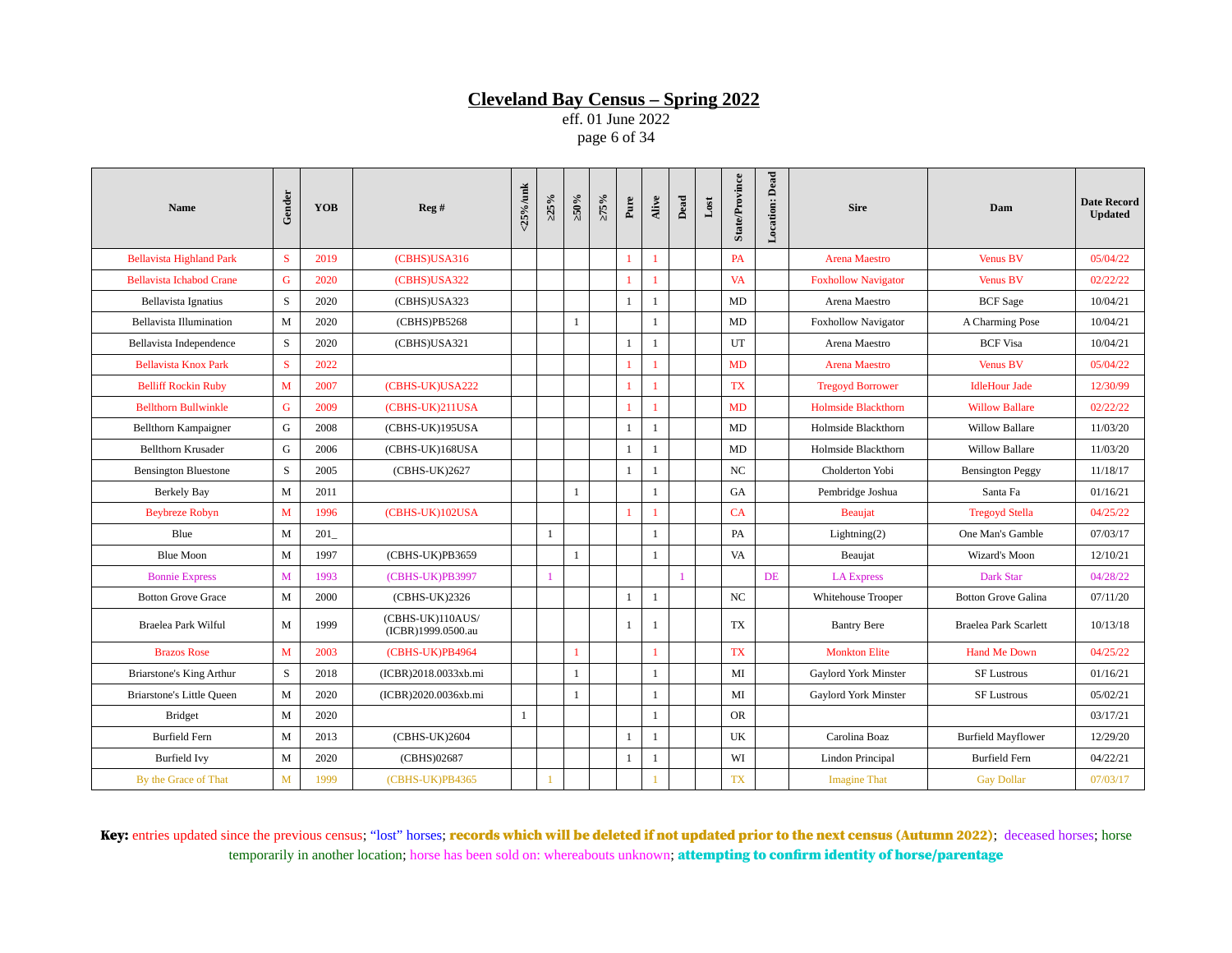eff. 01 June 2022 page 7 of 34

| <b>Name</b>                | Gender       | <b>YOB</b> | Reg#                  | <25%/unk | $>25\%$      | $\times 0.05$ | $>75\%$      | Pure         | Alive        | Dead | $_{\rm Lost}$  | <b>State/Province</b> | Location: Dead | <b>Sire</b>                       | Dam                                | <b>Date Record</b><br><b>Updated</b> |
|----------------------------|--------------|------------|-----------------------|----------|--------------|---------------|--------------|--------------|--------------|------|----------------|-----------------------|----------------|-----------------------------------|------------------------------------|--------------------------------------|
| Captain                    | G            | 2017       | (ICBR)2017.0043xb.in  |          |              | 1             |              |              | $\mathbf{1}$ |      |                | IN                    |                | Knaresborough Fusilier            | Art's Angel                        | 12/26/18                             |
| Captain Jack Sparrow       | G            | 2009       | (CBHS-UK)PB4785       |          |              |               | $\mathbf{1}$ |              |              |      |                | AB                    |                | <b>Borderfame Prince Charming</b> | <b>Creekside Felicity</b>          | 04/17/17                             |
| Carolina Rainbow           | M            | 1997       | (CBHS-UK)2231         |          |              |               |              | $\mathbf{1}$ | 1            |      |                | MD                    |                | Mr. Tobias                        | Carolina Rain                      | 01/05/20                             |
| Carter's Run               | G            | 2003       | (CBHS-UK)PB4285       |          |              | 1             |              |              | $\mathbf{1}$ |      |                | VA                    |                | Ramblers Renown                   | Deseree                            | 10/03/19                             |
| <b>Carters Run</b>         | G            | 2012       | (CBHS-UK)PB5001       |          |              |               |              |              | 1            |      |                | <b>VA</b>             |                | Penrhyn Bayswater                 | CeCe Bon (aka "C'est Si<br>Bonne") | 02/19/22                             |
| Castle's April             | M            | 2007       | (ICBR)2007.0046xb.nc  |          |              | $\mathbf{1}$  |              |              | $\mathbf{1}$ |      |                | NC                    |                | Ramblers Renown                   | Nesrin                             | 10/03/19                             |
| Cattail Run                | M            | 2006       | (CBHS-UK)PB4624       |          | 1            |               |              |              | $\mathbf{1}$ |      |                | VA                    |                | <b>Coconut Grove</b>              | <b>Idlehour Rosewood</b>           | 07/03/17                             |
| <b>Chakola's Calgary</b>   | $\mathbf{M}$ | 1995       | (CBHS-UK)A2190        |          |              |               |              |              |              |      |                |                       | <b>NH</b>      | <b>Cholderton Yeoman</b>          | <b>Levenmouth Heather Bell</b>     | 03/01/22                             |
| <b>Chakola's Diplomat</b>  | G            | 2001       | (CBHS-UK)119USA       |          |              |               |              | 1            | $\mathbf{1}$ |      |                | <b>VT</b>             |                | <b>Braithwaite Senator</b>        | <b>Chakola's Calgary</b>           | 04/17/17                             |
| Chakola's Envoy            | G            | 2003       | (CBHS-UK)130USA       |          |              |               |              | $\mathbf{1}$ | $\mathbf{1}$ |      |                | ME                    |                | <b>Runswick Sultan</b>            | Chakola's Calgary                  | 10/09/17                             |
| Chakola's Foreman          | G            | 2005       | (CBHS-UK)157USA       |          |              |               |              | $\mathbf{1}$ | $\mathbf{1}$ |      |                | NH                    |                | Knaresborough Fusilier            | <b>Foxhollow Nautica</b>           | 10/07/17                             |
| Chakola's Freestyle        | G            | 2005       | (CBHS-UK)158USA       |          |              |               |              | $\mathbf{1}$ | $\mathbf{1}$ |      |                | NH                    |                | <b>Runswick Sultan</b>            | Chakola's Calgary                  | 10/09/17                             |
| Chakola's Gala Performance | M            | 2006       | (CBHS-UK)164USA       |          |              |               |              | $\mathbf{1}$ | 1            |      |                | NC                    |                | Knaresborough Fusilier            | Chakola's Calgary                  | 07/04/19                             |
| <b>Chakola's Gem</b>       | M            | 1994       | (CBHS-UK)PB2582       |          |              | $\mathbf{1}$  |              |              |              |      | $\overline{1}$ | <b>ME</b>             |                | <b>Fryup Marvel</b>               | <b>Mistress Quickly</b>            | 05/29/17                             |
| Chakola's In Style         | M            | 2008       | (CBHS-UK)190USA       |          |              |               |              | $\mathbf{1}$ | $\mathbf{1}$ |      |                | NH                    |                | Knaresborough Fusilier            | Chakola's Calgary                  | 02/04/17                             |
| <b>Chakola's Jeeves</b>    | G            | 1994       | (CBHS-UK)PB3215       |          |              |               |              |              | $\mathbf{1}$ |      |                | MA                    |                | <b>Fryup Marvel</b>               | <b>Bray</b>                        | 08/08/17                             |
| <b>Chakola's Kipling</b>   | G            | 1995       | (CBHS-UK)PB3382       |          |              |               |              |              |              |      |                | CT                    |                | <b>Where's Mike</b>               | <b>Chakola's Encore</b>            | 08/08/17                             |
| Chance                     | G            | 200        |                       |          |              | 1             |              |              | $\mathbf{1}$ |      |                | SC                    |                | Chakola's M'Lord Advocate         |                                    | 01/16/21                             |
| Charlie's Angel            | M            | 2012       | n/r                   |          |              | $\mathbf{1}$  |              |              | $\mathbf{1}$ |      |                | <b>VT</b>             |                | <b>OldDominion Artorius</b>       | Charlie's Revenge                  | 11/30/17                             |
| <b>Charter Paladin</b>     | G            | 2002       | (CBHS-UK)PB4154       |          |              |               | $\mathbf{1}$ |              | $\mathbf{1}$ |      |                | <b>FL</b>             |                | Tregovd William                   | Marvel's Magic Crystal             | 04/12/20                             |
| Chelsea Joie de Vivre      | M            | 2019       | (CBHS)USA313          |          |              |               |              | $\mathbf{1}$ | $\mathbf{1}$ |      |                | MD                    |                | Arena Maestro                     | Epiphanybay Adelyne                | 10/04/21                             |
| Cherie D'Amour             | M            | 2006       |                       |          | $\mathbf{1}$ |               |              |              | $\mathbf{1}$ |      |                | VA                    |                | Glenlara                          | April Lily                         | 07/03/17                             |
| Cherish Me                 | M            | 2015       |                       |          | $\mathbf{1}$ |               |              |              | $\mathbf{1}$ |      |                | NC.                   |                | Makuba                            | <b>Heaven Sent</b>                 | 08/02/19                             |
| <b>Chesapeake Augustus</b> | G            | 2014       | (ICBR)2014.0024xa2.md |          |              |               | $\mathbf{1}$ |              | $\mathbf{1}$ |      |                | DE                    |                | Penrhyn Bayswater                 | Elpis                              | 08/21/19                             |
| Chevy Chase                | G            | 1998       | (CBHS-UK)PB3727       |          | 1            |               |              |              | $\mathbf{1}$ |      |                | IL                    |                | Cicero                            | Georgeous Galliano                 | 07/03/17                             |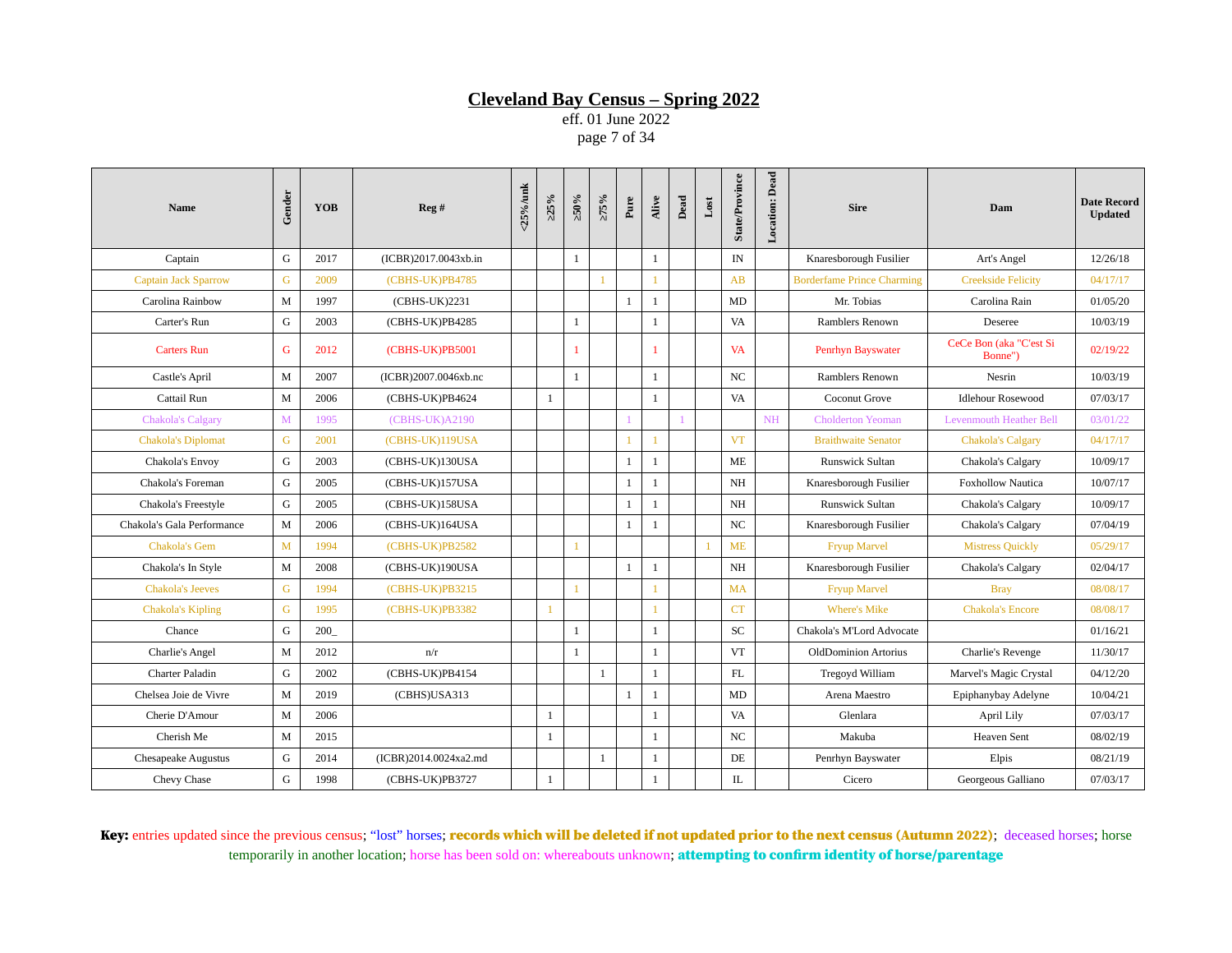eff. 01 June 2022 page 8 of 34

| <b>Name</b>                                                                  | Gender | <b>YOB</b> | Reg#                                 | $<$ 25%/unk  | $>25\%$ | $\times 0.05$ | $>75\%$      | Pure         | Alive        | Dead | $_{\rm Lost}$ | <b>State/Province</b> | Location: Dead | <b>Sire</b>                    | Dam                                           | <b>Date Record</b><br><b>Updated</b> |
|------------------------------------------------------------------------------|--------|------------|--------------------------------------|--------------|---------|---------------|--------------|--------------|--------------|------|---------------|-----------------------|----------------|--------------------------------|-----------------------------------------------|--------------------------------------|
| Chillson Royalton                                                            | G      | 2007       | (CBHS-UK)178USA                      |              |         |               |              | $\mathbf{1}$ | $\mathbf{1}$ |      |               | MA                    |                | Thickley Norman                | <b>GRF</b> Helena                             | 10/07/17                             |
| <b>Cholderton Circe</b>                                                      | M      | 1999       | (CBHS-UK)2285                        |              |         |               |              | $\mathbf{1}$ | $\mathbf{1}$ |      |               | WV                    |                | Southbrook Diplomat            | <b>Cholderton Quadrille</b>                   | 10/07/17                             |
| <b>Cholderton Cybele</b>                                                     | M      | 1999       | (CBHS-UK)2287;<br>(ICBR)1999.0041.uk |              |         |               |              | $\mathbf{1}$ | 1            |      |               | <b>WA</b>             |                | <b>Southbrook Diplomat</b>     | <b>Cholderton Plentiful</b>                   | 04/25/22                             |
| Cholderton Hyperion                                                          | S      | 2004       | (CBHS)2625                           |              |         |               |              | $\mathbf{1}$ | $\mathbf{1}$ |      |               | VA                    |                | <b>Cholderton Cacus</b>        | Cholderton Xenobia                            | 02/22/17                             |
| <b>Cholderton Vesta</b>                                                      | M      | 2021       |                                      |              |         |               |              |              | 1            |      |               | UK                    |                | <b>Cholderton Icarus</b>       | <b>Cholderton Icon</b>                        | 05/05/21                             |
| Christina (Statesman's Christina)                                            | M      | 199        |                                      |              |         | $\mathbf{1}$  |              |              | $\mathbf{1}$ |      |               | NC                    |                | <b>Forbes Native Statesman</b> | unnamed (10) TB mare                          | 08/08/17                             |
| Cider with Rosie III                                                         | M      | 2015       | $(SHB-GB)$                           |              |         |               |              | $\mathbf{1}$ | $\mathbf{1}$ |      |               | UK                    |                | Afondale Highlander            | <b>Beamish Rosemary</b>                       | 05/24/17                             |
| Cobblehills Jacqueline                                                       | M      | 2006       | (CBHS-UK)167USA                      |              |         |               |              | $\mathbf{1}$ | 1            |      |               | AB                    |                | <b>Foxhollow Navigator</b>     | Woodmans Tamsyn                               | 11/03/18                             |
| Cobblehills Paloma                                                           | M      | 2007       | (CBHS-UK)183USA                      |              |         |               |              | $\mathbf{1}$ | $\mathbf{1}$ |      |               | CT                    |                | <b>Foxhollow Navigator</b>     | Woodmans Tamsyn                               | 06/07/17                             |
| Cocoa                                                                        | M      | 2004       | (CBHS)PB5133                         |              |         | $\mathbf{1}$  |              |              | $\mathbf{1}$ |      |               | ON                    |                | Starlane Lieutenant            | Scotia                                        | 04/26/18                             |
| Cornish 2005 colt #2                                                         | G      | 2005       |                                      | $\mathbf{1}$ |         |               |              |              | $\mathbf{1}$ |      | $\mathbf{1}$  | CT                    |                | Stoneridge Bendigalla 2431     | unknown                                       | 06/07/19                             |
| Cornish 2005 colt #3                                                         | G      | 2005       |                                      | $\mathbf{1}$ |         |               |              |              | $\mathbf{1}$ |      | $\mathbf{1}$  | <b>MA</b>             |                | Stoneridge Bendigalla 2431     | unknown                                       | 06/07/19                             |
| Cornish 2016 colt #3 (possibly<br>"Cornish Hamp" or "Huckelberry",<br>below) | S      | 2016       |                                      |              |         |               |              |              |              |      |               |                       |                | <b>Chakola's Huckleberry</b>   | <b>Undetermined (Cornish Sugar</b><br>Maple?) | 06/15/19                             |
| Cornish 2017 colt #1 (possibly<br>"Cornish Hamp" or "Huckelberry",<br>below) | S      | 2017       |                                      |              |         |               |              |              |              |      |               |                       |                | <b>Chakola's Huckleberry</b>   | <b>Undetermined (Cornish Pride?)</b>          | 03/28/20                             |
| Cornish Ballock                                                              | S      | 2013       | (CBHS-UK)USA267                      |              |         |               |              | $\mathbf{1}$ | $\mathbf{1}$ |      |               | IL                    |                | Stoneridge Bendigalla 2431     | <b>Foxhollow Nautica</b>                      | 11/03/20                             |
| Cornish Benefactor                                                           | S      | 2018       | (CBHS)USA301                         |              |         |               |              | $\mathbf{1}$ | $\mathbf{1}$ |      |               | PA                    |                | Stoneridge Bendigalla 2431     | Stillvalley Martha                            | 05/15/20                             |
| Cornish Hamp (aka "Churchill")                                               | G      | 2016       | (ICBR) 2016.0014.nh                  |              |         |               |              | 1            | 1            |      |               | IN                    |                | Stoneridge Bendigalla 2431     | <b>Undetermined (Cornish Sugar</b><br>Maple?) | 04/24/21                             |
| Cornish Huckleberry Finn                                                     | S      | 2018       | (CBHS)USA300                         |              |         |               |              | $\mathbf{1}$ | 1            |      |               | PA                    |                | Chakola's Huckleberry          | Cornish Minnow                                | 07/12/20                             |
| Cornish Maya (aka Jackie)                                                    | M      | 2014       |                                      |              |         |               | $\mathbf{1}$ |              | $\mathbf{1}$ |      |               | VA                    |                | Chakola's Huckleberry          | Jill                                          | 07/11/20                             |
| Cornish Minnow                                                               | M      | 2012       | (CBHS-UK)USA270                      |              |         |               |              | $\mathbf{1}$ | $\mathbf{1}$ |      |               | IN                    |                | Stoneridge Bendigalla 2431     | Cobblehills Miranda                           | 11/03/20                             |
| Cornish Myriah                                                               | M      | 2015       | (CBHS-UK)USA266                      |              |         |               |              | $\mathbf{1}$ | $\mathbf{1}$ |      |               | MT                    |                | Stoneridge Bendigalla 2431     | Cobblehills Miranda                           | 11/03/20                             |
| Cornish Nautilus                                                             | S      | 2012       | (CBHS-UK)USA268                      |              |         |               |              | $\mathbf{1}$ | 1            |      |               | IN                    |                | Stoneridge Bendigalla 2431     | <b>Foxhollow Nautica</b>                      | 11/03/20                             |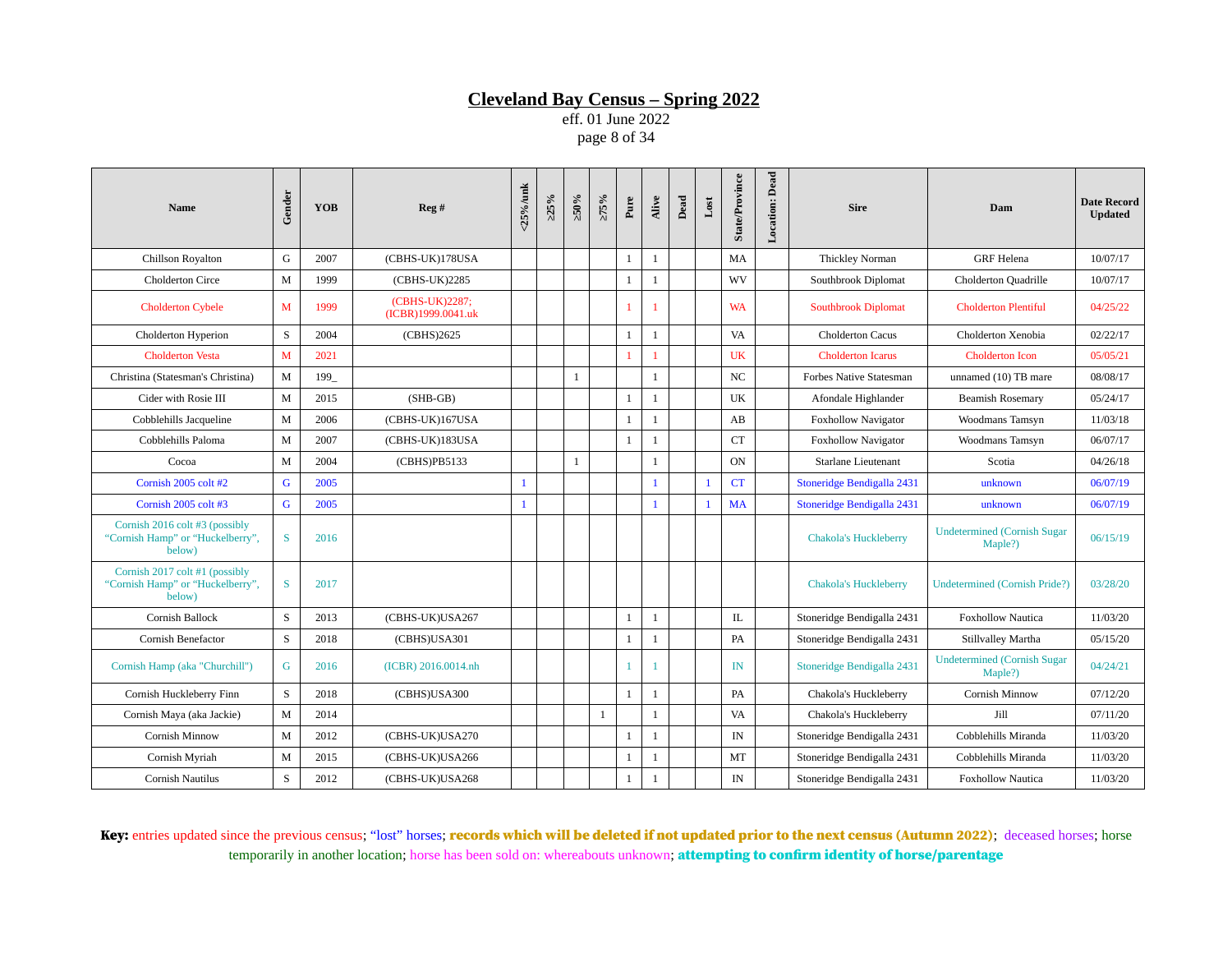eff. 01 June 2022 page 9 of 34

| <b>Name</b>                                  | Gender       | <b>YOB</b> | Reg#                                    | <25%/unk | $>25\%$ | $\approx 0.95$ | $>75\%$      | Pure         | Alive        | Dead | $_{\rm Lost}$ | <b>State/Province</b> | Location: Dead | <b>Sire</b>                   | Dam                         | <b>Date Record</b><br><b>Updated</b> |
|----------------------------------------------|--------------|------------|-----------------------------------------|----------|---------|----------------|--------------|--------------|--------------|------|---------------|-----------------------|----------------|-------------------------------|-----------------------------|--------------------------------------|
| Cornish Pride                                | M            | 2011       | (CBHS-UK)USA269                         |          |         |                |              | $\mathbf{1}$ | $\mathbf{1}$ |      |               | VA                    |                | Stoneridge Bendigalla 2431    | <b>Foxhollow Nautica</b>    | 11/03/20                             |
| Cornish Sailor Jim (fka: Cornish<br>Jordan)  | S            | 2018       | (ICBR)2018.0035xa2.nh; (CBHS)<br>PB5206 |          |         |                | $\mathbf{1}$ |              | $\mathbf{1}$ |      |               | WI                    |                | Cornish Nautilus              | Cornish Maya (aka Jackie)   | 09/01/21                             |
| <b>Cornish Sugar Maple</b>                   | M            | 2011       |                                         |          |         |                |              | $\mathbf{1}$ | $\mathbf{1}$ |      | $\mathbf{1}$  | <b>VA</b>             |                | Stoneridge Bendigalla 2431    | <b>Cobblehills Miranda</b>  | 07/11/20                             |
| Cornish Tom Sawyer                           | S            | 2016       | (CBHS)USA304                            |          |         |                |              | $\mathbf{1}$ | $\mathbf{1}$ |      |               | WI                    |                | Stoneridge Bendigalla 2431    | Cornish Minnow              | 03/27/20                             |
| Cornish Turbo (aka "Turbo")                  | S            | 2016       | (ICBR)2016.0013.nh;<br>(CBHS)USA 302    |          |         |                |              | 1            | 1            |      |               | KY                    |                | Chakola's Huckleberry         | Cobblehills Miranda         | 07/12/20                             |
| Creekside Annie                              | M            | 1998       | (CBHS-UK)PB4079                         |          |         | $\mathbf{1}$   |              |              | $\mathbf{1}$ |      |               | <b>BC</b>             |                | Beaujat                       | <b>Bouncy RB</b>            | 11/01/18                             |
| Creekside Bouncer                            | M            | 1999       | (CBHS-UK)PB4078                         |          |         | 1              |              |              | $\mathbf{1}$ |      |               | <b>BC</b>             |                | Beaujat                       | <b>Bouncy RB</b>            | 01/05/20                             |
| Creekside Felicity                           | $\mathbf{M}$ | 2003       |                                         |          |         |                | $\,1\,$      |              | $\mathbf{1}$ |      |               | AB                    |                | Cholderton Chiron             | Creekside Bouncer           | 11/03/18                             |
| CrescentBay Lena (f/k/a CrescentBay<br>Luna) | M            | 2018       | (ICBR)2018.0026xa3.va                   |          |         |                | $\mathbf{1}$ |              | 1            |      |               | <b>VA</b>             |                | Knaresborough Fusilier        | <b>Saint Patricia</b>       | 02/19/22                             |
| <b>Crosswind Wilden</b>                      | G            | 2001       | (CBHS-UK)PB4024                         |          |         |                |              |              |              |      |               | <b>OH</b>             |                | <b>Fryup Marvel</b>           | <b>Red Baby</b>             | 02/11/17                             |
| Crowe(Shantybay)                             | S            | 2016       |                                         |          |         | -1             |              |              | $\mathbf{1}$ |      |               | <b>ON</b>             |                | Belladonna Isaac              | Primavera                   | 06/05/19                             |
| CrownPointe Sea Sovereign                    | G            | 2018       | (ICBR)2018.0025xb.md                    |          |         | -1             |              |              | $\mathbf{1}$ |      |               | $_{\rm NC}$           |                | Sea Lion (aka Sea Elephant)   | Epiphanybay Independence    | 12/05/18                             |
| Cummins Turbo                                | S            | 2020       | (ICBR)2020.0038xb.ky                    |          |         | 1              |              |              | $\mathbf{1}$ |      |               | KY                    |                | Cornish Turbo (aka "Turbo")   | Rainbow                     | 05/02/21                             |
| <b>CWF Harriet</b>                           | M            | 2022       |                                         |          |         |                |              | 1            | 1            |      |               | <b>VA</b>             |                | Arena Big Ben                 | <b>Penrose Bayberry</b>     | 05/10/22                             |
| <b>CWF Lady Ann</b>                          | M            | 2022       |                                         |          |         |                |              |              | 1            |      |               | <b>VA</b>             |                | Pembridge Joshua              | <b>OldDominion Isolde</b>   | 05/10/22                             |
| <b>CWF Patrick Henry's Liberty</b>           | S            | 2022       |                                         |          |         |                |              |              | 1            |      |               | <b>VA</b>             |                | Pembridge Joshua              | <b>Penrose Bayberry</b>     | 04/16/22                             |
| Daniella                                     | $\mathbf M$  | 2000       |                                         |          |         | 1              |              |              | $\mathbf{1}$ |      |               | SC                    |                | Chakola's M'Lord Advocate     | Lyndsay                     | 05/07/17                             |
| Dark Star                                    | M            | 1988       | (CBHS-UK)PB2226                         |          |         |                |              |              |              |      |               |                       | DE             | <b>Fryup Marvel</b>           | Blindside (aka "Shazam")    | 08/10/21                             |
| Darren King Alfred                           | G            | 2006       | (CBHS-UK)2680                           |          |         |                |              | 1            | 1            |      |               | <b>PA</b>             |                | <b>Braithwaite Ambassador</b> | Darren Queen Charlotte      | 11/06/16                             |
| Debonnaire                                   | G            | 2008       | n/r                                     |          |         | $\mathbf{1}$   |              |              | $\mathbf{1}$ |      |               | <b>OR</b>             |                | Tynedale St. Dominic          | Slew Diano                  | 05/21/21                             |
| <b>Diamond Fusilier</b>                      | G            | 2018       | (ICBR)2018.0041xb.in                    |          |         | 1              |              |              | $\mathbf{1}$ |      |               | PA                    |                | <b>Knaresborough Fusilier</b> | <b>Roosters Lovely Lena</b> | 02/19/22                             |
| Diamonds Sea Turbo                           | M            | 2021       | (ICBR)2021.0041xb.ky                    |          |         | $\mathbf{1}$   |              |              | 1            |      |               | KY                    |                | Cornish Turbo (aka "Turbo")   | <b>Sunny</b>                | 02/22/22                             |
| <b>Dobush George</b>                         | G            | 2008       |                                         |          |         |                |              |              | $\mathbf{1}$ |      |               | <b>VT</b>             |                | Stoneridge Bendigalla 2431    |                             | 11/05/16                             |
| Doc Watson                                   | G            | 2006       |                                         |          |         | 1              |              |              | $\mathbf{1}$ |      |               | <b>VT</b>             |                | Stoneridge Bendigalla 2431    |                             | 09/15/17                             |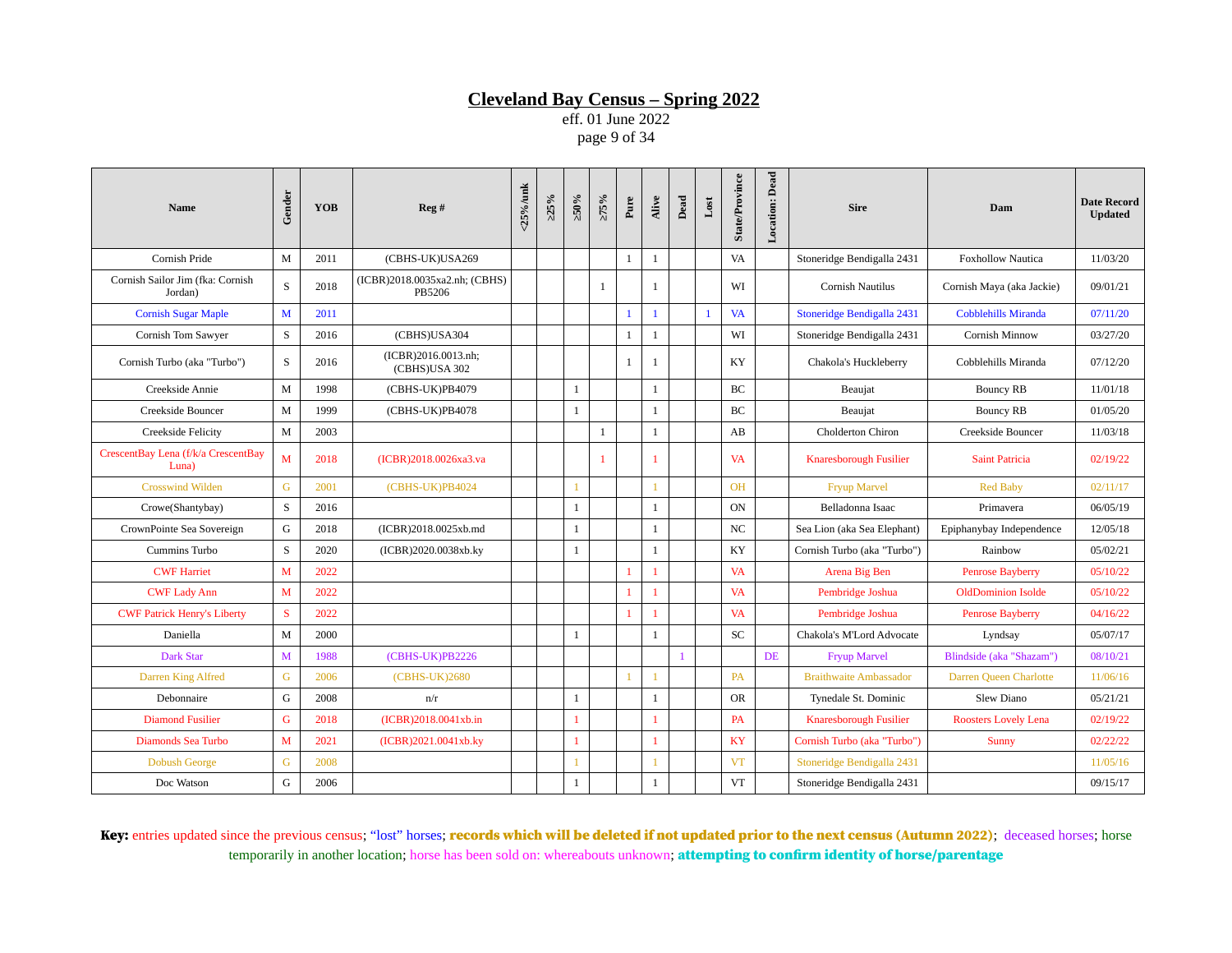eff. 01 June 2022 page 10 of 34

| <b>Name</b>                  | Gender | <b>YOB</b> | Reg#                                  | $<$ 25%/unk  | $>25\%$      | $\approx 0.95$ | $>75\%$      | Pure         | Alive        | Dead | $_{\rm Lost}$ | <b>State/Province</b> | <b>Location: Dead</b> | <b>Sire</b>                          | Dam                                | <b>Date Record</b><br><b>Updated</b> |
|------------------------------|--------|------------|---------------------------------------|--------------|--------------|----------------|--------------|--------------|--------------|------|---------------|-----------------------|-----------------------|--------------------------------------|------------------------------------|--------------------------------------|
| Doctorate                    | M      | 2003       | (CLRC)AB3309-03P2 {CdnWB}             | 1            |              |                |              |              | $\mathbf{1}$ |      |               | AB                    |                       | Cheops Z                             | Gemini III                         | 06/24/17                             |
| Dollar Deal                  | M      | 2003       | (CLRC)AB-3308-03 G                    | 1            |              |                |              |              | $\mathbf{1}$ |      |               | AB                    |                       |                                      | London Kendall                     | 08/08/17                             |
| Drum                         | G      | 200        |                                       |              |              |                |              |              |              |      |               | <b>VT</b>             |                       | Stoneridge Bendigalla 2431           |                                    | 11/05/16                             |
| Dublin                       | G      | 2007       |                                       |              | $\mathbf{1}$ |                |              |              | $\mathbf{1}$ |      |               | KS                    |                       | All Eyez On Me                       | Browneyedvalentine                 | 07/03/17                             |
| Ducati                       | G      | 2009       | (PHR)5308877;<br>(ICBR)2009.0004xd.or | $\mathbf{1}$ |              |                |              |              | $\mathbf{1}$ |      |               | <b>OR</b>             |                       | Doodle Bug (aka "Dare to<br>Doodle") | Norwegian Wood                     | 06/14/18                             |
| Duchess of Malfi             | M      | 2013       | (CBHS-UK)2594                         |              |              |                |              | $\mathbf{1}$ | $\mathbf{1}$ |      |               | UK                    |                       | Afondale Highlander                  | <b>Beamish Rosemary</b>            | 09/18/17                             |
| Echalon                      | M      | 2004       | (CLRC)AB-3968-04P2<br>${CdnWB}$       | $\mathbf{1}$ |              |                |              |              | 1            |      |               | AB                    |                       | Cheops Z                             | Gemini III                         | 02/24/17                             |
| <b>Eclipse III</b>           | M      | 2004       | (CLRC)AB-3966-04 G<br>${CdnWB}$       | $\mathbf{1}$ |              |                |              |              | 1            |      |               | AB                    |                       |                                      | <b>London Kendall</b>              | 11/05/16                             |
| <b>Eddie's Darling Daisy</b> | M      | 2019       | (ICBR)2019.0011xb.oh                  |              |              | 1              |              |              | $\mathbf{1}$ |      |               | OH                    |                       | Gaylord Edward of York               | Sierra Rose                        | 04/16/21                             |
| Eden Valley Illithia         | M      | 2003       | (CBHS-UK)2378                         |              |              |                |              | $\mathbf{1}$ | $\mathbf{1}$ |      |               | AB                    |                       | Southbrook Warlord                   | Crofts Olympia                     | 11/03/18                             |
| Edison                       | G      | 2012       |                                       |              |              | $\mathbf{1}$   |              |              | $\mathbf{1}$ |      |               | MD                    |                       | Belladonna Quasar                    | <b>Magnific Hot Lips</b>           | 01/16/21                             |
| El Capitan                   | S      | 2019       |                                       |              |              | 1              |              |              | $\mathbf{1}$ |      |               | $_{\rm NC}$           |                       | <b>Bensington Bluestone</b>          | River                              | 01/16/21                             |
| Elcorrado                    | G      | 2005       | (CLRC)AB-3967-04G {CdnWB}             | 1            |              |                |              |              |              |      |               | AB                    |                       | Cheops Z                             | <b>Two to Tango</b>                | 11/05/16                             |
| Electra (b)                  | M      | 200        | (CLRC)Z39090                          |              | $\mathbf{1}$ |                |              |              | $\mathbf{1}$ |      |               | AB                    |                       | Kenley Legacy                        | Pembinacommanderramblingro<br>akie | 08/08/17                             |
| Elpis                        | M      | 2007       | (CBHS-UK)PB4720                       |              |              |                | 1            |              | $\mathbf{1}$ |      |               | VA                    |                       | <b>Tregoyd William</b>               | Odysee                             | 03/02/20                             |
| Ember                        | M      | 2015       |                                       |              |              |                |              |              |              |      |               | <b>ON</b>             |                       | Belladonna Isaac                     | Endorphine                         | 08/02/19                             |
| <b>Encore III</b>            | M      | 1996       | (CLRC)1996-A14516-F0<br>${CdnSH}$     |              |              |                |              |              | -1           |      |               | AB                    |                       | <b>Kenley Legacy</b>                 | <b>Ring of Words</b>               | 08/08/17                             |
| Epiphanybay Abigail          | M      | 2009       | (CBHS-UK)PB4800                       |              |              | 1              |              |              | $\mathbf{1}$ |      |               | VA                    |                       | Penrhyn Bayswater                    | <b>Kisses</b>                      | 05/20/20                             |
| Epiphanybay Abraham          | G      | 2013       | (CBHS-UK)241USA                       |              |              |                |              | $\mathbf{1}$ | $\mathbf{1}$ |      |               | VA                    |                       | Knaresborough Fusilier               | Belladonna Mahogany                | 10/13/19                             |
| Epiphanybay Adelyne          | M      | 2015       | (CBHS)USA255                          |              |              |                |              | $\mathbf{1}$ | $\mathbf{1}$ |      |               | MD                    |                       | WindyDay Shakespeare                 | OldDominion Epona                  | 11/03/20                             |
| EpiphanyBay Bobby Dazzler    | G      | 2020       | (CBHS)PB5252                          |              |              |                | $\mathbf{1}$ |              | 1            |      |               | <b>VA</b>             |                       | EpiphanyBay Jacob                    | Epiphanybay Abigail                | 04/16/22                             |
| Epiphanybay Celebration      | G      | 2008       | (CBHS-UK)PB4707                       |              |              | 1              |              |              | $\mathbf{1}$ |      |               | VA                    |                       | Penrhyn Bayswater                    | Kisses                             | 02/11/17                             |
| Epiphanybay Constance        | M      | 2009       | (CBHS-UK)207USA                       |              |              |                |              | $\mathbf{1}$ | $\mathbf{1}$ |      |               | VA                    |                       | Penrhyn Bayswater                    | OldDominion Epona                  | 10/07/17                             |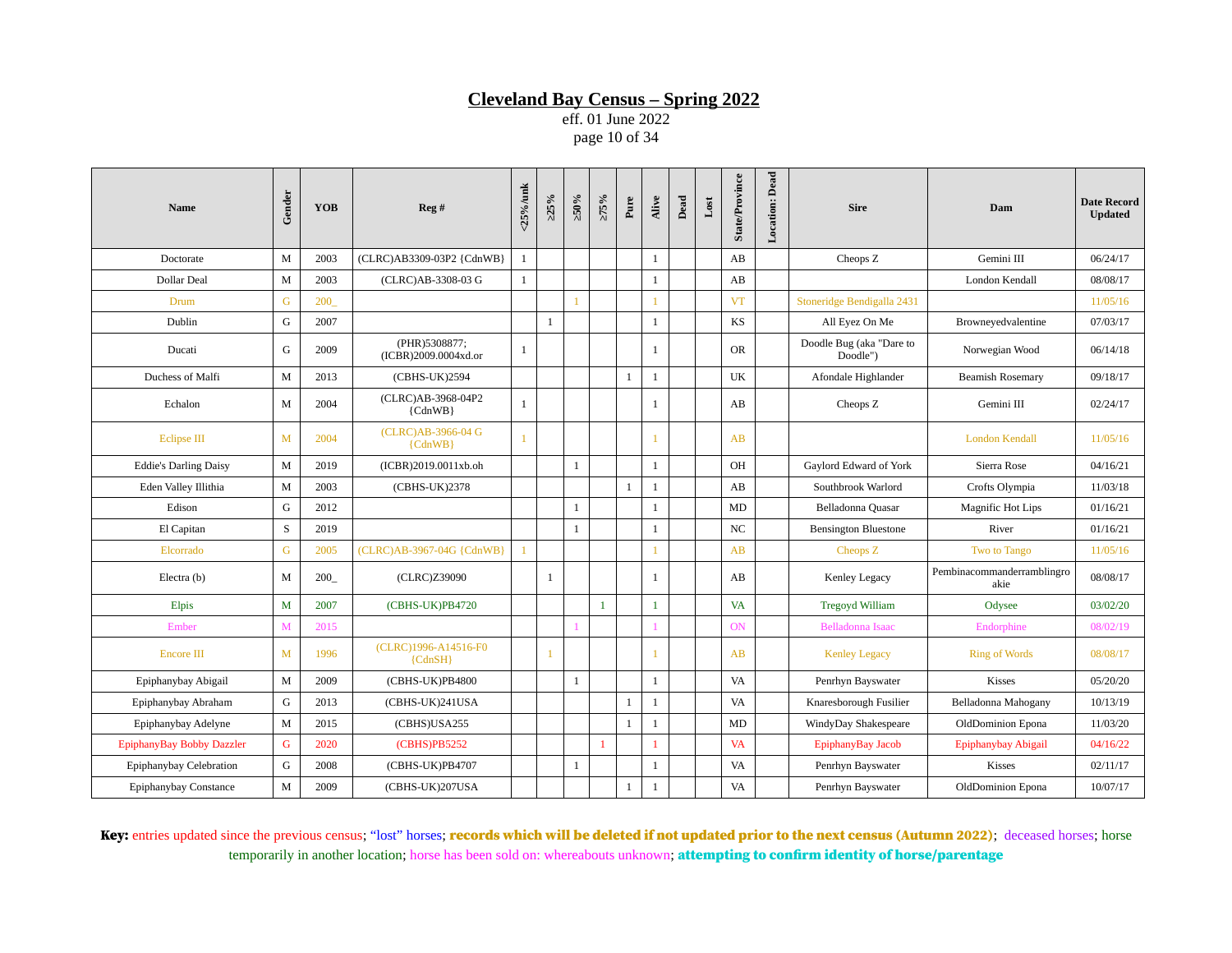eff. 01 June 2022 page 11 of 34

| <b>Name</b>                   | Gender      | <b>YOB</b> | Reg#                                                | <25%/unk | $>25\%$      | $>50\%$        | $>75\%$      | Pure         | Alive        | Dead | $_{\rm Lost}$ | <b>State/Province</b> | <b>Location: Dead</b> | <b>Sire</b>                       | Dam                       | <b>Date Record</b><br><b>Updated</b> |
|-------------------------------|-------------|------------|-----------------------------------------------------|----------|--------------|----------------|--------------|--------------|--------------|------|---------------|-----------------------|-----------------------|-----------------------------------|---------------------------|--------------------------------------|
| <b>Epiphanybay Hamilton</b>   | G           | 2008       | (CBHS-UK)PB4708                                     |          |              | $\mathbf{1}$   |              |              | $\mathbf{1}$ |      |               | <b>VA</b>             |                       | Penrhyn Bayswater                 | <b>Candy and Roses</b>    | 11/05/16                             |
| Epiphanybay Independence      | M           | 2009       | (CBHS-UK)207USA                                     |          |              |                |              | $\mathbf{1}$ | 1            |      |               | MD                    |                       | Penrhyn Bayswater                 | OldDominion Epona         | 12/05/18                             |
| EpiphanyBay Isaac             | S           | 2016       | (CBHS-UK)USA263                                     |          |              |                |              | $\mathbf{1}$ | $\mathbf{1}$ |      |               | MO                    |                       | <b>Bensington Bluestone</b>       | Epiphanybay Constance     | 11/03/20                             |
| EpiphanyBay Jacob             | S           | 2016       | (CBHS-UK)USA262                                     |          |              |                |              | $\mathbf{1}$ | $\mathbf{1}$ |      |               | VA                    |                       | Pembridge Joshua                  | Epiphanybay Serendipity   | 09/01/21                             |
| Epiphanybay Lady Arabella     | M           | 2015       | (CBHS)USA254                                        |          |              |                |              | $\mathbf{1}$ | $\mathbf{1}$ |      |               | VA                    |                       | <b>Borderfame Prince Charming</b> | Belladonna Mahogany       | 11/03/20                             |
| EpiphanyBay Lady Divine Grace | M           | 2020       | (CBHS)USA317                                        |          |              |                |              | $\mathbf{1}$ | $\mathbf{1}$ |      |               | VA                    |                       | EpiphanyBay Jacob                 | Epiphanybay Lady Arabella | 10/04/21                             |
| Epiphanybay Liatris           | M           | 2015       | (CBHS)PB5073                                        |          |              |                | $\mathbf{1}$ |              | $\mathbf{1}$ |      |               | MI                    |                       | Knaresborough Fusilier            | Epiphanybay Abigail       | 08/02/19                             |
| Epiphanybay Miss Nora Jo      | M           | 2017       | (CBHS)PB5145                                        |          |              |                | $\mathbf{1}$ |              | $\mathbf{1}$ |      |               | VA                    |                       | Knaresborough Fusilier            | Epiphanybay Abigail       | 07/20/20                             |
| Epiphanybay Triumph           | G           | 2013       | (CBHS-UK)PB5017                                     |          |              |                | $\mathbf{1}$ |              | $\mathbf{1}$ |      |               | MI                    |                       | Knaresborough Fusilier            | Epiphanybay Abigail       | 04/02/17                             |
| Eris K.                       | M           | 2006       | (ICBR)2006.0076xb.nh                                |          |              | $\mathbf{1}$   |              |              | $\mathbf{1}$ |      |               | NJ                    |                       | Stonebridge Bendigalla            | <b>Debbie</b>             | 5/17/2022                            |
| <b>Espresso</b>               | M           | 2000       |                                                     |          | 1            |                |              |              |              |      |               | <b>VA</b>             |                       | <b>Castle Cove</b>                | <b>Coffee Break</b>       | 07/03/17                             |
| <b>EZ</b> Jetstream           | M           | 2015       | (AWS-SSR)2020018                                    |          | $\mathbf{1}$ |                |              |              | $\mathbf{1}$ |      |               | NC                    |                       | <b>Major Cool Jet</b>             | Sophie                    | 10/02/21                             |
| Fancy(b)                      | M           | 2005       |                                                     |          |              | $\mathbf{1}$   |              |              |              |      |               | <b>TX</b>             |                       | <b>Monkton Elite</b>              | O'Carroll mare            | 08/09/17                             |
| Felix                         | G           | 2003       |                                                     |          |              | 1              |              |              | 1            |      |               | MD                    |                       | <b>IdleHour Yorktown</b>          | Fleur de Feliou           | 01/26/20                             |
| <b>Final Edition</b>          | $\mathsf G$ | 2015       |                                                     |          |              | $\overline{1}$ |              |              | $\mathbf{1}$ |      |               | <b>VA</b>             |                       | Penrhyn Bayswater                 | <b>C'est Si Bonne</b>     | 02/19/22                             |
| <b>Forest Fellow</b>          | $\mathbf S$ | 1995       | (CBHS-UK)2395                                       |          |              |                |              | 1            | 1            |      |               | BC                    |                       | Forest Farnon                     | Forest Flair              | 03/27/20                             |
| Forest(2) Fancy Girl          | M           | 2001       | (CBHS-UK)2343                                       |          |              |                |              | 1            | $\mathbf{1}$ |      |               | WV                    |                       | Forest Farnon                     | Forest Friday Girl        | 08/28/18                             |
| Foxglove's Friar Tuck         | G           | 200        |                                                     |          |              | 1              |              |              |              |      |               | <b>PA</b>             |                       | Ramblers Richard Lionheart        | Secretariat's Hope        | 05/23/19                             |
| Foxhollow Chesapeake Bay      | M           | 2001       | (CBHS)124USA                                        |          |              |                |              | 1            | $\mathbf{1}$ |      |               | WI                    |                       | Fryup Marvel                      | Oaten Westerly            | 10/07/17                             |
| <b>Foxhollow Compass Rose</b> | M           | 1996       | (CBHS-UK)PB3507                                     |          |              | 1              |              |              | $\mathbf{1}$ |      |               | WA                    |                       | All Done John                     | Kingsleys Sea Pearl       | 02/11/17                             |
| Foxhollow High Tide           | G           | 2003       | (CBHS)127USA                                        |          |              |                |              | $\mathbf{1}$ | 1            |      |               | <b>WA</b>             |                       | Fryup Marvel                      | Oaten Westerly            | 10/07/17                             |
| <b>Foxhollow Regal Aire</b>   | G           | 2002       | (CBHS-UK)126USA                                     |          |              |                |              | $\mathbf{1}$ | 1            |      |               | CA                    |                       | Fryup Marvel                      | Kingsleys Loreler         | 07/11/20                             |
| <b>Foxhollow Regatta</b>      | M           | 1999       | (CBHS)105USA                                        |          |              |                |              | $\mathbf{1}$ | $\mathbf{1}$ |      |               | <b>NH</b>             |                       | <b>Fryup Marvel</b>               | <b>Kingsleys Loreler</b>  | 01/01/22                             |
| <b>Foxhollow Sea Breeze</b>   | M           | 2008       | (CBHS-UK)177USA                                     |          |              |                |              | $\mathbf{1}$ | $\mathbf{1}$ |      |               | WA                    |                       | Fryup Marvel                      | Kingsleys Loreler         | 07/11/20                             |
| <b>Foxhollow Seashell</b>     | M           | 2003       | (CBHS-UK)129USA/(ICBR)<br>2003.0001.oh/(PHR)5351685 |          |              |                |              | $\mathbf{1}$ | -1           |      |               | TX                    |                       | Fryup Marvel                      | Kingsleys Loreler         | 07/11/20                             |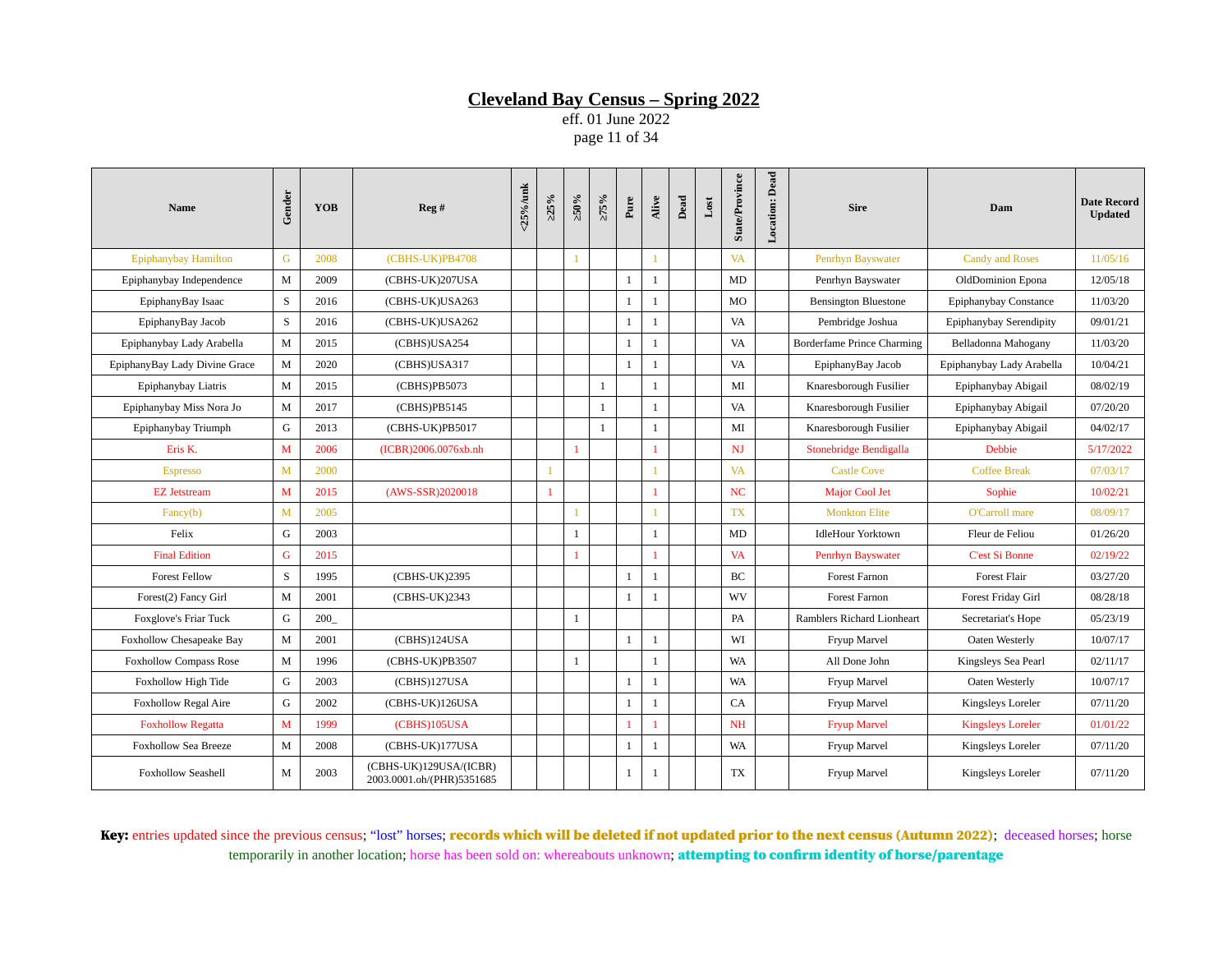eff. 01 June 2022 page 12 of 34

| <b>Name</b>                                      | Gender | <b>YOB</b> | Reg#                                | $<$ 25%/unk | >25%         | ≥50%         | $>75\%$ | Pure           | Alive        | Dead         | $_{\rm Lost}$ | <b>State/Province</b> | Location: Dead | <b>Sire</b>                  | Dam                        | <b>Date Record</b><br><b>Updated</b> |
|--------------------------------------------------|--------|------------|-------------------------------------|-------------|--------------|--------------|---------|----------------|--------------|--------------|---------------|-----------------------|----------------|------------------------------|----------------------------|--------------------------------------|
| FrostyOak Bolt                                   | G      | 2011       | (CBHS) PB 5086                      |             |              | $\mathbf{1}$ |         |                | $\mathbf{1}$ |              |               | MD                    |                | FrostyOak Hampton            | One Man's Gamble           | 11/11/17                             |
| FrostyOak Calculated Risk                        | M      | 2002       | (CBHS-UK)PB4119                     |             | 1            |              |         |                | $\mathbf{1}$ |              |               | VA                    |                | All Eyez On Me               | Acceptable Risk            | 07/03/17                             |
| FrostyOak Dare to Dream                          | G      | 2015       | (ICBR)2015.0011xc.pa                |             | 1            |              |         |                | $\mathbf{1}$ |              |               | PA                    |                | All Eyez On Me               | Acceptable Risk            | 11/17/20                             |
| FrostyOak Fantasia                               | M      | 2006       | (CBHS-UK)PB4579                     |             | 1            |              |         |                | $\mathbf{1}$ |              |               | NC                    |                | All Eyez On Me               | Acceptable Risk            | 08/08/17                             |
| FrostyOak Felicity                               | M      | 2006       |                                     |             |              | $\mathbf{1}$ |         |                | $\mathbf{1}$ |              |               | $_{\rm NC}$           |                | Tregovd William              | I Wood                     | 08/28/18                             |
| FrostyOak Gabriella                              | M      | 2008       | (CBHS-UK)PB4865                     |             | $\mathbf{1}$ |              |         |                | $\mathbf{1}$ |              |               | MD                    |                | All Eyez On Me               | Darlin Playgirl            | 08/10/17                             |
| Frostyoak Garrett                                | G      | 2007       | (CBHS-UK)PB4868                     |             |              | $\mathbf{1}$ |         |                | $\mathbf{1}$ |              |               | MD                    |                | <b>IdleHour Yorktown</b>     | I Wood                     | 10/13/19                             |
| <b>FrostyOak Greer</b>                           | M      | 2007       | (CBHS-UK)PB4869                     |             |              | 1            |         |                | 1            |              |               | MD                    |                | All Eyez on Me               | <b>Acceptable Risk</b>     | 06/01/22                             |
| FrostyOak Gretchen                               | M      | 2007       | (CBHS-UK)PB4645                     |             |              | $\mathbf{1}$ |         |                | $\mathbf{1}$ |              |               | FL                    |                | <b>IdleHour Yorktown</b>     | Anahwim                    | 04/22/17                             |
| <b>FrostyOak Hampton</b>                         | S      | 2008       | (CBHS)USA256                        |             |              |              |         | 1              | 1            |              |               | PA                    |                | <b>IdleHour Yorktown</b>     | <b>Willow Ariana</b>       | 04/16/22                             |
| FrostyOak Hannah                                 | M      | 2008       | (CBHS) PB 5064                      |             | $\mathbf{1}$ |              |         |                | $\mathbf{1}$ |              |               | KY                    |                | All Eyez On Me               | I Wood                     | 11/19/17                             |
| FrostyOak Hayley                                 | M      | 2008       | (CBHS-UK)PB4864                     |             |              | $\mathbf{1}$ |         |                | $\mathbf{1}$ |              |               | NH                    |                | Stainmore Wolfhound          | Diamonds and Pearls        | 04/22/17                             |
| FrostyOak Hide N Seek                            | M      | 2008       | (CBHS-UK)PB4866                     |             | $\mathbf{1}$ |              |         |                | $\mathbf{1}$ |              |               | MI                    |                | All Eyez On Me               | Darlin Playgirl            | 08/08/17                             |
| FrostyOak Jackson                                | G      | 2010       |                                     |             |              | $\mathbf{1}$ |         |                | $\mathbf{1}$ |              |               | MD                    |                | <b>IdleHour Lion's Share</b> | Darlin Playgirl            | 01/23/20                             |
| FrostyOak Jenna                                  | M      | 2010       |                                     |             | $\mathbf{1}$ |              |         |                | $\mathbf{1}$ |              |               | PA                    |                | All Eyez On Me               | Acceptable Risk            | 06/15/19                             |
| FrostyOak Keely                                  | M      | 2011       | (CBHS-UK)PB4960                     |             | $\mathbf{1}$ |              |         |                | $\mathbf{1}$ |              |               | $\mathbf{FL}$         |                | All Eyez On Me               | Darlin Playgirl            | 04/17/18                             |
| FrostyOak LaKinzi                                | M      | 2012       |                                     |             |              | $\mathbf{1}$ |         |                |              | $\mathbf{1}$ |               |                       | NC             | FrostyOak Hampton            | FrostyOak Hannah           | 01/16/21                             |
| FrostyOak Lion Eyez                              | G      | 2011       | (CBHS-UK)PB4951                     |             | $\mathbf{1}$ |              |         |                | $\mathbf{1}$ |              |               | PA                    |                | All Eyez On Me               | Acceptable Risk            | 07/03/17                             |
| FrostyOak Mackenzie (fka FrostyOak<br>Well Done) | M      | 2004       | (CBHS-UK)PB4464                     |             | 1            | 1            |         |                | 1            |              |               | CA                    |                | All Eyez On Me               | Anahwim                    | 11/06/17                             |
| FrostyOak Madison (fka Brassring<br>Madison)     | M      | 2006       | n/r                                 |             |              |              |         |                |              |              |               | <b>PA</b>             |                | All Eyez On Me               | Anahwim                    | 05/03/22                             |
| Frostyoak Malachi                                | S      | 2013       | (CBHS)USA279;<br>(ICBR)2013.0008.pa |             |              |              |         | $\overline{1}$ | 1            |              |               | <b>WA</b>             |                | <b>FrostyOak Hampton</b>     | <b>PetersCreek Jasmine</b> | 04/16/22                             |
| FrostyOak Midas                                  | M      | 2013       |                                     |             | $\mathbf{1}$ |              |         |                | $\mathbf{1}$ |              |               | OH                    |                | All Eyez On Me               | Miss Kangeniality          | 08/08/17                             |
| FrostyOak Monumental Act                         | G      | 2004       | (CBHS-UK)PB4351                     |             | $\mathbf{1}$ |              |         |                | $\mathbf{1}$ |              |               | FL                    |                | All Eyez On Me               | Eternal Pride              | 08/08/17                             |
| FrostyOak Owen                                   | G      | 2015       |                                     |             | $\mathbf{1}$ |              |         |                | $\mathbf{1}$ |              |               | PA                    |                | All Eyez On Me               | Poetry in Motion           | 07/26/17                             |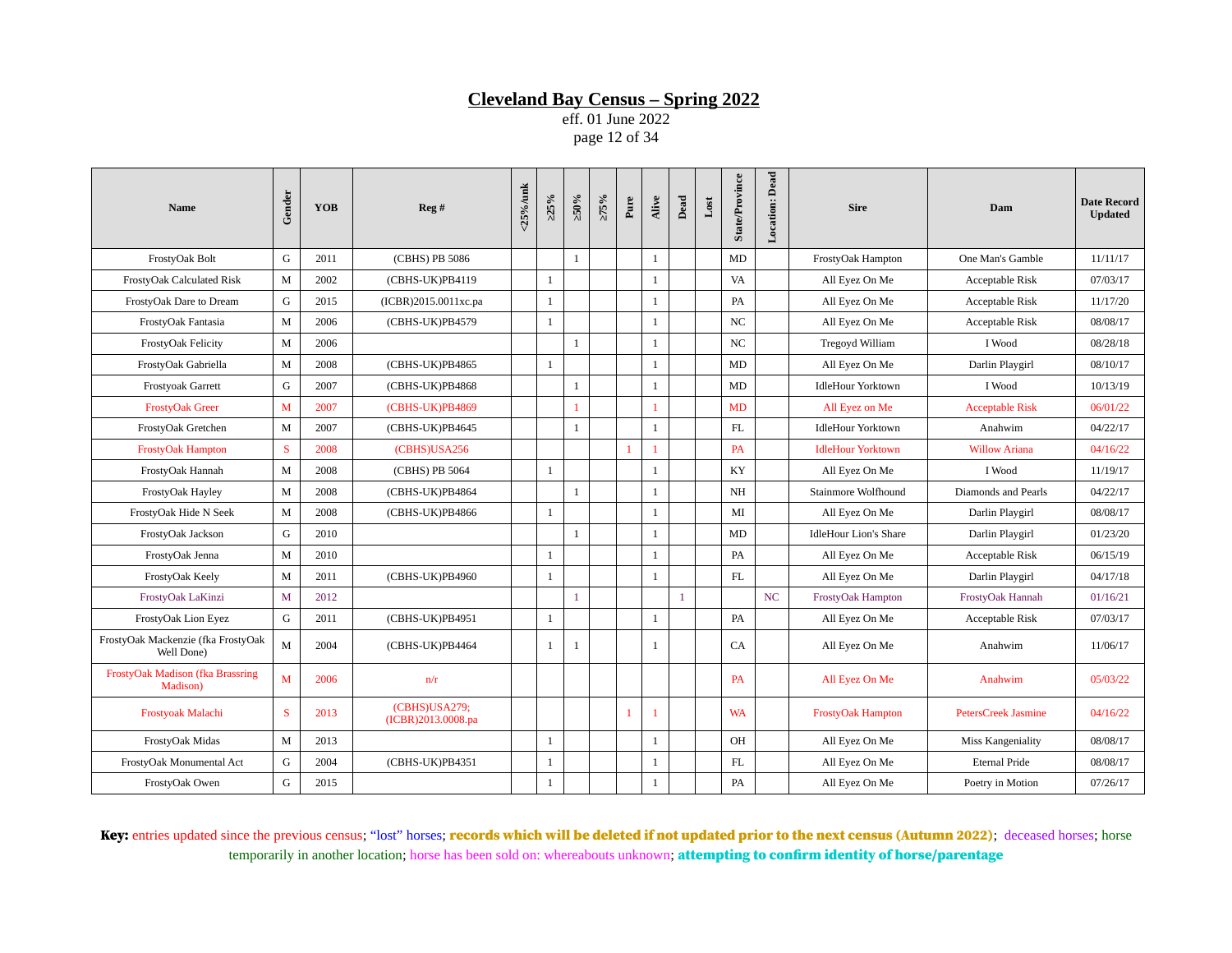eff. 01 June 2022 page 13 of 34

| Name                          | Gender       | <b>YOB</b> | Reg#                                          | <25%/unk | $>25\%$        | $\approx 0.95$ | $>75\%$ | Pure           | Alive        | Dead | $_{\rm Lost}$ | <b>State/Province</b> | Location: Dead | <b>Sire</b>                       | Dam                               | <b>Date Record</b><br><b>Updated</b> |
|-------------------------------|--------------|------------|-----------------------------------------------|----------|----------------|----------------|---------|----------------|--------------|------|---------------|-----------------------|----------------|-----------------------------------|-----------------------------------|--------------------------------------|
| FrostyOak Paige               | M            | 2016       |                                               |          |                | $\mathbf{1}$   |         |                | $\mathbf{1}$ |      |               | OH                    |                | FrostyOak Hampton                 | Miss Kangeniality                 | 09/11/18                             |
| FrostyOak Quest               | G            | 2003       | (CBHS)PB4465                                  |          | $\mathbf{1}$   |                |         |                | $\mathbf{1}$ |      |               | NJ                    |                | All Eyez On Me                    | Princess Aloma                    | 08/22/17                             |
| FrostyOak Quintessa           | M            | 2017       |                                               |          | 1              |                |         |                | $\mathbf{1}$ |      |               | <b>PA</b>             |                | All Eyez On Me                    | Acceptable Risk                   | 07/03/17                             |
| FrostyOak Skye Eyez           | G            | 2001       | (CBHS-UK)PB4120                               |          | $\mathbf{1}$   |                |         |                | $\mathbf{1}$ |      |               | NH                    |                | All Eyez On Me                    | Acceptable Risk                   | 07/03/17                             |
| FrostyOak These Eyez Have It  | M            | 2011       | (CBHS-UK)PB4952                               |          | $\mathbf{1}$   |                |         |                | $\mathbf{1}$ |      |               | PA                    |                | All Eyez On Me                    | Diamonds and Pearls               | 11/11/17                             |
| FrostyOak Touch Wood          | G            | 2004       | (CBHS-UK)PB4350                               |          |                | 1              |         |                | $\mathbf{1}$ |      |               | VA                    |                | <b>Forbes Native Statesman</b>    | I Wood                            | 11/11/17                             |
| FrostyOak Udella              | M            | 2021       |                                               |          | $\overline{1}$ |                |         |                | 1            |      |               | <b>PA</b>             |                | All Eyez On Me                    | <b>Bonnie</b>                     | 11/27/21                             |
| FrostyOak Ulani               | M            | 2021       |                                               |          |                | $\mathbf{1}$   |         |                | $\mathbf{1}$ |      |               | <b>PA</b>             |                | <b>FrostyOak Hampton</b>          | One Step At A Time ("Patsy")      | 11/27/21                             |
| <b>FrostyOak Wicked Good</b>  | G            | 2009       | (CBHS-UK)PB4894                               |          | $\overline{1}$ |                |         |                | 1            |      |               | MD                    |                | All Eyez On Me                    | <b>Acceptable Risk</b>            | 04/15/22                             |
| <b>Galahad's first foal</b>   | M            | 2015       |                                               |          |                | -1             |         |                | $\mathbf{1}$ |      | $\mathbf{1}$  | CA                    |                | <b>Olddominion Sir Galahad</b>    | California mare                   | 11/03/20                             |
| Galileo (aka "GG Galileo")    | S            | 2020       | (ICBR) 2020 0010. tx; (CBHS)<br><b>USA319</b> |          |                |                |         | $\mathbf{1}$   | $\mathbf{1}$ |      |               | <b>WA</b>             |                | Galveston                         | <b>GG</b> Geneva                  | 04/16/22                             |
| Galveston                     | S            | 2013       | (CBHS-UK)USA236/<br>(ICBR)2013.0001.tx        |          |                |                |         | $\mathbf{1}$   | 1            |      |               | FL                    |                | Pembridge Midshipman              | <b>Foxhollow Seashell</b>         | 04/16/22                             |
| Gaylord Archie                | S            | 2020       | (CBHS)USA318                                  |          |                |                |         | $\mathbf{1}$   | $\mathbf{1}$ |      |               | VA                    |                | FrostyOak Hampton                 | Gaylord Princess Charlotte        | 01/14/21                             |
| Gaylord Captain               | S            | 2018       | (CBHS) PB #pending                            |          |                | $\mathbf{1}$   |         |                | $\mathbf{1}$ |      |               | VA                    |                | Gaylord Edward of York            | <b>Fluttery Rose</b>              | 01/26/20                             |
| <b>Gaylord Edward of York</b> | S            | 2013       | (CBHS-UK)USA261;<br>(ICBR)2013.0003.va        |          |                |                |         | 1              | 1            |      |               | <b>OH</b>             |                | <b>IdleHour Yorktown</b>          | Belladonna Xtravagance            | 4/16/22                              |
| <b>Gaylord Ivanhoe</b>        | S            | 2016       | (CBHS)USA283                                  |          |                |                |         | $\mathbf{1}$   | $\mathbf{1}$ |      |               | MD                    |                | <b>Ramblers Richard Lionheart</b> | <b>Belladonna Xtravagance</b>     | 04/16/22                             |
| <b>Gaylord Karen Ewbank</b>   | $\mathbf{M}$ | 2018       | (CBHS) pending                                |          |                |                |         | 1              | 1            |      |               | <b>VA</b>             |                | <b>Gaylord Edward of York</b>     | <b>Gaylord Princess Catherine</b> | 03/16/22                             |
| Gaylord Lady Diana            | M            | 2017       | (CBHS)282USA                                  |          |                |                |         | $\mathbf{1}$   | $\mathbf{1}$ |      |               | MD                    |                | <b>IdleHour Yorktown</b>          | Gaylord Princess Catherine        | 11/03/20                             |
| Gaylord Melody                | $\mathbf{M}$ | 2019       | (CBH)PB5233                                   |          |                | 1              |         |                | $\mathbf{1}$ |      |               | <b>VA</b>             |                | Arena Maestro                     | <b>Fluttery Rose</b>              | 11/13/20                             |
| <b>Gaylord Prince George</b>  | S            | 2022       |                                               |          |                |                |         | $\overline{1}$ | 1            |      |               | MD                    |                | Galveston                         | <b>Gaylord Karen Ewbank</b>       | 03/14/22                             |
| Gaylord Princess Catherine    | M            | 2011       | (CBHS-UK)224USA                               |          |                |                |         | $\mathbf{1}$   | $\mathbf{1}$ |      |               | GA                    |                | Ramblers Richard Lionheart        | <b>Earlswood First Edition</b>    | 11/03/20                             |
| Gaylord Princess Charlotte    | M            | 2014       | (CBHS)USA278                                  |          |                |                |         | $\mathbf{1}$   | 1            |      |               | VA                    |                | WindyDay Shakespeare              | Gaylord Princess Catherine        | 08/21/18                             |
| <b>Gaylord Raleigh</b>        | S            | 2017       | (CBHS)284USA;<br>(ICBR)2017.0032.va           |          |                |                |         |                | -1           |      |               | <b>OH</b>             |                | <b>Foxhollow Navigator</b>        | Belladonna Xtravagance            | 04/16/22                             |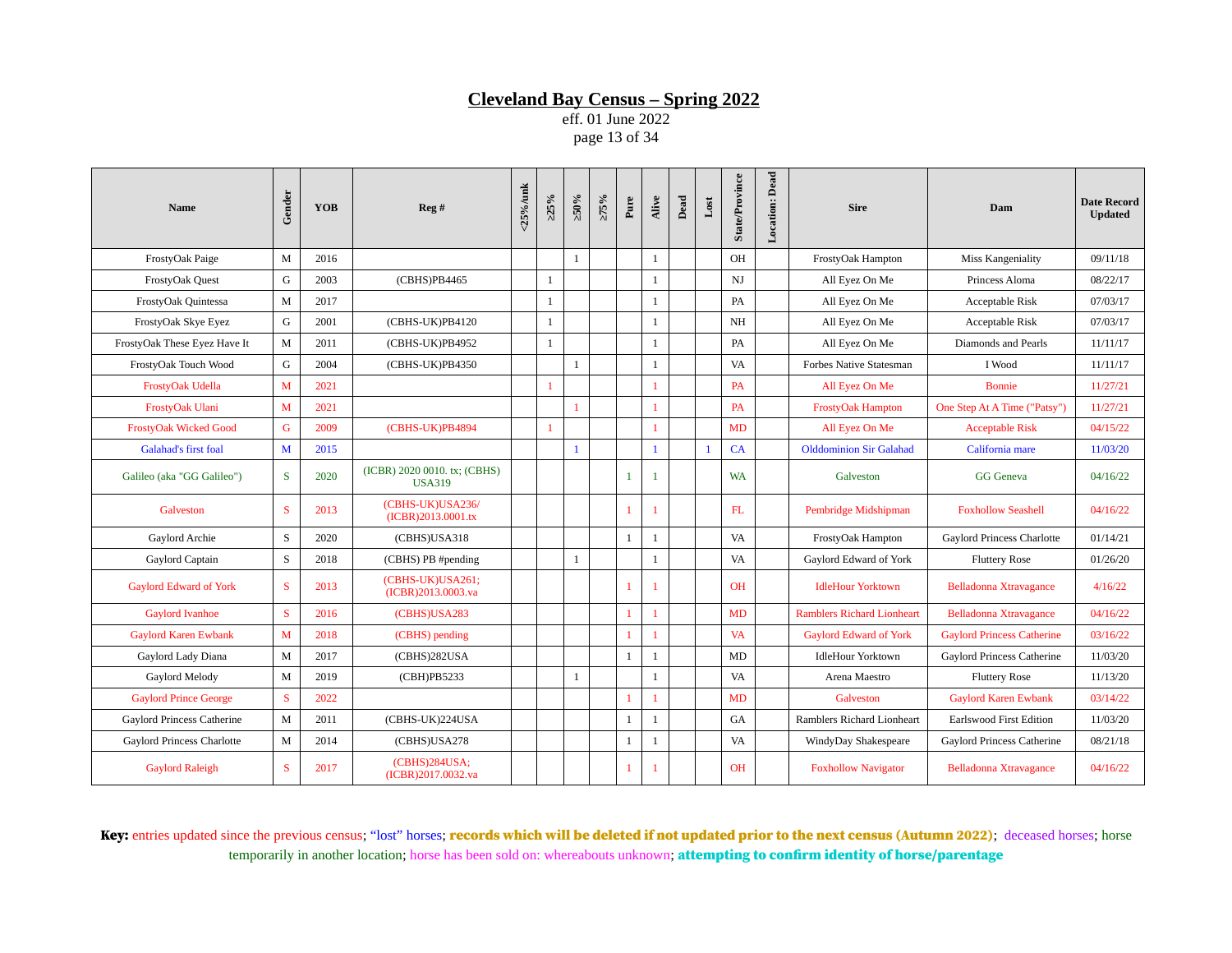eff. 01 June 2022 page 14 of 34

| <b>Name</b>                   | Gender       | <b>YOB</b> | Reg #                                                   | $25\%$ /unk  | $>25\%$      | $\approx 0.95$ | 275%           | Pure         | Alive        | $_{\rm Dead}$ | $_{\rm Lost}$ | <b>State/Province</b> | Location: Dead | <b>Sire</b>                 | Dam                       | <b>Date Record</b><br><b>Updated</b> |
|-------------------------------|--------------|------------|---------------------------------------------------------|--------------|--------------|----------------|----------------|--------------|--------------|---------------|---------------|-----------------------|----------------|-----------------------------|---------------------------|--------------------------------------|
| <b>Gaylord York Minster</b>   | S            | 2015       | (CBHS-UK)USA277/<br>(ICBR)2015.0015.va                  |              |              |                |                | $\mathbf{1}$ | $\mathbf{1}$ |               |               | MI                    |                | <b>IdleHour Yorktown</b>    | Belladonna Xtravagance    | 04/16/22                             |
| Gaylord's Noble Vision        | M            | 2020       | (ICBR)2020.0037xb.mi                                    |              |              | $\mathbf{1}$   |                |              | $\mathbf{1}$ |               |               | MI                    |                | Gaylord York Minster        | Noble Vision              | 12/29/20                             |
| Geloto                        | M            | 2006       | (CLRC)AB5005-06 P1 (CdnWB}                              | $\mathbf{1}$ |              |                |                |              | $\mathbf{1}$ |               |               | AB                    |                | Urybaldi CH                 | London Kendall            | 12/10/21                             |
| Genevieve                     | M            | 2006       | (CBHS-UK)156USA/<br>(ICBR)2006.0008.tx/<br>(PHR)4936025 |              |              |                |                | $\mathbf{1}$ | -1           |               |               | <b>VA</b>             |                | <b>Tregoyd William</b>      | Braelea Park Wilful       | 04/24/21                             |
| <b>GG</b> Galavant            | S            | 2022       |                                                         |              |              |                |                | $\mathbf{1}$ | $\mathbf{1}$ |               |               | <b>TX</b>             |                | <b>Cholderton Ixion</b>     | <b>Foxhollow Seashell</b> | 04/02/22                             |
| GG Geneva                     | M            | 2015       | (ICBR)2015.0002.tx/(SHB-<br>GB)166716/(CBHS)289(1)USA;  |              |              |                |                | $\mathbf{1}$ | 1            |               |               | TX                    |                | Tynedale St. Dominic        | Genevieve                 | 10/13/18                             |
| GHP "Peri"                    | M            | 2017       |                                                         |              |              |                | $\mathbf{1}$   |              | $\mathbf{1}$ |               |               | MI                    |                | Knaresborough Fusilier      | Allyssum                  | 09/18/17                             |
| <b>GHP Baile Hill</b>         | G            | 1999       | (CBHS-UK)PB4173;<br>(ICBR)1999.0011xb.la                |              |              | $\mathbf{1}$   |                |              | 1            |               |               | FL                    |                | <b>Monkton Elite</b>        | <b>Lady Cass</b>          | 10/09/17                             |
| Good Time Gracie              | M            | 2001       | (CBHS-UK)PB4489                                         |              |              | $\mathbf{1}$   |                |              | $\mathbf{1}$ |               |               | IN                    |                | Starlane Lieutenant         | Gala Ovation              | 01/26/20                             |
| Gracie                        | $\mathbf M$  | 2017       |                                                         |              |              | $\mathbf{1}$   |                |              | $\mathbf{1}$ |               |               | MT                    |                | WindyDay Shakespeare        | Royal Passage             | 11/08/19                             |
| <b>Grand Meadows Hamilton</b> | S            | 2020       | (ICBR)2020.0047xb.pa                                    |              |              | $\mathbf{1}$   |                |              | $\mathbf{1}$ |               |               | PA                    |                | Gaylord York Minster        | Julmyra                   | 06/25/21                             |
| <b>Grand Meadows Justin</b>   | S            | 2019       | (ICBR)2019.0043xb.pa                                    |              |              | $\mathbf{1}$   |                |              | $\mathbf{1}$ |               |               | PA                    |                | Gaylord York Minster        | Bon Sejour's Haslita      | 06/25/21                             |
| Greatness in Action ("GIA")   | M            | 2000e      |                                                         | $\mathbf{1}$ |              |                |                |              | $\mathbf{1}$ |               |               | TX                    |                | unknown                     | unknown                   | 12/01/21                             |
| <b>GRF</b> Helena             | M            | 2002       | (CBHS)131USA                                            |              |              |                |                | $\mathbf{1}$ | $\mathbf{1}$ |               |               | NH                    |                | <b>Braithwaite Senator</b>  | Saintjuliots Solitaire    | 08/28/18                             |
| <b>GRF Phoebe</b>             | $\mathbf{M}$ | 2002       | (CBHS-UK)135USA                                         |              |              |                |                | 1            |              |               |               | <b>ME</b>             |                | Stoneridge Bendigalla 2431  | Whippletree Honeysuckle   | 11/19/17                             |
| Griffin                       | G            | 2017       | (ICBR)2017.0002xb.tx;<br>(NASS)P-Sh-17-280              |              |              | 1              |                |              | $\mathbf{1}$ |               |               | TX.                   |                | <b>Under Milkwood</b>       | <b>Foxhollow Seashell</b> | 05/01/22                             |
| Gwawr Lone Star               | G            | 2003       | (CBHS-UK)128USA/<br>(ICBR)2003.0020.tx                  |              |              |                |                | $\mathbf{1}$ | $\mathbf{1}$ |               |               | <b>TX</b>             |                | <b>Monkton Elite</b>        | Penrose Cleopatra         | 05/01/22                             |
| <b>Half of That</b>           | G            | 2000       | (CBHS-UK)PB4365                                         |              | $\mathbf{1}$ |                |                |              |              |               |               | <b>TX</b>             |                | <b>Imagine That</b>         | Half as Much Again        | 07/03/17                             |
| <b>Hancock Anastasia</b>      | $M$          | 2018       | 2018.0024xa3.vt                                         |              |              |                | $\overline{1}$ |              | $\mathbf{1}$ |               |               | <b>VT</b>             |                | <b>OldDominion Artorius</b> | Jill                      | 12/10/21                             |
| Hancock Mulberry              | M            | 2016       | (ICBR)2016.0023xa3.nh                                   |              |              |                | $\mathbf{1}$   |              | 1            |               |               | <b>VA</b>             |                | Chakola's Huckleberry       | Jill                      | 10/02/21                             |
| <b>Hardscrabble Emerson</b>   | S            | 2021       | (ICBR)2021.0012xb.oh                                    |              |              | $\mathbf{1}$   |                |              | $\mathbf{1}$ |               |               | <b>OH</b>             |                | Devonport                   | Hardscrabble Sabrina      | 08/31/21                             |
| Hardscrabble Kaydee           | M            | 2012       | (CBHS-UK)USA228                                         |              |              |                |                | $\mathbf{1}$ | $\mathbf{1}$ |               |               | MD                    |                | Pembridge Joshua            | Hardscrabble Sabrina      | 07/11/20                             |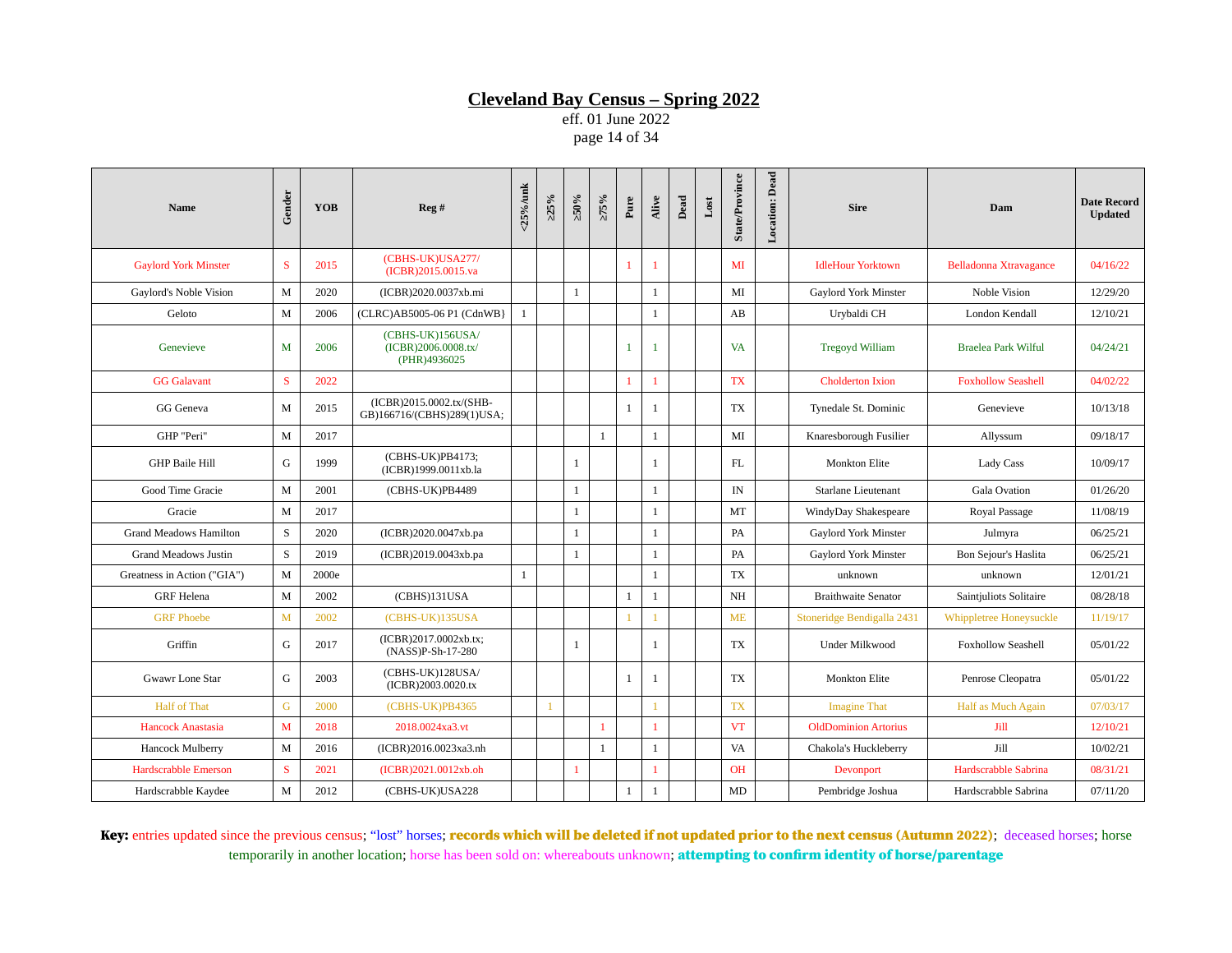eff. 01 June 2022 page 15 of 34

| <b>Name</b>                                                      | Gender       | <b>YOB</b> | Reg#                                    | <25%/unk     | >25%         | $\times 0.05$ | $>75\%$      | Pure         | Alive        | Dead | $_{\rm Lost}$ | <b>State/Province</b> | <b>Location: Dead</b> | <b>Sire</b>                       | Dam                          | <b>Date Record</b><br><b>Updated</b> |
|------------------------------------------------------------------|--------------|------------|-----------------------------------------|--------------|--------------|---------------|--------------|--------------|--------------|------|---------------|-----------------------|-----------------------|-----------------------------------|------------------------------|--------------------------------------|
| Hardscrabble Sabrina                                             | M            | 2008       | (CBHS-UK)198USA                         |              |              |               |              | 1            | 1            |      |               | <b>OH</b>             |                       | <b>Borderfame Prince Charming</b> | <b>IdleHour Poppett</b>      | 10/09/17                             |
| <b>Hardscrabble Salem</b>                                        | G            | 2010       | (CBHS-UK)PB4967                         |              |              | 1             |              |              | 1            |      |               | <b>WA</b>             |                       | <b>Borderfame Prince Charming</b> | <b>Little Bee Me</b>         | 05/01/22                             |
| Hardscrabble Wilson                                              | G            | 2015       | (KWPN)02150190/<br>(ICBR)2015.0019xb.oh |              |              | 1             |              |              | 1            |      |               | <b>OH</b>             |                       | <b>UB40</b>                       | <b>IdleHour Poppett</b>      | 07/11/20                             |
| Hardscrabble Winter                                              | $\mathbf Y$  | 2005       | (CBHS-UK)PB4657                         |              |              | $\mathbf{1}$  |              |              | $\mathbf{1}$ |      |               | <b>VA</b>             |                       | <b>Starlane Lieutenant</b>        | <b>Watson's Laurention</b>   | 09/01/21                             |
| Harry                                                            | G            | 1999       |                                         |              | $\mathbf{1}$ |               |              |              | 1            |      |               | MI                    |                       | <b>Majestic Angel</b>             | Southern Lyric               | 01/20/22                             |
| Hasta Manana                                                     | M            | 2007       | (CBHS-UK)PB4676                         | $\mathbf{1}$ |              |               |              |              | 1            |      |               | <b>BC</b>             |                       | <b>Legacy Elvis</b>               | unnamed "Black mare"         | 06/20/17                             |
| <b>Hawk Nest River</b>                                           | G            | 2015       | (ICBR)2015.0032xe.al*                   | $\mathbf{1}$ |              |               |              |              | 1            |      |               | AL                    |                       |                                   |                              | 09/23/19                             |
| Hazel                                                            | M            | 2017       |                                         |              |              | 1             |              |              | $\mathbf{1}$ |      |               | WA                    |                       | Frostyoak Malachi                 | Ashley's QH mare             | 10/08/21                             |
| <b>Heart O'Bruce</b>                                             | G            | 2003       | (CBHS-UK)PB4217                         |              |              |               |              |              |              |      |               | <b>VA</b>             |                       | <b>Forbes Native Statesman</b>    | <b>Filly Grande</b>          | 02/11/17                             |
| <b>HeartlandCBs Wildfire</b>                                     | S            | 2021       | (ICBR)2021.0045xa3.oh                   |              |              |               | $\mathbf{1}$ |              | 1            |      |               | <b>OH</b>             |                       | <b>Gaylord Raleigh</b>            | <b>Eddie's Darling Daisy</b> | 04/26/22                             |
| <b>HeartlandCBs Willow</b>                                       | M            | 2021       | (ICBR)2021.0044xb.oh                    |              |              | $\mathbf{1}$  |              |              | $\mathbf{1}$ |      |               | <b>OH</b>             |                       | <b>Gaylord Raleigh</b>            | <b>Sierra</b>                | 04/26/22                             |
| <b>Heaven Sent</b>                                               | M            | 2001       | (CBHS-UK)PB4097                         |              |              | 1             |              |              | 1            |      |               | <b>NC</b>             |                       | Ramblers Renown                   | Kee                          | 04/20/17                             |
| Hector                                                           | G            | 2019       | (ICBR)2019.0044xb.in                    |              |              | 1             |              |              | $\mathbf{1}$ |      |               | IN                    |                       | Knaresborough Fusilier            | <b>Dutchess</b>              | 07/31/21                             |
| Heffernan filly                                                  | M            | 2022       |                                         |              |              |               | $\mathbf{1}$ |              |              |      |               | UT                    |                       | Galveston                         | <b>BearPaw Firefly</b>       | 05/10/22                             |
| Hercules [a] (possibly same horse as<br>Hercules [b])            | $\mathsf G$  | 201        |                                         |              |              | $\mathbf{1}$  |              |              |              |      | $\mathbf{1}$  | <b>BC</b>             |                       | <b>Forest Fellow</b>              | Unknown                      | 12/12/21                             |
| Hercules <sup>[b]</sup> (possibly same horse as<br>Hercules [a]) | $\mathsf G$  | 201        |                                         | $\mathbf{1}$ |              |               |              |              |              |      | $\mathbf{1}$  | AB                    |                       | Unknown                           | Unknown                      | 12/12/21                             |
| Here By Me                                                       | $\mathbf M$  | 2005       |                                         | 1            |              |               |              |              | 1            |      |               | VA                    |                       | Monarch (2)                       | Magnific Tillie The Hon      | 07/13/20                             |
| Hickory                                                          | S            | 2018       | (ICBR)2018.0042xb.pa                    |              |              |               |              |              |              |      |               | PA                    |                       | Knaresborough Fusilier            | <b>Miss Muffett</b>          | 05/06/22                             |
| Hogaan Dazs                                                      | G            | 200        | (CBHS-UK)PB4818                         |              |              | 1             |              |              | $\mathbf{1}$ |      |               | PA                    |                       | Ramblers Renown                   | Sovran Storm                 | 03/30/17                             |
| Holmside Applejack                                               | S            | 2008       | (CBHS-UK)2736                           |              |              |               |              | $\mathbf{1}$ | 1            |      |               | UK                    |                       | Oaten Tops'l                      | Holmside April Rose          | 08/05/17                             |
| <b>Holmside Poppy</b>                                            | M            | 2008       | (CBHS-UK)2528                           |              |              |               |              | 1            | 1            |      |               | IL                    |                       | <b>Oaten Tops'l</b>               | <b>Tregovd Promise</b>       | 04/22/22                             |
| <b>Holmside Snow Rose</b>                                        | M            | 1997       | $(CBHS-UK)2244$                         |              |              |               |              | 1            |              |      |               | NC                    |                       | <b>Bantry Bere</b>                | <b>Stainmore Royal Rose</b>  | 11/19/17                             |
| Huckelberry                                                      | <sub>S</sub> | 201        | (ICBR)201x.9999.nh                      |              |              |               |              | $\mathbf{1}$ | $\mathbf{1}$ |      |               | IN                    |                       | <b>Chakola's Huckleberry</b>      | undetermined                 | 03/10/21                             |
| <b>Icing Sugar</b>                                               | M            | 2008       | (CLRC) AB-6471-08A {CdnWB}              | $\mathbf{1}$ |              |               |              |              |              |      |               | AB                    |                       | Zeno H <sub>2</sub>               | <b>Dilema</b>                | 07/03/17                             |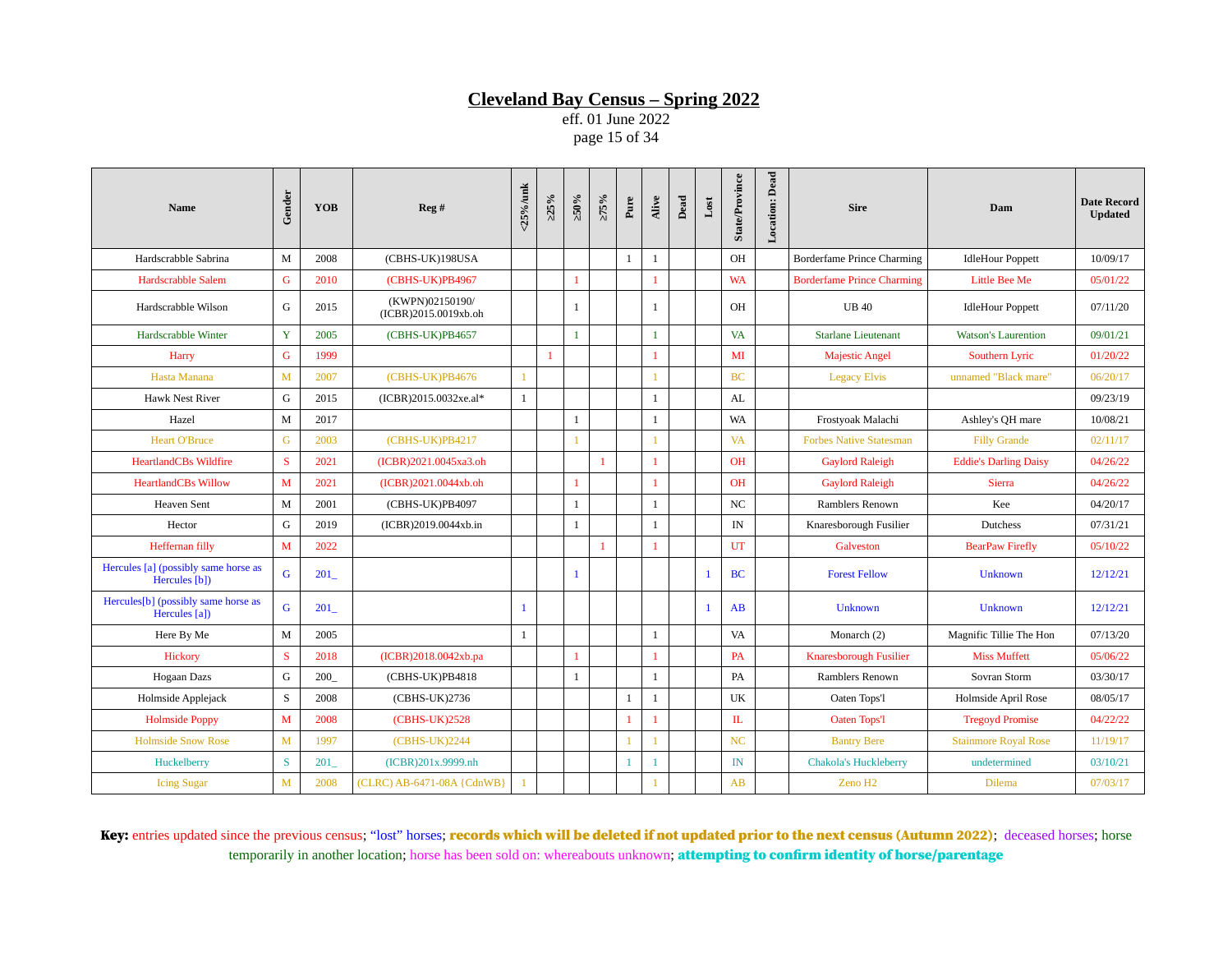eff. 01 June 2022 page 16 of 34

| <b>Name</b>                           | Gender       | <b>YOB</b> | Reg#                               | <25%/unk     | >25% | $>50\%$        | $>75\%$      | Pure         | Alive        | $_{\rm Dead}$ | $_{\rm Lost}$ | <b>State/Province</b> | <b>Location: Dead</b> | <b>Sire</b>                       | Dam                            | <b>Date Record</b><br><b>Updated</b> |
|---------------------------------------|--------------|------------|------------------------------------|--------------|------|----------------|--------------|--------------|--------------|---------------|---------------|-----------------------|-----------------------|-----------------------------------|--------------------------------|--------------------------------------|
| Icon II                               | M            | 2001       | (CLRC) 2001-A15609-F0<br>${CdnSH}$ | $\mathbf{1}$ |      |                |              |              |              |               |               | AB                    |                       | Cheops Z                          | Iko                            | 02/24/17                             |
| <b>Idle Secret</b>                    | G            | 2002       | (CBHS-UK)PB4342                    |              |      | $\overline{1}$ |              |              | $\mathbf{1}$ |               |               | MD                    |                       | <b>IdleHour Yorktown</b>          | <b>Lyka's Secret</b>           | 02/11/17                             |
| <b>IdleHour America</b>               | Y            | 1999       | n/r                                |              |      |                |              |              |              |               |               | NC                    |                       | <b>Ramblers Renown</b>            | <b>Braithwaite Freedom</b>     | 07/03/17                             |
| <b>IdleHour Barefoot</b>              | M            | 2006       | (CBHS-UK)PB4760                    |              |      |                | $\mathbf{1}$ |              | $\mathbf{1}$ |               |               | SC                    |                       | Ramblers Richard Lionheart        | <b>IdleHour Slippers</b>       | 08/28/18                             |
| Idlehour Big Ben (fka IH Master Mind) | G            | 2008       | (CBHS-UK)PB4993                    |              |      |                | $\mathbf{1}$ |              |              |               |               | <b>OH</b>             |                       | <b>Ramblers Richard Lionheart</b> | <b>IdleHour Kiwi</b>           | 08/22/17                             |
| <b>Idlehour Braveheart</b>            | G            | 2009       | (CBHS) PB2341                      |              |      |                | $\mathbf{1}$ |              | $\mathbf{1}$ |               |               | VA                    |                       | Ramblers Richard Lionheart        | <b>IdleHour Kiwi</b>           | 11/29/19                             |
| <b>Idlehour Forio</b>                 | G            | 2003       | (CBHS-UK)PB4662                    |              |      |                |              |              |              |               |               | <b>OH</b>             |                       | <b>Ramblers Renown</b>            | <b>Kinsey</b>                  | 02/11/17                             |
| <b>Idlehour Gawain</b>                | G            | 2007       | (CBHS-UK)PB4697                    |              |      |                | $\mathbf{1}$ |              |              |               |               | <b>SC</b>             |                       | <b>Ramblers Richard Lionheart</b> | <b>IdleHour Kiwi</b>           | 09/11/17                             |
| <b>Idlehour Grand Finale</b>          | G            | 2012       | $n/r$ ?                            |              |      |                | $\mathbf{1}$ |              |              |               |               | <b>OH</b>             |                       | Penrhyn Bayswater                 | <b>IdleHour M'zuri Sana</b>    | 11/11/17                             |
| <b>IdleHour Jade</b>                  | M            | 1997       | (CBHS-UK)111USA                    |              |      |                |              | $\mathbf{1}$ |              |               |               | CO                    |                       | <b>Ramblers Renown</b>            | <b>Forion Branwan</b>          | 08/06/17                             |
| <b>IdleHour Jambo</b>                 | G            | 2003       | n/r                                |              |      |                | $\mathbf{1}$ |              | $\mathbf{1}$ |               |               | <b>OH</b>             |                       | <b>Ramblers Richard Lionheart</b> | <b>IdleHour Firefly</b>        | 08/18/17                             |
| <b>IdleHour Jinja</b>                 | M            | 2004       |                                    |              |      | $\mathbf{1}$   |              |              | $\mathbf{1}$ |               |               | NJ                    |                       | Ramblers Renown                   | Deseree                        | 06/07/19                             |
| <b>IdleHour Lion's Share</b>          | S            | 2004       | (CBHS-UK)140USA                    |              |      |                |              | $\mathbf{1}$ | 1            |               |               | PA                    |                       | Ramblers Richard Lionheart        | <b>Earlswood First Edition</b> | 04/14/22                             |
| <b>Idlehour Lola</b>                  | M            | 2009       |                                    |              |      |                |              |              |              |               |               | FL                    |                       | <b>Ramblers Richard Lionheart</b> | <b>Theatrical Affair</b>       | 06/12/17                             |
| <b>IdleHour M'zuri Sana</b>           | M            | 2004       | (CBHS-UK)PB5112                    |              |      |                |              |              |              |               |               | <b>PA</b>             |                       | <b>Ramblers Renown</b>            | <b>Queen of Amazing</b>        | 10/03/17                             |
| <b>Idlehour Main Attraction</b>       | G            | 2005       |                                    |              |      | 1              |              |              | $\mathbf{1}$ |               |               | PA                    |                       | Ramblers Renown                   | Main Court                     | 12/01/21                             |
| <b>Idlehour Manhattan Madam</b>       | $\mathbf{M}$ | 2008       | (CBHS-UK)PB4949                    |              |      |                |              |              |              |               |               | <b>PA</b>             |                       | <b>IdleHour Yorktown</b>          | <b>Velvet Brown</b>            | 11/05/16                             |
| <b>Idlehour Marcus</b>                | G            | 2005       |                                    |              |      | -1             |              |              | $\mathbf{1}$ |               |               | PA                    |                       | <b>Ramblers Richard Lionheart</b> | <b>Sunshadow Marie</b>         | 11/05/16                             |
| <b>Idlehour Mayflower</b>             | M            | 2008       |                                    |              |      | 1              |              |              | $\mathbf{1}$ |               | 1             | $_{\mathrm{NY}}$      |                       | Ramblers Richard Lionheart        | Jordan's Rose                  | 10/10/17                             |
| <b>IdleHour McHenry</b>               | G            | 1995       | (CBHS-UK)PB3854                    |              |      | <sup>1</sup>   |              |              | $\mathbf{1}$ |               |               | OH                    |                       | Ramblers Renown                   | Kee                            | 04/14/22                             |
| <b>IdleHour Mirage</b>                | M            | 1991       | (CBHS-UK)PB3152                    |              |      | 1              |              |              | $\mathbf{1}$ |               |               | KS                    |                       | Ramblers Renown                   | Magic Path                     | 10/04/21                             |
| <b>IdleHour Moccasin</b>              | $\mathsf G$  | 2003       |                                    |              |      |                | $\mathbf{1}$ |              | $\mathbf{1}$ |               |               | <b>MD</b>             |                       | <b>Ramblers Richard Lionheart</b> | <b>IdleHour Slippers</b>       | 08/10/17                             |
| <b>IdleHour Muthaiga</b>              | M            | 2000       | (CBHS-UK)112USA                    |              |      |                |              | $\mathbf{1}$ | $\mathbf{1}$ |               |               | VA                    |                       | <b>IdleHour Yorktown</b>          | Forion Branwan                 | 08/28/18                             |
| <b>IdleHour Nairobi</b>               | $\mathbf{M}$ | 2001       | (CBHS-UK)PB4994                    |              |      |                |              |              |              |               |               | <b>MD</b>             |                       | <b>Ramblers Renown</b>            | Jesserica                      | 10/30/17                             |
| <b>IdleHour Naivasha</b>              | $M$          | 2000       | (CBHS-UK)113USA                    |              |      |                |              |              |              |               |               | MD                    |                       | <b>Ramblers Richard Lionheart</b> | <b>Earlswood First Edition</b> | 10/07/17                             |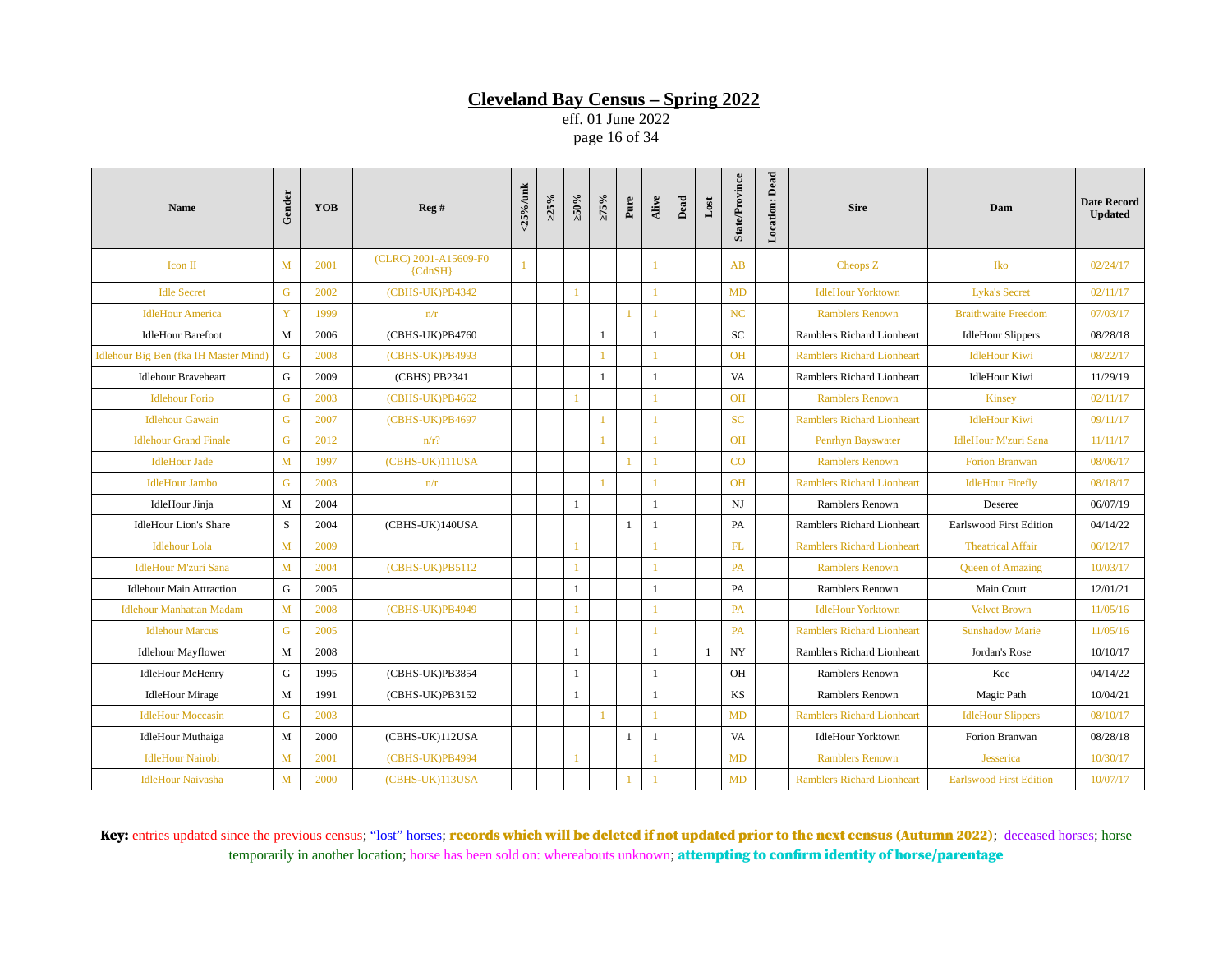eff. 01 June 2022 page 17 of 34

| <b>Name</b>                 | Gender       | <b>YOB</b> | Reg#                                   | $<$ 25%/unk  | >25% | $>50\%$      | $>75\%$        | Pure           | Alive        | Dead | $_{\rm Lost}$ | <b>State/Province</b> | Location: Dead | <b>Sire</b>                       | Dam                            | <b>Date Record</b><br><b>Updated</b> |
|-----------------------------|--------------|------------|----------------------------------------|--------------|------|--------------|----------------|----------------|--------------|------|---------------|-----------------------|----------------|-----------------------------------|--------------------------------|--------------------------------------|
| <b>IdleHour Nakuru</b>      | G            | 2003       | (CBHS-UK)PB4637                        |              |      |              | $\overline{1}$ |                | $\mathbf{1}$ |      |               | <b>SC</b>             |                | <b>Ramblers Richard Lionheart</b> | <b>IdleHour Kiwi</b>           | 08/19/17                             |
| <b>IdleHour Oleana</b>      | M            | 2000       | (CBHS-UK)114USA                        |              |      |              |                |                | $\mathbf{1}$ |      |               | <b>PA</b>             |                | <b>Ramblers Renown</b>            | <b>Holmside Spring Rose</b>    | 10/07/17                             |
| <b>IdleHour Poppett</b>     | M            | 2002       | (CBHS-UK)142USA                        |              |      |              |                | $\mathbf{1}$   | 1            |      |               | <b>VA</b>             |                | <b>Ramblers Richard Lionheart</b> | <b>Earlswood First Edition</b> | 04/24/21                             |
| <b>IdleHour Rave Review</b> | M            | 1996       |                                        |              |      | $\mathbf{1}$ |                |                | $\mathbf{1}$ |      |               | <b>PA</b>             |                | <b>Ramblers Renown</b>            | <b>Smash Review</b>            | 10/01/17                             |
| <b>Idlehour Rugby</b>       | G            | 1998       |                                        |              | 1    |              |                |                | $\mathbf{1}$ |      |               | VA                    |                | <b>IdleHour McHenry</b>           | <b>IdleHour Audi</b>           | 08/31/18                             |
| <b>IdleHour Safari</b>      | M            | 2000       | (CBHS-UK)116USA                        |              |      |              |                |                |              |      |               | <b>MD</b>             |                | <b>Ramblers Renown</b>            | <b>Braithwaite Freedom</b>     | 10/07/17                             |
| <b>Idlehour Safi Sana</b>   | $\mathbf{M}$ | 2010       | (CBHS-UK)PB4950                        |              |      |              | $\overline{1}$ |                |              |      |               | PA                    |                | <b>Ramblers Richard Lionheart</b> | <b>IdleHour M'zuri Sana</b>    | 09/23/17                             |
| <b>IdleHour Titanic</b>     | M            | 1999       | (CBHS-UK)PB4184                        |              |      |              |                |                | $\mathbf{1}$ |      |               | N <sub>C</sub>        |                | <b>Ramblers Renown</b>            | <b>Miss Merial</b>             | 02/11/17                             |
| <b>IdleHour Yorktown</b>    | S            | 1996       | (CBHS-UK)103USA                        |              |      |              |                | $\mathbf{1}$   | $\mathbf{1}$ |      |               | PA                    |                | Ramblers Renown                   | <b>Holmside Spring Rose</b>    | 11/18/17                             |
| Imaten                      | M            | 1992       | (CBHS-UK)PB3866                        |              |      | 1            |                |                | $\mathbf{1}$ |      |               | LA                    |                | Levenmouth Kyle                   | <b>Trafalgar</b>               | 04/25/22                             |
| India                       | M            | 2017       |                                        | $\mathbf{1}$ |      |              |                |                | 1            |      |               | <b>TX</b>             |                | Undetermined                      | Undetermined                   | 05/22/21                             |
| Indy                        | G            | 200        |                                        |              |      | 1            |                |                | $\mathbf{1}$ |      |               | <b>TX</b>             |                | <b>Monkton Elite</b>              | unknown                        | 09/11/19                             |
| Iron Will                   | M            | 2001       | (CBHS) PB 4167                         |              |      | 1            |                |                | $\mathbf{1}$ |      |               | ME                    |                | Stoneridge Bendigalla 2431        | <b>Yorkshire Lassie</b>        | 04/30/21                             |
| Isabella                    | $\mathbf{M}$ | 1998       |                                        |              |      |              |                |                | $\mathbf{1}$ |      |               | CA                    |                | Patron                            | <b>Lady Vanity Fair</b>        | 07/03/17                             |
| <b>Ivy Rose</b>             | M            | 2003       |                                        |              |      | 1            |                |                | $\mathbf{1}$ |      |               | <b>OH</b>             |                | Stainmore Wolfhound               | Indalia                        | 08/28/18                             |
| J&L's Stormin' Willy        | $\mathbf S$  | 2018       | (ICBR)2018.0034xb.oh                   |              |      | 1            |                |                | $\mathbf{1}$ |      |               | <b>OH</b>             |                | Gaylord York Minster              | J&L's Rose                     | 04/16/21                             |
| <b>Jackson</b>              | G            | 2008       |                                        |              |      |              |                |                | 1            |      |               | MD                    |                | Walter                            | unnamed (02) Percheron mare    | 04/08/22                             |
| Java Joan                   | $\mathbf{M}$ | 2006       |                                        |              |      |              |                |                |              |      |               | <b>VA</b>             |                | <b>Castle Cove</b>                | <b>Coffee Break</b>            | 07/03/17                             |
| <b>Jewel With A Turbo</b>   | M            | 2020       | (ICBR)2020.0034xb.ky                   |              |      | $\mathbf{1}$ |                |                | 1            |      |               | KY                    |                | Cornish Turbo (aka "Turbo")       | Sunny                          | 02/12/22                             |
| Jill                        | M            | 2006       | (ICBR)2006.0075xb.vt;<br>(CBHS)pending |              |      | 1            |                |                | $\mathbf{1}$ |      | 1             | <b>VT</b>             |                | Stoneridge Bendigalla 2431        | Dobush Saddlebred mare         | 07/11/20                             |
| JLK Elizabeth's Glory       | M            | 2012       | (CBHS-UK)USA227                        |              |      |              |                | $\mathbf{1}$   | $\mathbf{1}$ |      |               | MT                    |                | Tynedale St. Dominic              | <b>WKF Elizabeth Supreme</b>   | 11/03/20                             |
| JLK Elizabeth's Honor       | $\mathbf{M}$ | 2019       | (CBHS)USA312                           |              |      |              |                | $\mathbf{1}$   | $\mathbf{1}$ |      |               | MT                    |                | <b>Foxhollow Navigator</b>        | <b>WKF Elizabeth Supreme</b>   | 10/25/20                             |
| <b>JLK Elizabeth's Joey</b> | S            | 2014       | (CBHS-UK)USA249                        |              |      |              |                |                |              |      |               |                       | <b>MT</b>      | <b>Tynedale St. Dominic</b>       | <b>WKF Elizabeth Supreme</b>   | 02/22/22                             |
| <b>JLK Faith</b>            | M            | 2018       |                                        |              |      |              |                | $\overline{1}$ | $\mathbf{1}$ |      |               | MT                    |                | <b>WindyDay Shakespeare</b>       | <b>WKF Elizabeth Supreme</b>   | 02/22/22                             |
| Josephine                   | M            | 2001       | n/r                                    |              |      | $\mathbf{1}$ |                |                | $\mathbf{1}$ |      |               | VA                    |                | Forbes Native Statesman           | Apple Jam                      | 09/20/18                             |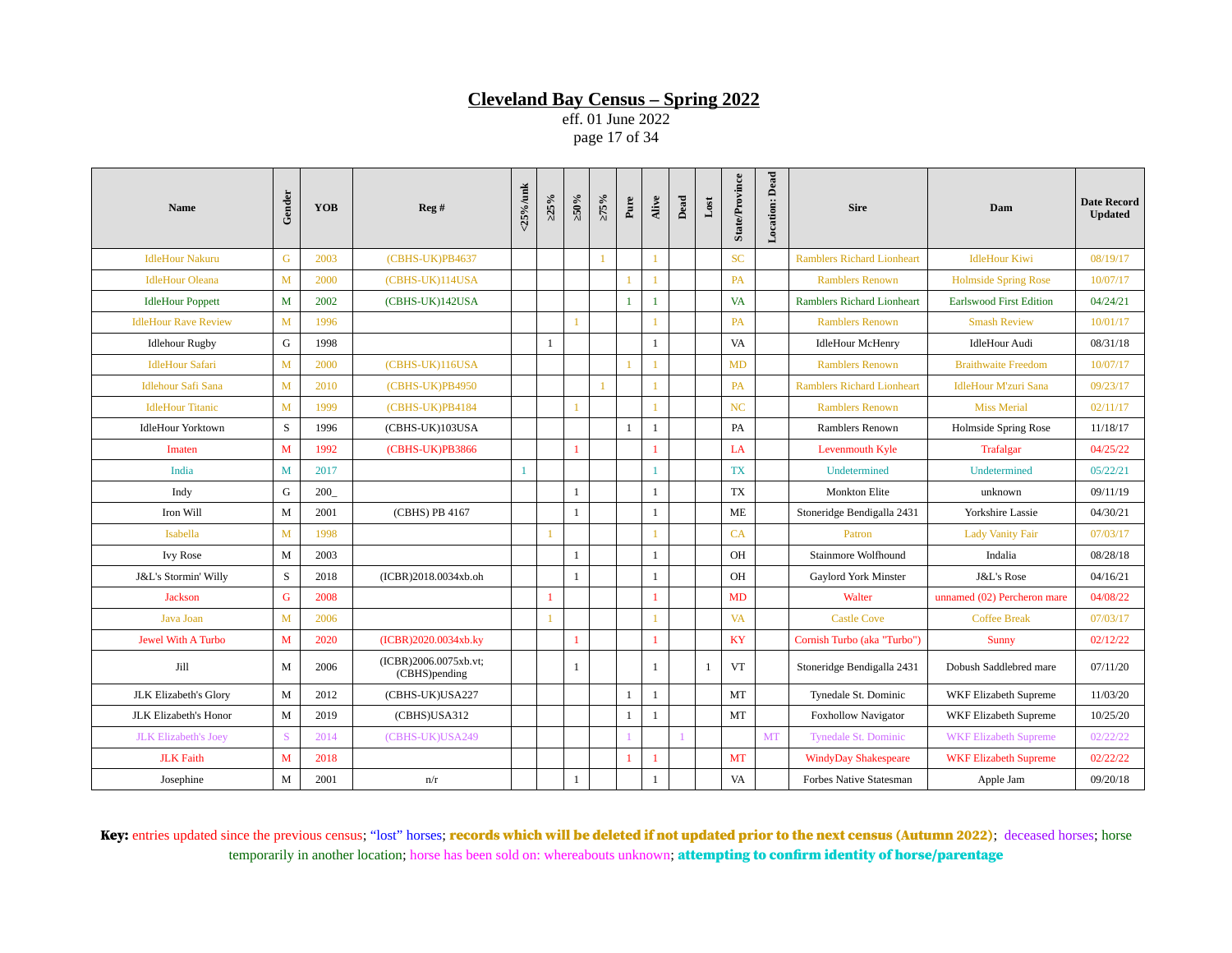eff. 01 June 2022 page 18 of 34

| Name                            | Gender       | <b>YOB</b>     | Reg#                                     | <25%/unk     | >25%         | $>50\%$        | $>75\%$ | Pure           | Alive          | $_{\rm Dead}$ | $_{\rm Lost}$  | State/Province | <b>Location: Dead</b> | <b>Sire</b>                                  | Dam                                 | <b>Date Record</b><br><b>Updated</b> |
|---------------------------------|--------------|----------------|------------------------------------------|--------------|--------------|----------------|---------|----------------|----------------|---------------|----------------|----------------|-----------------------|----------------------------------------------|-------------------------------------|--------------------------------------|
| Judith                          | M            | 2004           |                                          |              | 1            |                |         |                | $\mathbf{1}$   |               |                | OH             |                       | unnamed Morgan stallion                      | unspecified daughter of R<br>Renown | 04/21/19                             |
| Justenuffspring                 | M            | 2021           | (ICBR) 2021.0023xb.md;<br>(CBHS) pending |              |              | $\overline{1}$ |         |                | $\mathbf{1}$   |               |                | MD             |                       | Arena Maestro                                | Justenufflaughter                   | 08/13/21                             |
| Justine                         | M            | 201            |                                          |              |              | $\mathbf{1}$   |         |                | $\mathbf{1}$   |               |                | AB             |                       | Unknown                                      | Unknown                             | 09/04/18                             |
| <b>JV Grant Moro York</b>       | S.           | 2021           | (ICBR)2021.0005xb.mi                     |              |              | -1             |         |                | -1             |               |                | MI             |                       | <b>Gaylord York Minster</b>                  | <b>Cornish Rita Moro Ash</b>        | 02/19/22                             |
| <b>Kali Celeste</b>             | $\mathbf{M}$ | 2021           |                                          |              |              |                |         | 1              |                |               |                | MI             |                       | Galveston                                    | EpiphanyBay Adelyne                 | 02/13/22                             |
| Kay                             | M            | 2017           | (ICBR)2017.0042xb.in                     |              |              | <sup>1</sup>   |         |                | $\mathbf{1}$   |               |                | IN             |                       | Knaresborough Fusilier                       | Koala                               | 04/16/21                             |
| Keepin' Times Jordan            | G            | 2010           | (CBHS)PB5054                             |              |              | $\mathbf{1}$   |         |                | $\mathbf{1}$   |               |                | VA             |                       | <b>IdleHour Lion's Share</b>                 | <b>Timely Presence</b>              | 05/20/20                             |
| Kenjoc Eetay BenBen             | $\mathsf G$  | 2021           |                                          |              | $\mathbf{1}$ |                |         |                | $\mathbf{1}$   |               |                | <b>SC</b>      |                       | <b>TBS Declan Pondi</b>                      | <b>Kenjocketay Sonnet</b>           |                                      |
| Kenjoc Eetay Buckshot           | G            | 2013           | <b>USA243</b>                            |              |              |                |         | $\mathbf{1}$   | $\mathbf{1}$   |               |                | VA             |                       | Knaresborough Fusilier                       | OldDominion Brionna                 | 03/31/17                             |
| <b>Kenjoc Eetay Eight Bells</b> | S            | 2022           |                                          |              |              |                |         | 1              |                |               |                | <b>SC</b>      |                       | <b>WindyDay Shakespeare</b>                  | <b>OldDominion Brionna</b>          | 06/01/22                             |
| Kenjocetay Sonnet               | M            | 2018           |                                          |              |              |                |         | $\mathbf{1}$   | $\mathbf{1}$   |               |                | SC             |                       | WindyDay Shakespeare                         | OldDominion Brionna                 | 12/08/18                             |
| Kenley[2] Kalamalka             | $\mathbf{M}$ | 2012           | (CBHS-UK)PB4934                          |              |              |                |         |                |                |               |                | <b>UK</b>      |                       | <b>Taffy's Lucky Showdown</b><br><b>ZfDP</b> | <b>Holmside Sapphire</b>            | 10/24/17                             |
| Kenley[2] Majorda Beach         | G            | 2012           | (CBHS-UK)2816                            |              |              |                |         | 1              |                |               |                | <b>UK</b>      |                       | Holmside Applejack                           | <b>Willow Trenchet</b>              | 09/18/17                             |
| Kenley[2] Masai Mara            | M            | 2012           | (CBHS-UK)2587                            |              |              |                |         | $\mathbf{1}$   | $\mathbf{1}$   |               |                | <b>UK</b>      |                       | Holmside Applejack                           | <b>Afondale Taran</b>               | 08/06/17                             |
| Kenley[2] Nikita                | M            | 2013           | (CBHS-UK)2603                            |              |              |                |         | $\mathbf{1}$   |                |               |                | <b>UK</b>      |                       | Holmside Applejack                           | <b>Willow Trenchet</b>              | 08/06/17                             |
| Kenley[2] Nova Scotia           | M            | 2013           | (CBHS)2592                               |              |              |                |         | $\mathbf{1}$   | $\overline{1}$ |               |                | <b>UK</b>      |                       | Holmside Applejack                           | <b>Afondale Taran</b>               | 08/06/17                             |
| Kenley[2] Oceana                | M            | 2017           | (CBHS)2634                               |              |              |                |         | $\mathbf{1}$   | $\mathbf{1}$   |               |                | UK             |                       | Holmside Applejack                           | Afondale Taran                      | 10/29/18                             |
| Kenley[2] Pferdenand            | $\mathbf S$  | 2018           | (CBHS)2890                               |              |              |                |         | $\mathbf{1}$   |                |               |                | UK             |                       | Holmside Applejack                           | Afondale Taran                      | 04/26/20                             |
| Kenley[2] Riva Ariva            | M            | 2020           | (CBHS)02685                              |              |              |                |         | $\mathbf{1}$   | $\mathbf{1}$   |               |                | WI             |                       | <b>Holmside Applejack</b>                    | <b>Afondale Taran</b>               | 04/22/21                             |
| Kentucky[2]                     | G            | $\overline{?}$ |                                          | $\mathbf{1}$ |              |                |         |                | $\mathbf{1}$   |               | $\overline{1}$ | NC             |                       | <b>Unknown</b>                               | <b>Unknown</b>                      | 02/16/22                             |
| Kismet                          | G            | 2012           |                                          |              |              | $\mathbf{1}$   |         |                | $\mathbf{1}$   |               |                | ON             |                       | Belladonna Isaac                             | Courtanna                           | 10/13/19                             |
| Knaresborough Fusilier          | <sub>S</sub> | 1997           | (CBHS-UK)2478;<br>(ICBR)1997.0018.uk     |              |              |                |         | $\overline{1}$ |                |               |                | <b>PA</b>      |                       | <b>Queenbury Hussar</b>                      | Knaresborough Could Be              | 11/15/21                             |
| Knaresborough Wartime           | G            | 2007           | (CBHS-UK)2691                            |              |              |                |         | $\mathbf{1}$   |                |               |                | MD             |                       | <b>Whitehouse Trooper</b>                    | Knaresborough About-Time            | 08/08/17                             |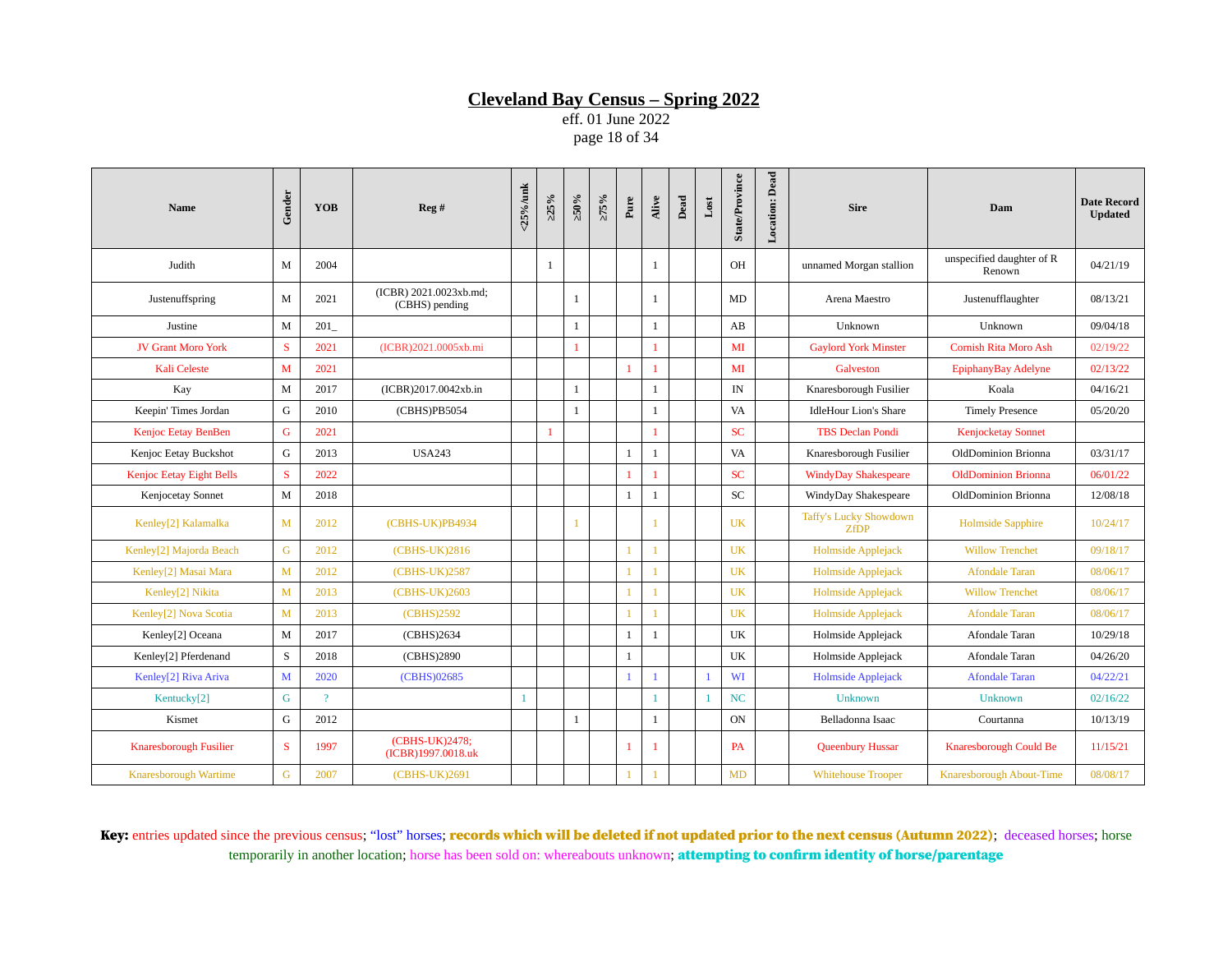eff. 01 June 2022 page 19 of 34

| <b>Name</b>                  | Gender       | <b>YOB</b> | Reg#                                      | $25\%$ /unk | >25%           | $>50\%$        | $>75\%$      | Pure         | Alive        | Dead | $_{\text{Lost}}$ | State/Province   | <b>Location:</b> Dead | <b>Sire</b>                                      | Dam                           | <b>Date Record</b><br><b>Updated</b> |
|------------------------------|--------------|------------|-------------------------------------------|-------------|----------------|----------------|--------------|--------------|--------------|------|------------------|------------------|-----------------------|--------------------------------------------------|-------------------------------|--------------------------------------|
| Knyte's Ares                 | G            | 2020       |                                           |             |                | -1             |              |              | $\mathbf{1}$ |      |                  | <b>VT</b>        |                       | Knyte's Charlie Boy                              | Knytes Xena                   | 09/01/21                             |
| Knyte's Charlie Boy          | G            | 2017       |                                           |             |                | 1              |              |              | $\mathbf{1}$ |      |                  | <b>VT</b>        |                       | <b>OldDominion Artorius</b>                      | Charlie's Revenge             | 11/03/20                             |
| <b>Knyte's Evie</b>          | $\mathbf{M}$ | 2021       |                                           |             |                |                |              | $\mathbf{1}$ | $\mathbf{1}$ |      |                  | <b>VT</b>        |                       | <b>OldDominion Artorius</b>                      | <b>OldDominion Abundantia</b> | 02/05/22                             |
| Knyte's Lola                 | M            | 2020       |                                           |             |                |                | $\mathbf{1}$ |              | 1            |      |                  | <b>MA</b>        |                       | <b>Knyte's Charlie Boy</b>                       | <b>OldDominion Abundantia</b> | 04/24/21                             |
| Knyte's Luna                 | $\mathbf{M}$ | 2020       |                                           |             | $\mathbf{1}$   |                |              |              | $\mathbf{1}$ |      |                  | <b>VT</b>        |                       | <b>Knyte's Charlie Boy</b>                       | <b>Rusalee</b>                | 09/01/21                             |
| <b>Knyte's Maximillion</b>   | $\mathsf G$  | 2020       |                                           |             |                | $\mathbf{1}$   |              |              | $\mathbf{1}$ |      |                  | <b>VT</b>        |                       | <b>OldDominion Artorius</b>                      | <b>Charlie's Revenge</b>      | 11/27/21                             |
| <b>Knyte's Willow Sprite</b> | M            | 2020       |                                           |             |                | $\overline{1}$ |              |              | $\mathbf{1}$ |      |                  | <b>NH</b>        |                       | <b>Knyte's Charlie Boy</b>                       | <b>Charlie's Angel</b>        | 05/16/21                             |
| <b>Knytes Allegro</b>        | G            | 2016       | (CBHS-UK)PB5138/<br>(ICBR)2016.0015xb.vt  |             |                | -1             |              |              | 1            |      |                  | MD               |                       | <b>OldDominion Artorius</b>                      | Charlie's Revenge             | 10/13/18                             |
| Knytes Gatsby                | G            | 2013       | (ICBR)2013.0002xb.vt;<br>(CBHS)PB pending |             |                | $\overline{1}$ |              |              | 1            |      |                  | $_{\mathrm{NY}}$ |                       | OldDominion Artorius                             | Darlin Playgirl               | 10/13/18                             |
| Knytes Renown Chap           | G            | 2012       | (ICBR)2012.0014xb.vt                      |             |                | $\mathbf{1}$   |              |              | $\mathbf{1}$ |      |                  | <b>FL</b>        |                       | <b>OldDominion Artorius</b>                      | Home on the Hill              | 10/13/18                             |
| <b>Knytes Xena</b>           | M            | 2017       | (ICBR)2017.0013xb.vt                      |             |                |                |              |              |              |      |                  | <b>CT</b>        |                       | <b>OldDominion Artorius</b>                      | Darlin Playgirl               | 02/18/22                             |
| Kristie                      | M            | 2009       | (CBHS)PB5134                              |             |                | 1              |              |              | $\mathbf{1}$ |      |                  | <b>ON</b>        |                       | Starlane Lieutenant                              | Scotia                        | 04/18/19                             |
| La Reina Bella               | M            | 200        | (CBHS-UK)PB4599                           |             |                | $\mathbf{1}$   |              |              | $\mathbf{1}$ |      | $\overline{1}$   | TX               |                       | <b>GRF</b> Sundance                              | <b>Luisa's Angel</b>          | 11/11/17                             |
| Lady $[d]$                   | $\mathbf M$  | 2019       | 2019.0033xb.mi                            |             |                | 1              |              |              | $\mathbf{1}$ |      |                  | MI               |                       | Gaylord York Minster                             | Hannah Moon                   | 04/16/21                             |
| Lady Adahlia of NobleKnolls  | M            | 2018       |                                           |             |                |                | $\mathbf{1}$ |              | $\mathbf{1}$ |      |                  | MD               |                       | Tynedale St. Dominic                             | Olddominion Juno              | 10/02/21                             |
| <b>Lady Amazing Grace</b>    | M            | 2000       |                                           |             |                | 1              |              |              | $\mathbf{1}$ |      |                  | CA               |                       | <b>Wheelgates Lord Charles</b>                   | Lady Calista                  | 08/28/18                             |
| Lady Gwyneth                 | M            | 1998       | (CBHS-UK)PB3812                           |             |                | $\mathbf{1}$   |              |              | $\mathbf{1}$ |      |                  | CA               |                       | Beaujat                                          | King's Lady Calista           | 04/21/19                             |
| Lady Luckenbooth             | M            | 2005       | (CBHS-UK)PB4470                           |             |                | $\overline{1}$ |              |              | $\mathbf{1}$ |      |                  | VA               |                       | <b>Forbes Native Statesman</b>                   | Filly Grande                  | 08/28/18                             |
| Lady Madonna                 | M            | 2021       | (ICBR)2021.0007xb.wa                      |             |                |                | $\mathbf{1}$ |              | $\mathbf{1}$ |      |                  | <b>WA</b>        |                       | Frostyoak Malachi                                | Norwegian Wood                | 06/15/21                             |
| <b>Late For Church</b>       | M            | 2015       |                                           |             |                | $\mathbf{1}$   |              |              | $\mathbf{1}$ |      |                  | <b>PA</b>        |                       | <b>WindyDay Shakespeare</b>                      | Christening                   | 10/23/17                             |
| Laurel                       | M            | 2019       | (ICBR)2019.0046xb.pa                      |             |                | $\mathbf{1}$   |              |              | 1            |      |                  | <b>PA</b>        |                       | <b>Knaresborough Fusilier</b>                    | <b>Miss Muffett</b>           | 05/06/22                             |
| Leap of Faith                | $\mathbf{M}$ | 2013       | (CBHS) PB 5067                            |             | $\overline{1}$ |                |              |              |              |      |                  | <b>NC</b>        |                       | <b>Boy Done Good (aka "Salute</b><br>the Truth") | <b>IdleHour Titanic</b>       | 08/08/17                             |
| <b>Legacy Annihilator</b>    | M            | 2000       | (CBHS-UK)PB3934; (CLRC) 6-                |             |                | -1             |              |              | $\mathbf{1}$ |      |                  | SC               |                       | <b>Forest Fellow</b>                             | Jaded Three                   | 08/28/18                             |
| <b>Legacy Aristocrat</b>     | M            | 2000       | (CBHS-UK)PB3933; (CLRC)5-                 |             |                | 1              |              |              | $\mathbf{1}$ |      |                  | <b>ON</b>        |                       | <b>Forest Fellow</b>                             | Dynamic Bold                  | 08/28/18                             |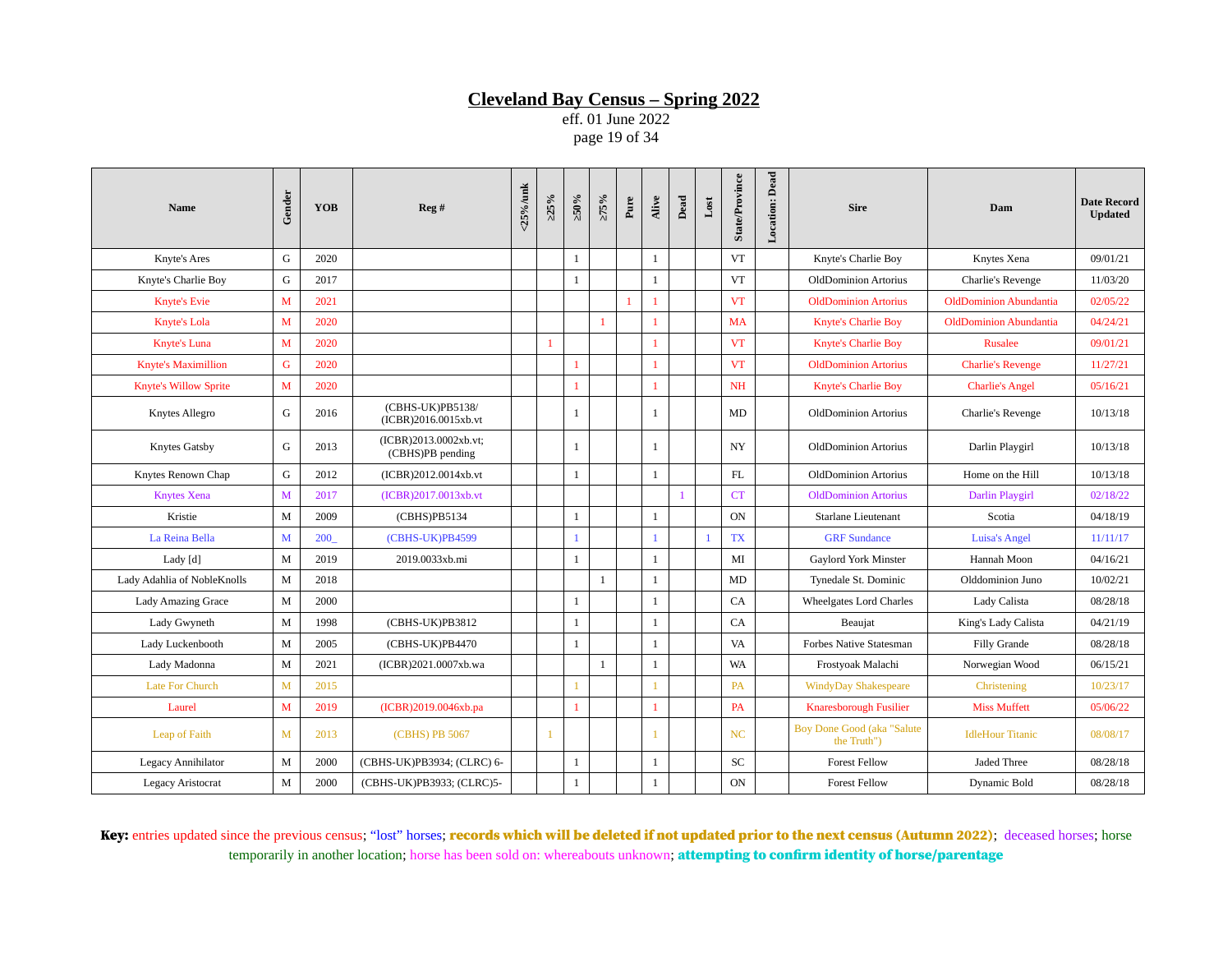eff. 01 June 2022 page 20 of 34

| <b>Name</b>                   | Gender | <b>YOB</b> | Reg#                                  | <25%/unk | >25%         | $\approx 0.95$ | $>75\%$ | Pure | Alive        | Dead | $_{\rm Lost}$  | <b>State/Province</b> | <b>Location:</b> Dead | <b>Sire</b>          | Dam                    | <b>Date Record</b><br><b>Updated</b> |
|-------------------------------|--------|------------|---------------------------------------|----------|--------------|----------------|---------|------|--------------|------|----------------|-----------------------|-----------------------|----------------------|------------------------|--------------------------------------|
| Legacy Belle                  | M      | 2001       | (CBHS) PB4013; (CLRC)8-               |          |              | $\mathbf{1}$   |         |      | $\mathbf{1}$ |      |                | <b>OR</b>             |                       | <b>Forest Fellow</b> | Jaded Three            | 10/20/17                             |
| <b>Legacy Charisma</b>        | M      | 2002       | (CBHS-UK)PB4091; (CLRC)7-             |          |              | 1              |         |      | 1            |      |                | VA                    |                       | <b>Forest Fellow</b> | <b>Golden Supreme</b>  | 05/03/22                             |
| Legacy Chinook                | M      | 2002       | (CBHS-UK)PB4093                       |          |              | 1              |         |      | 1            |      |                | CO                    |                       | <b>Forest Fellow</b> | Kate's Cut             | 08/28/18                             |
| <b>Legacy Classic Colours</b> | M      | 2002       | (CBHS-UK)PB4094; (CLRC)9-             |          | 1            |                |         |      | $\mathbf{1}$ |      |                | BC                    |                       | Gallant Pep          | Legacy Sasparillo      | 07/03/17                             |
| <b>Legacy Contention</b>      | M      | 2002       | (CBHS-UK)PB4088                       |          |              |                |         |      | 1            |      |                | <b>VA</b>             |                       | <b>Forest Fellow</b> | <b>Just for Mom</b>    | 04/24/22                             |
| <b>Legacy Diesel</b>          | G      | 2003       | (CBHS-UK)PB4236                       |          |              | 1              |         |      | $\mathbf{1}$ |      |                | NC                    |                       | <b>Forest Fellow</b> | Rapid Dixie Kilobar    | 11/11/17                             |
| Legacy Diva                   | M      | 2003       | (CBHS-UK)PB4235                       |          |              | 1              |         |      | $\mathbf{1}$ |      |                | CO                    |                       | <b>Forest Fellow</b> | Kate's Cut             | 10/20/17                             |
| <b>Legacy Duchess</b>         | M      | 2003       | (CBHS-UK)PB4234                       |          |              | 1              |         |      | $\mathbf{1}$ |      |                | TX                    |                       | <b>Forest Fellow</b> | Just for Mom           | 11/11/17                             |
| Legacy Elvira                 | M      | 2004       | (CBHS-UK)PB4383                       |          |              | $\mathbf{1}$   |         |      | $\mathbf{1}$ |      |                | BC                    |                       | <b>Forest Fellow</b> | Rapid Dixie Kilobar    | 08/28/18                             |
| Legacy Elvis                  | G      | 2004       | (CBHS-UK)PB4381                       |          | 1            |                |         |      | $\mathbf{1}$ |      |                | AB                    |                       | Tie N Tux            | Legacy Sasparillo      | 07/03/17                             |
| <b>Legacy Extravagant</b>     | S      | 2004       | (CBHS-UK)PB4383                       |          |              | $\mathbf{1}$   |         |      | $\mathbf{1}$ |      | $\overline{1}$ | CO                    |                       | <b>Forest Fellow</b> | <b>Kate's Cut</b>      | 11/18/17                             |
| <b>Legacy Final</b>           | M      | 2005       | (CBHS-UK)PB4528                       |          |              | -1             |         |      | $\mathbf{1}$ |      |                | <b>BC</b>             |                       | <b>Forest Fellow</b> | Kate's Cut             | 08/28/18                             |
| <b>Legacy Grace</b>           | M      | 2006       | (CBHS-UK)PB4591                       |          |              | 1              |         |      | 1            |      |                | BC                    |                       | <b>Forest Fellow</b> | Golden Supreme         | 08/28/18                             |
| <b>Legacy Gwen</b>            | M      | 2006       | $(CLRC)12-$                           |          | $\mathbf{1}$ |                |         |      | $\mathbf{1}$ |      |                | BC                    |                       | Samaris Super Twist  | Legacy Sasparillo      | 08/08/17                             |
| Legacy Hayley                 | M      | 2007       | (CBHS-UK)PB4936                       |          | 1            |                |         |      | $\mathbf{1}$ |      |                | BC                    |                       | Radke stallion       | Legacy Sasparillo      | 08/08/17                             |
| Legacy Indy                   | S      | 2008       | (CBHS-UK)PB4935                       |          |              | $\mathbf{1}$   |         |      | $\mathbf{1}$ |      |                | BC                    |                       | <b>Forest Fellow</b> | Grey Monk              | 11/18/17                             |
| <b>Legacy Jones</b>           | G      | 2009       |                                       |          |              | 1              |         |      | $\mathbf{1}$ |      |                | BC                    |                       | <b>Forest Fellow</b> | Legacy Hummer          | 10/23/17                             |
| Legacy Kelly                  | M      | 2010       | (CBHS-UK)PB4998                       |          | $\mathbf{1}$ |                |         |      | 1            |      |                | AB                    |                       | Samaris Super Twist  | Kenley Leeward Spirit  | 06/14/18                             |
| Legacy King                   | G      | 2010       | (CBHS-UK)PB4937                       |          |              | 1              |         |      | 1            |      |                | CO                    |                       | <b>Forest Fellow</b> | Rapid Dixie Kilobar    | 10/13/17                             |
| Legacy Kip                    | G      | 2010       | (CBHS-UK)PB5000                       |          |              | 1              |         |      | $\mathbf{1}$ |      |                | <b>OR</b>             |                       | <b>Forest Fellow</b> | Golden Supreme         | 10/01/19                             |
| <b>Legacy Lady</b>            | M      | 2011       | $(CLRC) -25;$<br>(ICBR)2011.0024xb.bc |          |              | 1              |         |      | $\mathbf{1}$ |      |                | <b>OR</b>             |                       | <b>Forest Fellow</b> | <b>Just Like Candy</b> | 06/18/21                             |
| <b>Legacy Luke</b>            | S      | 2011       | (CBHS) PB 5055                        |          |              | $\mathbf{1}$   |         |      | $\mathbf{1}$ |      |                | <b>BC</b>             |                       | <b>Legacy Indy</b>   | <b>Legacy Escort</b>   | 04/16/22                             |
| Legacy Maybelle               | M      | 2012       | (CBHS-UK)PB4997                       |          |              |                | 1       |      | 1            |      |                | <b>WA</b>             |                       | <b>Forest Fellow</b> | Kenley Leeward Spirit  | 08/07/17                             |
| Legacy Montana                | M      | 2012       | n/r                                   |          |              | $\mathbf{1}$   |         |      | $\mathbf{1}$ |      |                | BC                    |                       | Legacy Indy          | Legacy Friday          | 04/20/18                             |
| Legacy Moonshine              | G      | 2012       | $(CLRC)14-$                           |          | 1            |                |         |      | $\mathbf{1}$ |      |                | <b>OR</b>             |                       | Legacy Indy          | Legacy Gwen            | 12/15/19                             |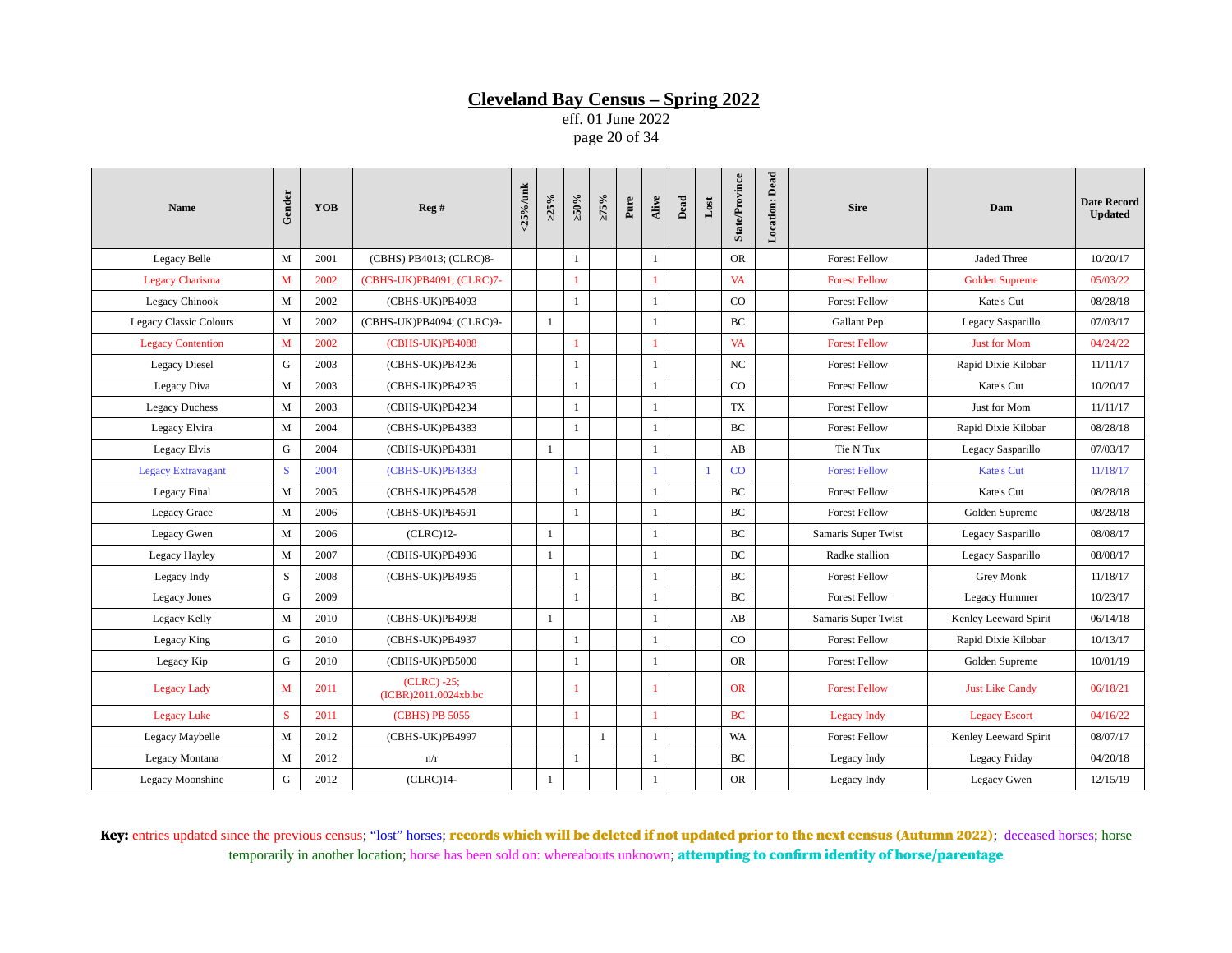eff. 01 June 2022 page 21 of 34

| <b>Name</b>                     | Gender | YOB  | Reg #                                      | <25%/unk | >25%         | $>50\%$        | $>75\%$ | Pure | Alive        | Dead | $_{\rm Lost}$ | <b>State/Province</b> | <b>Location:</b> Dead | <b>Sire</b>          | Dam                 | <b>Date Record</b><br><b>Updated</b> |
|---------------------------------|--------|------|--------------------------------------------|----------|--------------|----------------|---------|------|--------------|------|---------------|-----------------------|-----------------------|----------------------|---------------------|--------------------------------------|
| Legacy Mover                    | S      | 2012 | (CLRC) {CAN-CB}11;<br>(ICBR)2012.0017xb.bc |          |              | $\mathbf{1}$   |         |      | 1            |      |               | <b>OR</b>             |                       | <b>Forest Fellow</b> | Mzgrizzjacks        | 06/14/18                             |
| Legacy O'Dell                   | M      | 2014 | n/r                                        |          | $\mathbf{1}$ |                |         |      | $\mathbf{1}$ |      |               | AB                    |                       | Legacy Luke          | Legacy Kelly        | 10/02/19                             |
| Legacy Ocean                    | M      | 2014 | n/r                                        |          | $\mathbf{1}$ |                |         |      | $\mathbf{1}$ |      |               | <b>BC</b>             |                       | Legacy Luke          | Legacy Janie        | 10/02/19                             |
| Legacy Oddjob                   | M      | 2014 | n/r                                        |          |              | 1              |         |      | $\mathbf{1}$ |      |               | BC                    |                       | Legacy Luke          | Legacy Friday       | 10/02/19                             |
| Legacy Okie (aka "Legacy Oakie) | M      | 2014 | n/r                                        |          | 1            |                |         |      | $\mathbf{1}$ |      |               | <b>OR</b>             |                       | Legacy Luke          | Legacy Hayley       | 12/15/19                             |
| <b>Legacy Oracle</b>            | G      | 2014 | $(CLRC)15\{CB\}$                           |          | 1            |                |         |      | 1            |      |               | BC                    |                       | Legacy Luke          | Legacy Independence | 10/02/19                             |
| Legacy Orlando Copper Sky       | G      | 2014 | $(CLRC)13\{CB\}$                           |          |              | $\mathbf{1}$   |         |      | $\mathbf{1}$ |      |               | $\operatorname{BC}$   |                       | Legacy Luke          | Legacy Gwen         | 10/02/19                             |
| <b>Legacy Patriot</b>           | G      | 2015 | $(CLRC) CAN18$ $[CB]$                      |          |              | 1              |         |      | 1            |      |               | BC                    |                       | Legacy Luke          | Legacy Sasparillo   | 01/16/21                             |
| <b>Legacy Pete</b>              | G      | 2015 | $(CLRC)17{CB}$                             |          |              | $\mathbf{1}$   |         |      | $\mathbf{1}$ |      |               | CO                    |                       | <b>Forest Fellow</b> | Kate's Cut          | 03/27/20                             |
| <b>Legacy Prince</b>            | S      | 2015 |                                            |          |              | $\mathbf{1}$   |         |      | $\mathbf{1}$ |      |               | BC                    |                       | Legacy Luke          | Legacy Sasparillo   | 08/02/19                             |
| <b>Legacy Quasar</b>            | M      | 2016 | $(CLRC)19{CB};$<br>(ICBR)2016.0021xb.bc    |          |              | $\mathbf{1}$   |         |      | 1            |      |               | <b>OR</b>             |                       | <b>Forest Fellow</b> | Libelle W           | 02/19/22                             |
| <b>Legacy Queen</b>             | M      | 2016 | $(CLRC) 22{CB}$                            |          |              | $\mathbf{1}$   |         |      | $\mathbf{1}$ |      |               | <b>OR</b>             |                       | <b>Forest Fellow</b> | Legacy Kelly        | 10/13/19                             |
| <b>Legacy Quest</b>             | M      | 2016 | $(CLRC)16{CB}$                             |          |              | $\mathbf{1}$   |         |      | $\mathbf{1}$ |      |               | BC                    |                       | <b>Forest Fellow</b> | Cat Bars Kilo Deck  | 10/02/19                             |
| Legacy Regina                   | M      | 2017 | $(CLRC)21{CB}$                             |          |              | -1             |         |      | 1            |      |               | CO                    |                       | <b>Forest Fellow</b> | Cat Bars Kilo Deck  | 10/02/19                             |
| <b>Legacy Rolex</b>             | S      | 2017 | n/r                                        |          |              | $\overline{1}$ |         |      | 1            |      |               | <b>BC</b>             |                       | <b>Forest Fellow</b> | <b>Legacy Kelly</b> | 04/16/22                             |
| <b>Legacy Royal</b>             | S      | 2017 | n/r                                        |          |              | $\mathbf{1}$   |         |      | 1            |      |               | <b>BC</b>             |                       | <b>Forest Fellow</b> | <b>Kate's Cut</b>   | 04/14/22                             |
| Legacy Sasparillo               | M      | 1998 | (CBHS-UK)PB3797; (CLRC) 3-                 |          |              | $\mathbf{1}$   |         |      | $\mathbf{1}$ |      |               | <b>BC</b>             |                       | <b>Forest Fellow</b> | Nostrum's Pride     | 01/05/20                             |
| <b>Legacy Spice</b>             | M      | 2018 | n/r                                        |          |              | $\mathbf{1}$   |         |      | $\mathbf{1}$ |      |               | <b>BC</b>             |                       | <b>Legacy Pete</b>   | Legacy Friday       | 07/12/21                             |
| <b>Legacy Splash</b>            | G      | 2018 | $(CLRC)20\{CB\}$                           |          |              | $\mathbf{1}$   |         |      | $\mathbf{1}$ |      |               | CO                    |                       | <b>Forest Fellow</b> | Cat Bars Kilo Deck  | 10/02/19                             |
| <b>Legacy Style</b>             | M      | 2018 | n/r                                        |          |              | $\mathbf{1}$   |         |      | $\mathbf{1}$ |      |               | <b>BC</b>             |                       | <b>Forest Fellow</b> | Libelle W           | 10/02/19                             |
| Legacy Tempo                    | M      | 2019 | n/r                                        |          |              | $\mathbf{1}$   |         |      | 1            |      |               | <b>BC</b>             |                       | <b>Legacy Pete</b>   | Legacy Lady         | 04/15/21                             |
| Legacy Timber                   | M      | 2019 | n/r                                        |          |              | $\mathbf{1}$   |         |      | $\mathbf{1}$ |      |               | BC                    |                       | <b>Forest Fellow</b> | Mistacalli          | 09/29/21                             |
| Legacy Tobey                    | M      | 2019 | N/R                                        |          |              | $\mathbf{1}$   |         |      | $\mathbf{1}$ |      |               | <b>BC</b>             |                       | <b>Forest Fellow</b> | Cat Bars Kilo Deck  | 02/05/20                             |
| <b>Legacy Torey</b>             | M      | 2019 | n/r                                        |          |              | $\mathbf{1}$   |         |      | $\mathbf{1}$ |      |               | BC                    |                       | <b>Forest Fellow</b> |                     | 10/05/19                             |
| Legacy Tundra                   | M      | 2019 | n/r                                        |          | $\mathbf{1}$ |                |         |      | $\mathbf{1}$ |      |               | <b>BC</b>             |                       | <b>Forest Fellow</b> |                     | 10/06/19                             |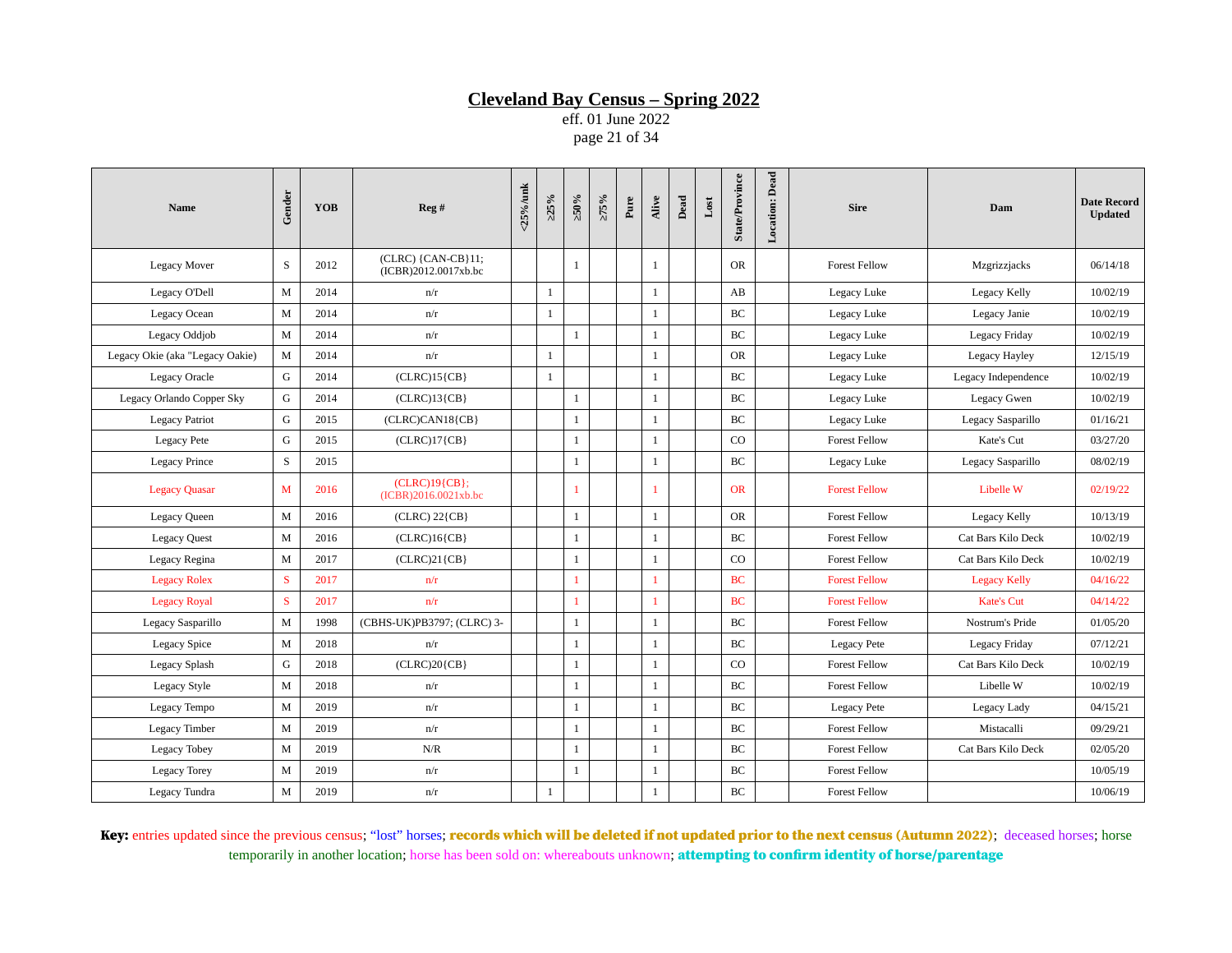eff. 01 June 2022 page 22 of 34

| <b>Name</b>                  | Gender       | <b>YOB</b> | Reg#                                               | <25%/unk     | >25%         | >50%           | $>75\%$      | $_{\rm Pure}$ | Alive        | $_{\rm Dead}$ | $_{\rm Lost}$ | <b>State/Province</b> | <b>Location: Dead</b> | <b>Sire</b>                      | Dam                         | <b>Date Record</b><br><b>Updated</b> |
|------------------------------|--------------|------------|----------------------------------------------------|--------------|--------------|----------------|--------------|---------------|--------------|---------------|---------------|-----------------------|-----------------------|----------------------------------|-----------------------------|--------------------------------------|
| Legend                       | G            | 199        |                                                    |              |              | $\mathbf{1}$   |              |               | $\mathbf{1}$ |               |               | <b>SC</b>             |                       | <b>Chakola's M'Lord Advocate</b> | <b>Jaybird</b>              | 04/24/22                             |
| <b>Little Dorrit</b>         | M            | 2009       | (CBHS-UK)210FR                                     |              |              |                |              |               |              |               |               | <b>FR</b>             |                       | Afondale Highlander              | <b>Beamish Rosemary</b>     | 09/18/17                             |
| Livingstone Willow 2021 foal | M            | 2021       |                                                    |              |              |                |              |               | 1            |               |               | <b>BC</b>             |                       |                                  | Willow                      | 11/27/21                             |
| London Kendall               | M            | 1999       | (CLRC)AB-1909-99 P2                                | $\mathbf{1}$ |              |                |              |               | $\mathbf{1}$ |               |               | QC                    |                       | Tango Selune                     | Gemini III                  | 03/21/18                             |
| <b>Lord Brigadoon</b>        | S            | 2014       | (CBHS)USA272                                       |              |              |                |              | $\mathbf{1}$  | $\mathbf{1}$ |               |               | <b>VA</b>             |                       | Knaresborough Fusilier           | <b>Tregoyd Promise</b>      | 04/16/22                             |
| Louie                        | G            | 2014       |                                                    |              |              | 1              |              |               | $\mathbf{1}$ |               |               | NS                    |                       | Belladonna Isaac                 | Hines mare                  | 09/09/18                             |
| Love Me Do                   | M            | 2017       | (ICBR)2017.0019xb.wa                               |              |              |                |              |               |              |               |               | <b>OR</b>             |                       | Frostyoak Malachi                | Norwegian Wood              | 04/26/22                             |
| LS Beulah                    | M            |            |                                                    |              |              | 1              |              |               | $\mathbf{1}$ |               |               | MD                    |                       | <b>IdleHour Yorktown</b>         |                             | 08/28/18                             |
| <b>LSF Hathorn</b>           | G            | 2018       | (ICBR)2018.0027.va                                 |              |              |                |              |               |              |               |               | IN                    |                       | <b>Tregoyd Journeyman</b>        | <b>BCF Ginger</b>           | 04/16/22                             |
| Lyra                         | $\mathbf{M}$ | 2014       |                                                    |              |              |                |              |               | 1            |               |               | <b>VT</b>             |                       | Stoneridge Bendigalla 2431       | Chloe                       | 10/23/17                             |
| M.E. Tennessee Lilly         | M            | 2002       | (CBHS-UK)PB4238                                    |              |              |                |              |               |              |               |               | VA                    |                       | <b>Monkton Elite</b>             | <b>Pushover and Over</b>    | 10/23/17                             |
| <b>Magic Castle</b>          | $\mathbf G$  | 2003       | (CBHS-UK)PB4282                                    |              | $\mathbf{1}$ |                |              |               | $\mathbf{1}$ |               |               | <b>PA</b>             |                       | <b>Brooke Front</b>              | <b>Wild Rose</b>            | 07/03/17                             |
| Magnific 2018 Madison foal   | M            |            |                                                    |              | 1            |                |              |               | $\mathbf{1}$ |               |               | MD                    |                       | Cimarron                         | Whiskeycreek Madison        | 01/23/20                             |
| Magnific C'Imagination       | M            | 2017       |                                                    |              |              |                |              |               | 1            |               |               | <b>MD</b>             |                       | Cimarron                         | <b>Magnific Fashion</b>     | 06/01/22                             |
| <b>Magnific Daisey</b>       | $\mathbf{M}$ | 2011       |                                                    |              |              |                |              |               |              |               |               | <b>MD</b>             |                       | <b>Belladonna Quasar</b>         | <b>Kit Kat</b>              | 08/08/17                             |
| <b>Magnific Hydaway</b>      | S            | 2017       |                                                    |              |              |                |              |               |              |               |               | <b>MD</b>             |                       | Cimarron                         | <b>Whiskeycreek Madison</b> | 10/06/17                             |
| Magnific Ivan                | G            | 2005       | (ICBR)2005.0072xd.md                               |              | 1            |                |              |               |              |               |               | PA                    |                       | Magnific Monarch                 | <b>Magnific Hot Lips</b>    | 11/12/20                             |
| <b>Magnific Masquerade</b>   | M            | 2022       |                                                    |              |              |                | $\mathbf{1}$ |               |              |               |               | <b>MD</b>             |                       | <b>Gaylord Ivanhoe</b>           | <b>Lady Luckenbooth</b>     | 05/27/22                             |
| Maidstone Julia              | M            | 2001       | (CBHS-UK)PB4104                                    |              |              | $\overline{1}$ |              |               | $\mathbf{1}$ |               |               | <b>NC</b>             |                       | Wanderer                         | Julery                      | 10/24/20                             |
| Make It Count                | $\mathbf M$  | 2013       | (ISR)P 840031 99-18402-<br>13{Sport Pony Division} |              | 1            |                |              |               | $\mathbf{1}$ |               |               | <b>OR</b>             |                       | Makuba                           | William's Angel             | 10/06/19                             |
| Maria                        | M            | 2020       | (ICBR)2020.0003xb.in                               |              |              | 1              |              |               | $\mathbf{1}$ |               |               | MI                    |                       | Gaylord Edward of York           | Money Marker                | 04/06/20                             |
| Maven                        | M            | 1996       | (CBHS-UK)PB4452                                    |              |              | 1              |              |               | $\mathbf{1}$ |               |               | ON                    |                       | Starlane Lieutenant              | <b>Lengths Ahead</b>        | 11/19/17                             |
| <b>Mazetto</b>               | G            | 1994       |                                                    |              | $\mathbf{1}$ |                |              |               | 1            |               |               | <b>VA</b>             |                       | <b>Master Jack</b>               | <b>Bozetto</b>              | 07/03/17                             |
| <b>McKinley</b>              | $\mathsf G$  | 1992       | (CBHS-UK)PB3978                                    |              | $\mathbf{1}$ |                |              |               | 1            |               |               | CO                    |                       | <b>Kenley Legacy</b>             | Nota Bene Lightning         | 05/10/22                             |
| <b>MCM Belle</b>             | $\mathbf{M}$ | 2020       | (ICBR)2020.0043XB.IN                               |              |              | $\mathbf{1}$   |              |               | $\mathbf{1}$ |               |               | IN                    |                       | Gaylord Edward of York           | So Very Happy               | 03/31/21                             |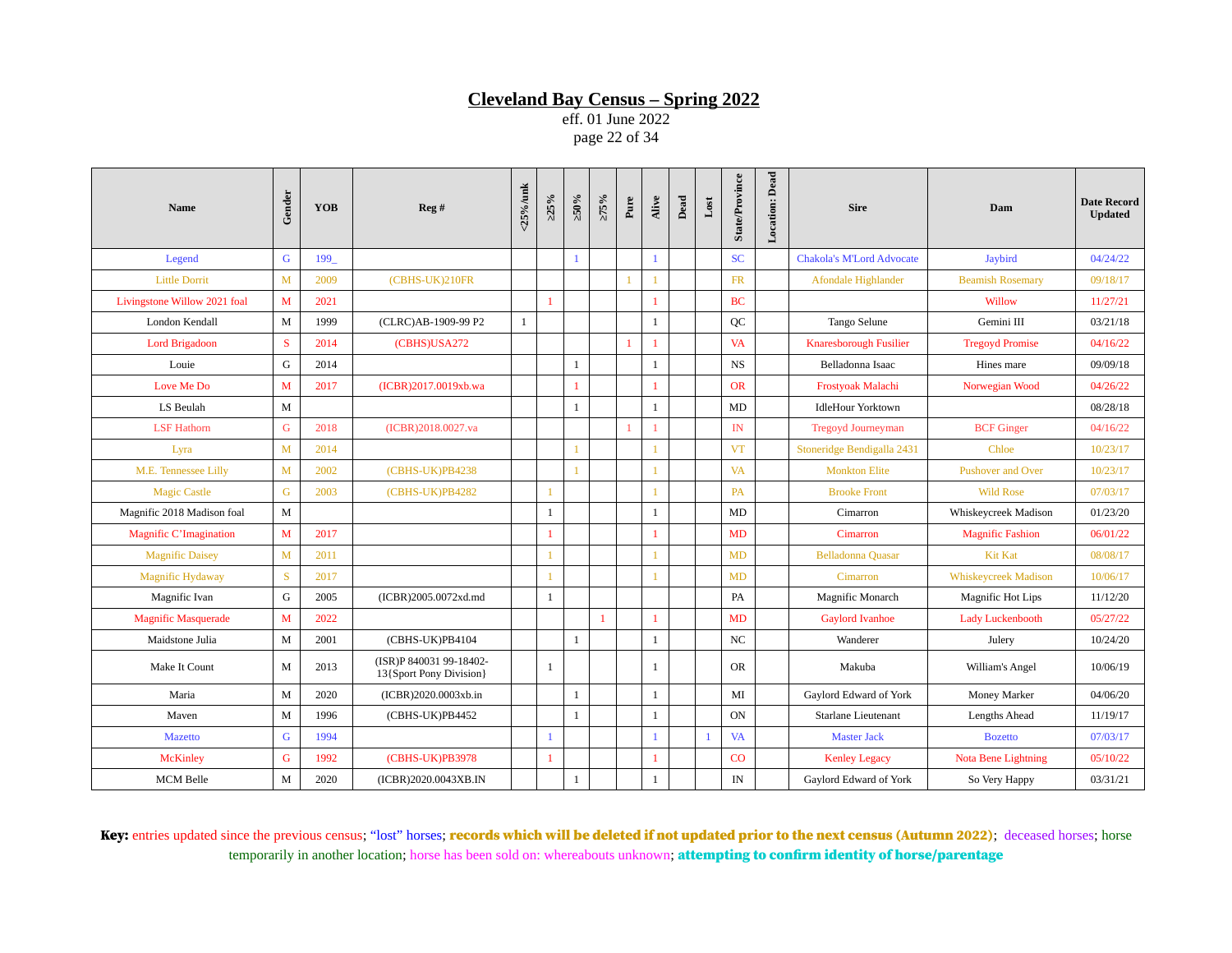eff. 01 June 2022 page 23 of 34

| <b>Name</b>                       | Gender       | <b>YOB</b>        | Reg#                                                       | <25%/unk | >25%         | $\times 0.05$ | $>75\%$      | Pure         | Alive        | Dead | $_{\rm Lost}$ | <b>State/Province</b> | <b>Location:</b> Dead | <b>Sire</b>                    | Dam                                 | <b>Date Record</b><br><b>Updated</b> |
|-----------------------------------|--------------|-------------------|------------------------------------------------------------|----------|--------------|---------------|--------------|--------------|--------------|------|---------------|-----------------------|-----------------------|--------------------------------|-------------------------------------|--------------------------------------|
| <b>MCM</b> Victor                 | S            | 2020              | (ICBR)2020.0044xb.in                                       |          |              | $\mathbf{1}$  |              |              | $\mathbf{1}$ |      |               | IN                    |                       | Gaylord Edward of York         | Yankee Vegas                        | 03/31/21                             |
| <b>Memorial Forest</b>            | G            | 201               | (CBHS) PB5079                                              |          |              |               |              |              |              |      |               | <b>BC</b>             |                       | <b>Forest Fellow</b>           | Libelle W                           | 10/23/17                             |
| Mia                               | M            | 2015              |                                                            |          |              | 1             |              |              | $\mathbf{1}$ |      |               | ON                    |                       | Belladonna Isaac               | Courtanna                           | 08/02/19                             |
| Mick                              | G            | $20$ <sub>—</sub> |                                                            |          |              | 1             |              |              | $\mathbf{1}$ |      |               | TX                    |                       | <b>Monkton Elite</b>           |                                     | 09/11/19                             |
| Midget                            | $\mathsf G$  | 2013              |                                                            |          |              |               |              |              | 1            |      |               | NZ                    |                       | Pembridge Midshipman           | Piacere                             | 05/07/17                             |
| Milano                            | G            | 2003              | (CBHS-UK)PB4733                                            |          |              | 1             |              |              | $\mathbf{1}$ |      |               | TX                    |                       | <b>Monkton Elite</b>           | Runa                                | 04/14/22                             |
| Miller&Sons Rex                   | S            | 2018              | (ICBR)2018.0005.mi                                         |          |              |               |              | 1            | 1            |      |               | MI                    |                       | OldDominion Lucan              | OldDominion Arwen                   | 04/10/21                             |
| Miss Adelaide of York             | M            | 2020              | (ICBR)2020.0025xb.in                                       |          |              | 1             |              |              | 1            |      |               | IN                    |                       | Gaylord Edward of York         | Jewel of Orion                      | 10/29/20                             |
| Moonfleet                         | M            | 2014              | (SHB(GB))164927/<br>(ICBR)2014.0256xb.fr                   |          |              | 1             |              |              | $\mathbf{1}$ |      |               | FR                    |                       | Under Milkwood                 | Acorn                               | 07/11/20                             |
| <b>Mother's Day Mischief</b>      | $\mathbf{M}$ | 201               | (CBHS) PB 5081                                             |          |              |               |              |              |              |      |               | <b>VA</b>             |                       | <b>WindyDay Shakespeare</b>    | <b>Big Ide</b>                      | 11/18/17                             |
| Moya                              | $\mathbf{M}$ | 2003              |                                                            |          |              |               |              |              |              |      |               | <b>VT</b>             |                       | Stoneridge Bendigalla 2431     | <b>Dulcie</b>                       | 11/27/17                             |
| Natalie (fka "FrostyOak Natalie") | $\mathbf M$  | 2014              | (CBHS-UK)PB5076                                            |          |              |               |              |              |              |      |               | PA                    |                       | All Eyez On Me                 | <b>Miss Kangeniality</b>            | 07/03/17                             |
| Native Liberty                    | M            | 2001              | (CBHS-UK)PB4560                                            |          |              | 1             |              |              | $\mathbf{1}$ |      |               | MD                    |                       | <b>Forbes Native Statesman</b> | unnamed (02) Belgian mare           | 08/28/18                             |
| Nell                              | M            | 1999              |                                                            |          |              | 1             |              |              | 1            |      |               | VA                    |                       | Levenmouth Gay Gordon          | Wedgewood                           | 08/28/18                             |
| NobleKnollsFarm Lady Bria         | M            | 2020              |                                                            |          |              |               | $\mathbf{1}$ |              | $\mathbf{1}$ |      |               | MI                    |                       | Tynedale St. Dominic           | Olddominion Juno                    | 10/08/21                             |
| Norwegian Wood                    | M            | 2006              | (ICBR)2006.0053xc.or                                       |          | $\mathbf{1}$ |               |              |              | $\mathbf{1}$ |      |               | WA                    |                       | Springtime Stormy Weather      | Rendezvous                          | 07/11/20                             |
| <b>Oaten Westerly</b>             | M            | 1993              | (CBHS)2136                                                 |          |              |               |              | 1            | 1            |      |               | <b>OH</b>             |                       | <b>Heslerton Wayfarer 2066</b> | <b>Levenmouth Flower Print 1848</b> | 10/23/17                             |
| OldDominion Abundantia            | M            | 2015              | (ICBR)2015.0005.va/<br>(CBHS)USA280                        |          |              |               |              | 1            | 1            |      |               | <b>VT</b>             |                       | Knaresborough Fusilier         | Olddominion Rhosyn                  | 11/03/20                             |
| <b>OldDominion Aetius</b>         | S            | 2018              | (ICBR)2018.0029.va                                         |          |              |               |              | $\mathbf{1}$ | $\mathbf{1}$ |      |               | FL                    |                       | Tregoyd Journeyman             | Penrose Bayberry                    | 07/11/20                             |
| <b>OldDominion Artorius</b>       | S            | 2005              | (CBHS-UK)149USA                                            |          |              |               |              | $\mathbf{1}$ | $\mathbf{1}$ |      |               | <b>VT</b>             |                       | <b>IdleHour Yorktown</b>       | <b>Penrose Buttercup</b>            | 02/01/22                             |
| <b>OldDominion Arwen</b>          | M            | 2014              | (ICBR)2014.0006xa2.va/(CBHS-<br>UK)GRB234USA (prev PB5034) |          |              |               | $\mathbf{1}$ |              | 1            |      |               | MI                    |                       | <b>Knaresborough Fusilier</b>  | <b>IdleHour Bogoria</b>             | 01/08/22                             |
| <b>OldDominion Athelstan</b>      | G            | 2016              | (ICBR)2016.0003.va                                         |          |              |               |              | $\mathbf{1}$ | $\mathbf{1}$ |      |               | $\rm ID$              |                       | Knaresborough Fusilier         | Penrose Willow                      | 07/11/20                             |
| <b>OldDominion Atticus</b>        | G            | 2015              | (ICBR)2015.0007.va                                         |          |              |               |              | 1            | 1            |      |               | GA                    |                       | Tregoyd Journeyman             | Cholderton Cybele                   | 07/11/20                             |
| <b>OldDominion Bedwyr</b>         | G            | 2005              | (CBHS-UK)PB4494                                            |          |              |               |              |              |              |      |               | <b>VA</b>             |                       | <b>Cholderton Chiron</b>       | <b>Circle Left</b>                  | 11/05/16                             |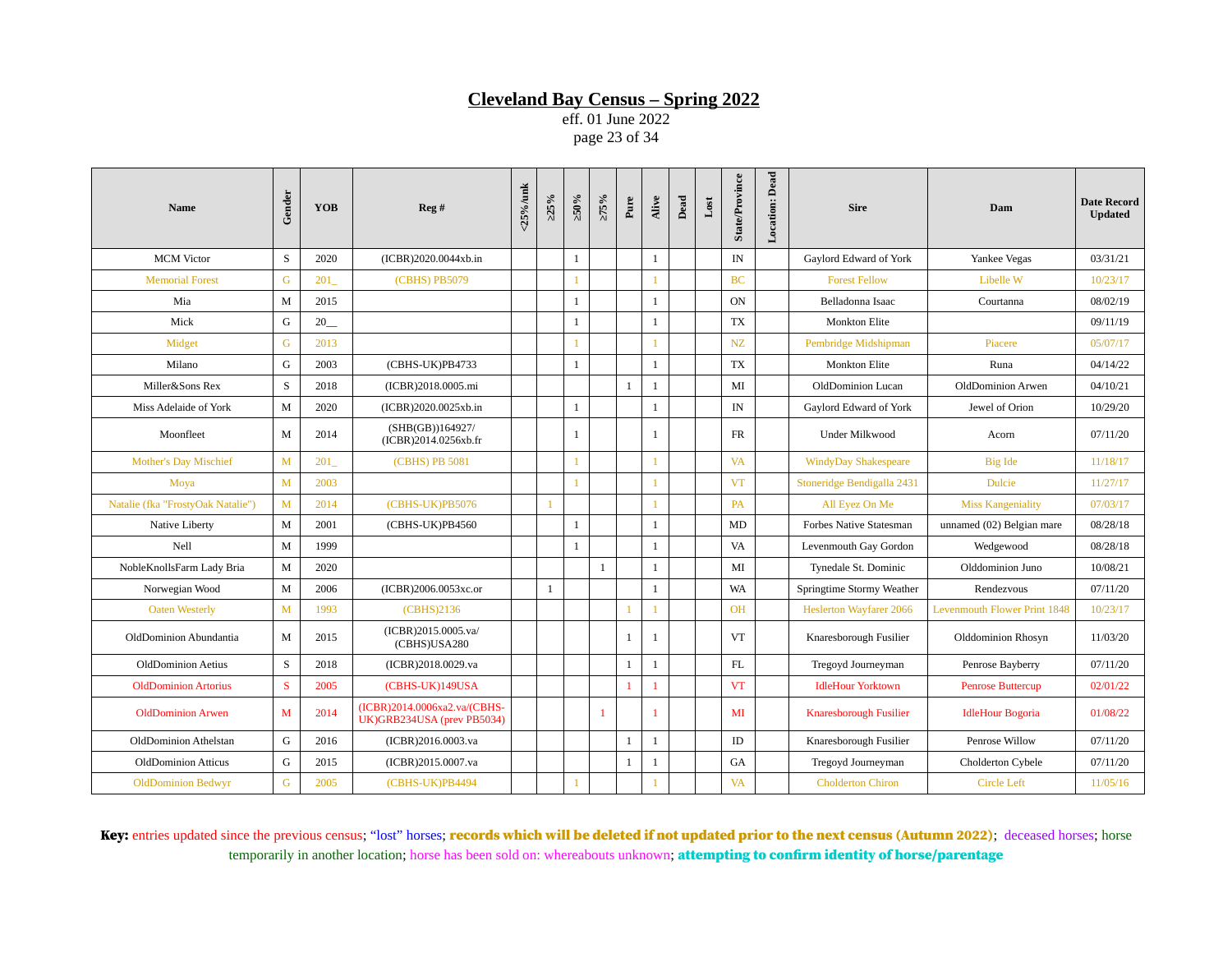eff. 01 June 2022 page 24 of 34

| Name                                                   | Gender      | <b>YOB</b> | Reg #                                  | $<$ 25%/unk | >25% | $\geq 50\%$  | $>75\%$ | $_{\rm Pure}$ | Alive        | Dead | Lost | <b>State/Province</b> | <b>Location: Dead</b> | <b>Sire</b>               | Dam                     | <b>Date Record</b><br><b>Updated</b> |
|--------------------------------------------------------|-------------|------------|----------------------------------------|-------------|------|--------------|---------|---------------|--------------|------|------|-----------------------|-----------------------|---------------------------|-------------------------|--------------------------------------|
| OldDominion Boudicca                                   | M           | 2013       | (CBHS-UK)239USA/(ICBR)<br>2009.0009.va |             |      |              |         | $\mathbf{1}$  | 1            |      |      | CA                    |                       | Knaresborough Fusilier    | Penrose Willow          | 11/03/20                             |
| OldDominion Branwen                                    | M           | 2005       | (CBHS-UK)GRC223USA                     |             |      |              |         | 1             | 1            |      |      | AB                    |                       | Stainmore Wolfhound       | Cholderton Cybele       | 11/03/18                             |
| OldDominion Brego                                      | S           | 2005       | (CBHS-UK)202USA                        |             |      |              |         | $\mathbf{1}$  | 1            |      |      | QC                    |                       | Tregovd Journeyman        | Penrose Willow          | 04/14/22                             |
| <b>OldDominion Brigantia</b>                           | M           | 2009       | (CBHS-UK)200USA                        |             |      |              |         | $\mathbf{1}$  |              |      |      | <b>OH</b>             |                       | <b>Tregoyd Journeyman</b> | Penrose Cleopatra       | 03/24/17                             |
| OldDominion Brionna                                    | M           | 2009       | (CBHS-UK)201USA                        |             |      |              |         | 1             | $\mathbf{1}$ |      |      | SC                    |                       | Tregoyd Journeyman        | Penrose Buttercup       | 05/01/22                             |
| <b>OldDominion Epona</b>                               | M           | 2006       | (CBHS-UK)155USA                        |             |      |              |         | $\mathbf{1}$  |              |      |      | <b>VA</b>             |                       | <b>Tregoyd Journeyman</b> | <b>Penrose Bayberry</b> | 10/08/17                             |
| OldDominion Fortuna                                    | M           | 2014       | (CBHS-UK)USA247/<br>(ICBR)2014.0003.va |             |      |              |         | $\mathbf{1}$  | $\mathbf{1}$ |      |      | VA                    |                       | Knaresborough Fusilier    | Olddominion Rhosyn      | 07/11/20                             |
| OldDominion Freya                                      | M           | 2016       | (ICBR)2016.0005.va                     |             |      |              |         | $\mathbf{1}$  | $\mathbf{1}$ |      |      | IN                    |                       | Tregoyd Journeyman        | <b>BCF Eowin</b>        | 11/03/20                             |
| <b>OldDominion Gareth</b>                              | G           | 2004       | (CBHS-UK)USA260                        |             |      |              |         | $\mathbf{1}$  | 1            |      |      | MD                    |                       | Stainmore Wolfhound       | <b>Cholderton Circe</b> | 12/05/18                             |
| OldDominion Grenadier                                  | G           | 2012       | (CBHS-UK)USA229                        |             |      |              |         | $\mathbf{1}$  | $\mathbf{1}$ |      |      | MN                    |                       | Knaresborough Fusilier    | Cholderton Cybele       | 03/29/17                             |
| OldDominion Gwynith                                    | M           | 2006       | (CBHS-UK)PB4557                        |             |      | 1            |         |               | 1            |      |      | MD                    |                       | Tregoyd Journeyman        | Circle Left             | 08/28/18                             |
| OldDominion Hera                                       | M           | 2017       | (ICBR)2017.0038xb.va                   |             |      | $\mathbf{1}$ |         |               | $\mathbf{1}$ |      |      | VA                    |                       | OldDominion Lucan         | Indalia                 | 07/11/20                             |
| <b>OldDominion Horatius</b>                            | S           | 2018       | (ICBR)2018.0004.va                     |             |      |              |         | $\mathbf{1}$  | $\mathbf{1}$ |      |      | MI                    |                       | OldDominion Lucan         | OldDominion Fortuna     | 07/11/20                             |
| OldDominion Indigo                                     | G           | 2014       | (CBHS-UK)PB5033                        |             |      | 1            |         |               | $\mathbf{1}$ |      |      | VA                    |                       | Tregoyd Journeyman        | Indalia                 | 04/03/17                             |
| Olddominion Isolde                                     | $\mathbf M$ | 2008       | (CBHS-UK)185USA                        |             |      |              |         | 1             | $\mathbf{1}$ |      |      | <b>VA</b>             |                       | Tregovd Journeyman        | Penrose Cleopatra       | 04/24/21                             |
| Olddominion Juno                                       | M           | 2012       | (CBHS-UK)PB4973                        |             |      | $\mathbf{1}$ |         |               | 1            |      |      | MI                    |                       | Tregoyd Journeyman        | Indalia                 | 10/23/17                             |
| OldDominion Lucan                                      | S           | 2014       | (CBHS-UK)USA245/<br>(ICBR)2014.0005.va |             |      |              |         | 1             | 1            |      |      | PA                    |                       | Tregovd Journeyman        | Penrose Bayberry        | 07/11/20                             |
| OldDominion Maximus (AKA<br>OldDominion Sweet William) | G           | 2008       | (CBHS-UK)PB4696                        |             |      | 1            |         |               | 1            |      |      | MD                    |                       | Tregoyd Journeyman        | Indalia                 | 04/03/19                             |
| OldDominion Odin                                       | G           | 2011       | (CBHS-UK)USA223                        |             |      |              |         | $\mathbf{1}$  | 1            |      |      | PA                    |                       | Knaresborough Fusilier    | Penrose Willow          | 11/11/17                             |
| OldDominion Ostara                                     | M           | 2015       | (ICBR)2015.0001.va                     |             |      |              |         | $\mathbf{1}$  | $\mathbf{1}$ |      |      | QC                    |                       | Knaresborough Fusilier    | Penrose Willow          | 11/03/20                             |
| OldDominion Percival                                   | G           | 2017       | (ICBR)2017.0040.va                     |             |      |              |         | 1             | $\mathbf{1}$ |      |      | <b>VA</b>             |                       | Tregoyd Journeyman        | Penrose Bayberry        | 07/11/20                             |
| <b>OldDominion Praetorian</b>                          | G           | 2011       | (CBHS)PB4896                           |             |      | $\mathbf{1}$ |         |               |              |      |      | MI                    |                       | <b>Tregoyd Journeyman</b> | Indalia                 | 12/21/21                             |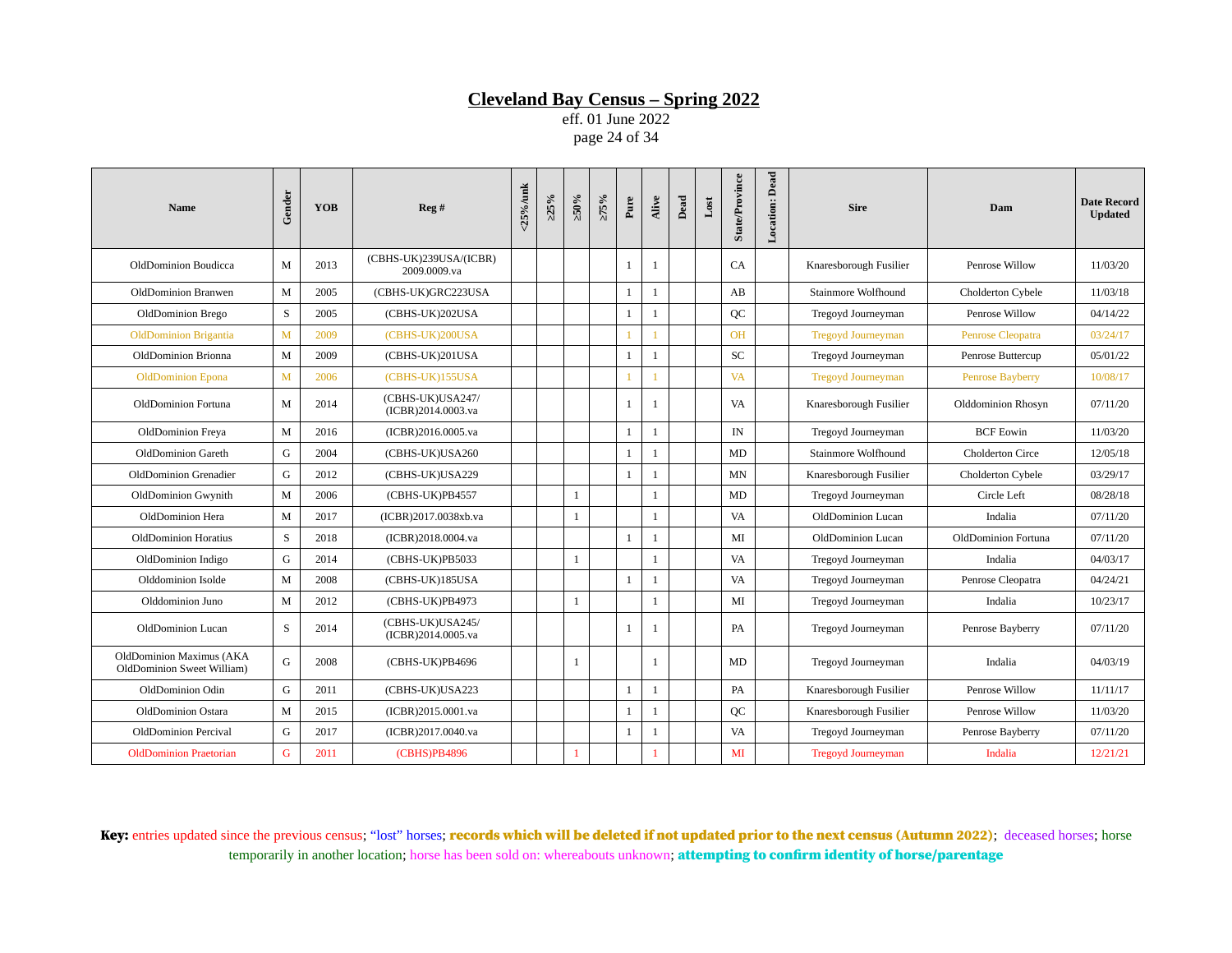eff. 01 June 2022 page 25 of 34

| <b>Name</b>                        | Gender      | <b>YOB</b> | Reg#                                                      | <25%/unk | >25%         | $>50\%$      | >75%         | Pure         | Alive        | Dead | $_{\rm Lost}$ | State/Province | <b>Location:</b> Dead | <b>Sire</b>                | Dam                         | <b>Date Record</b><br><b>Updated</b> |
|------------------------------------|-------------|------------|-----------------------------------------------------------|----------|--------------|--------------|--------------|--------------|--------------|------|---------------|----------------|-----------------------|----------------------------|-----------------------------|--------------------------------------|
| Olddominion Rhosyn                 | M           | 2004       | (CBHS-UK)225USA(prev<br>GRC224USA)/(ICBR)2004.0012.<br>va |          |              |              |              | 1            | $\mathbf{1}$ |      |               | VA             |                       | <b>Stainmore Wolfhound</b> | Cholderton Cybele           | 07/11/20                             |
| OldDominion Royal Lancer           | G           | 2012       | (CBHS-UK)USA230                                           |          |              |              |              | $\mathbf{1}$ | $\mathbf{1}$ |      |               | VA             |                       | Knaresborough Fusilier     | Penrose Willow              | 02/14/22                             |
| <b>OldDominion Sarai</b>           | M           | 2017       | (ICBR)2017.0008.va                                        |          |              |              |              | 1            | 1            |      |               | <b>VA</b>      |                       | <b>Tregoyd Journeyman</b>  | <b>OldDominion Boudicca</b> | 11/03/20                             |
| OldDominion Scion of Hussar        | G           | 2013       | (CBHS-UK)240USA                                           |          |              |              |              | 1            | $\mathbf{1}$ |      |               | $_{\rm NC}$    |                       | Knaresborough Fusilier     | Penrose Bayberry            | 10/24/20                             |
| <b>Olddominion Sir Bors</b>        | G           | 2008       | (CBHS-UK)186USA                                           |          |              |              |              | 1            | $\mathbf{1}$ |      |               | WI             |                       | Tregoyd Journeyman         | Penrose Buttercup           | 12/13/21                             |
| Olddominion Sir Galahad            | $\mathbf S$ | 2008       | (CBHS-UK)187USA                                           |          |              |              |              | $\mathbf{1}$ | $\mathbf{1}$ |      |               | CA             |                       | Tregoyd Journeyman         | Penrose Bayberry            | 03/24/20                             |
| <b>OldDominion Tobias</b>          | G           | 2015       | (ICBR)2015.0006xb.va                                      |          |              | 1            |              |              | $\mathbf{1}$ |      |               | <b>CT</b>      |                       | Tregoyd Journeyman         | Indalia                     | 07/11/20                             |
| OldDominion Tristan                | G           | 2015       | (ICBR)2015.0004.va                                        |          |              |              |              | $\mathbf{1}$ | $\mathbf{1}$ |      |               | FL             |                       | Tregoyd Journeyman         | Penrose Bayberry            | 07/11/20                             |
| OldDominion Valkyrie               | M           | 2014       | (CBHS)USA246                                              |          |              |              |              | $\mathbf{1}$ | $\mathbf{1}$ |      |               | <b>OH</b>      |                       | Knaresborough Fusilier     | Cholderton Cybele           | 04/03/17                             |
| OldDominion Vesta                  | M           | 2017       | (ICBR)2017.0037.va                                        |          |              |              |              | $\mathbf{1}$ | $\mathbf{1}$ |      |               | MI             |                       | Tregoyd Journeyman         | <b>BCF Eowin</b>            | 07/11/20                             |
| OldDominion Xenophon               | S           | 2019       | (ICBR)2019.0035xb.va                                      |          |              | 1            |              |              | $\mathbf{1}$ |      |               | OK             |                       | Tregoyd Journeyman         | Indalia                     | 04/16/21                             |
| On a Mission                       | G           | 1998       | (CBHS-UK)PB3891                                           |          |              | 1            |              |              | $\mathbf{1}$ |      |               | PA             |                       | Ramblers Renown            | On the Edge                 | 10/23/17                             |
| <b>ONS First Flight</b>            | M           | 2008       | (CBHS-UK)PB4849                                           |          |              | -1           |              |              | $\mathbf{1}$ |      |               | NC             |                       | Sargasso                   | Penrhyn Acte                | 04/21/19                             |
| Overlook Sailor                    | $\mathbf S$ | 2015       |                                                           |          |              |              |              | $\mathbf{1}$ | $\mathbf{1}$ |      |               | NC             |                       | FrostyOak Hampton          | PetersCreek Jasmine         | 10/05/19                             |
| Paddington (aka Massey Paddington) | G           | 2005       | (CBHS-UK)PB4648                                           |          |              | <sup>1</sup> |              |              | $\mathbf{1}$ |      |               | ON             |                       | Chakola's M'Lord Beethoven | Upper Canada Baron Belle    | 08/22/17                             |
| Palestrina                         | M           | 2006       | (CBHS-UK)PB4631                                           |          | $\mathbf{1}$ |              |              |              | $\mathbf{1}$ |      |               | <b>CT</b>      |                       | Donarweiss GGF             | <b>Breezy Stories</b>       | 12/21/21                             |
| Paprika                            | M           | 2016       |                                                           |          |              | -1           |              |              | $\mathbf{1}$ |      |               | <b>ON</b>      |                       | Belladonna Isaac           | Smokin' Victory             | 04/21/19                             |
| Patti Page PEF                     | M           | 2019       | (ICBR) 2019.0031xb.oh                                     |          |              | 1            |              |              | 1            |      |               | OH             |                       | Gaylord Edward of York     | Pat Pat Hooray              | 04/16/21                             |
| Pellegrino mare                    | M           | 2007       | n/r                                                       |          |              |              | $\mathbf{1}$ |              | $\mathbf{1}$ |      |               | NH             |                       | Stoneridge Bendigalla 2431 | Callista Rain               | 01/26/20                             |
| Pembridge Joshua                   | S           | 2006       | (CBHS-UK)2682                                             |          |              |              |              | $\mathbf{1}$ | $\mathbf{1}$ |      | $\mathbf{1}$  | <b>VA</b>      |                       | <b>Cholderton Yobi</b>     | Pembridge Jewel             | 05/01/22                             |
| Penny Lane [a]                     | M           | 2004       | (CBHS)  USA                                               |          |              |              |              | $\mathbf{1}$ | $\mathbf{1}$ |      |               | MT             |                       | Wanderer                   | Starlane Sailor Girl A2163  | 07/11/20                             |
| Penny Lane [b]                     | M           | 2019       | (ICBR)2019.0008xb.wa                                      |          |              | 1            |              |              | $\mathbf{1}$ |      |               | WA             |                       | Frostyoak Malachi          | Norwegian Wood              | 04/16/21                             |
| Penrhyn Acte                       | M           | 1999       | (CBHS)2297                                                |          |              |              |              | $\mathbf{1}$ | $\mathbf{1}$ |      |               | NC             |                       | Penrhyn Aristocrat         | Penrhyn Tatiana             | 10/08/17                             |
| Penrhyn Caesonia                   | M           | 1999       | (CBHS)2298                                                |          |              |              |              |              |              |      |               |                | VA                    | Penrhyn Tsar 2329          | Penrhyn Alexandra           | 12/10/21                             |
| Penrhyn Extravagant                | M           | 1996       | (CBHS-UK)2391(prev. GRA192)                               |          |              |              |              | $\mathbf{1}$ | $\mathbf{1}$ |      |               | VA             |                       | Penrhyn Aristocrat         | Amethyst                    | 10/13/18                             |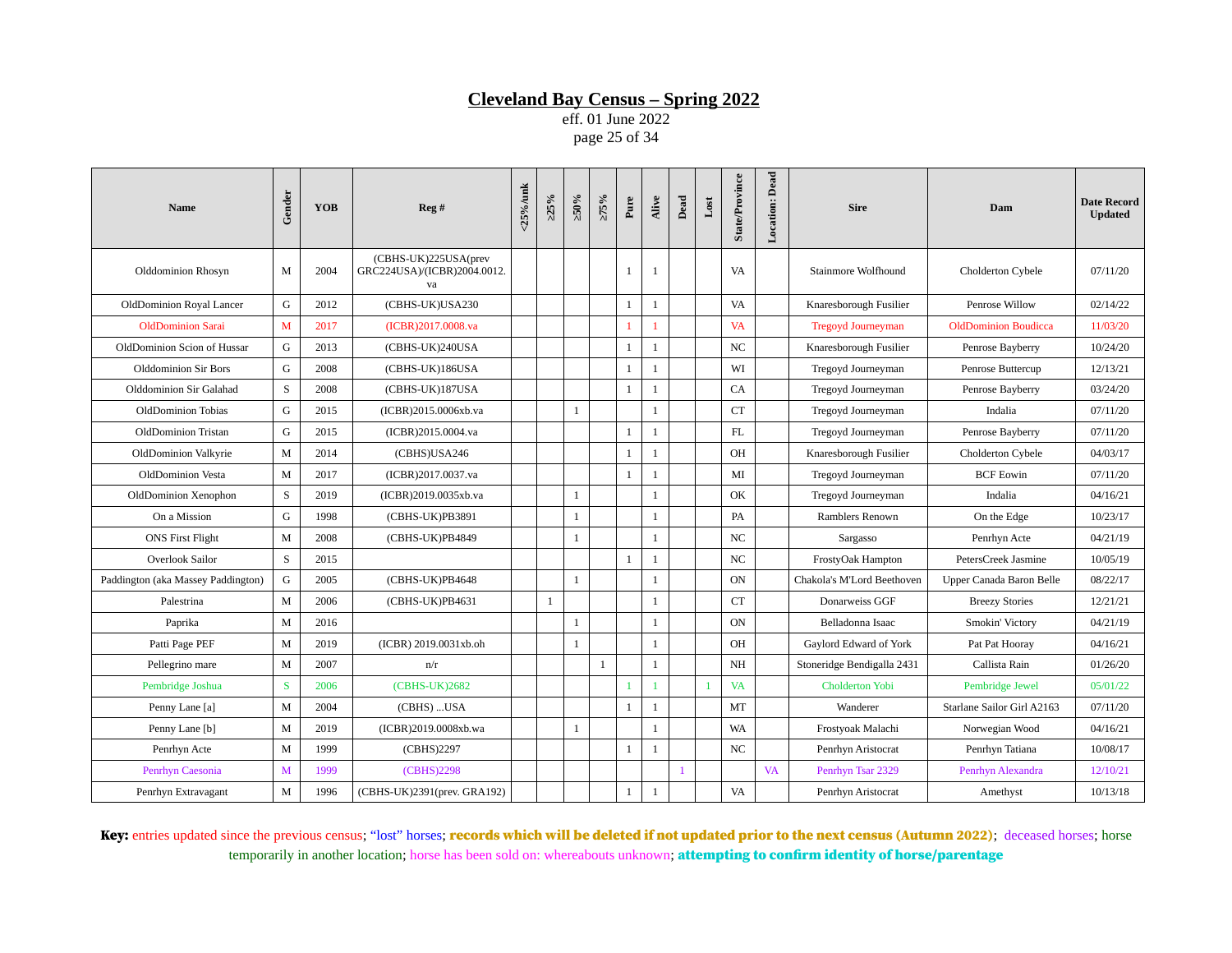eff. 01 June 2022 page 26 of 34

| <b>Name</b>                  | Gender       | <b>YOB</b> | Reg#                               | $25\%$ /unk | >25%           | ≥50%         | $>75\%$      | Pure         | Alive        | $_{\rm Dead}$ | $_{\rm Lost}$  | <b>State/Province</b> | <b>Location:</b> Dead | <b>Sire</b>                                  | Dam                              | <b>Date Record</b><br><b>Updated</b> |
|------------------------------|--------------|------------|------------------------------------|-------------|----------------|--------------|--------------|--------------|--------------|---------------|----------------|-----------------------|-----------------------|----------------------------------------------|----------------------------------|--------------------------------------|
| Penrhyn Selene               | M            | 2004       | (CBHS)2436                         |             |                |              |              | $\mathbf{1}$ | 1            |               |                | VA                    |                       | Penrhyn Aristocrat                           | Penrhyn Tatiana                  | 11/03/20                             |
| Penrose Bayberry             | M            | 2002       | (CBHS)2363/<br>(ICBR)2002.0031.uk  |             |                |              |              | 1            | $\mathbf{1}$ |               |                | VA                    |                       | Knaresborough Mastermind                     | Penrose Blossom                  | 04/24/21                             |
| Penrose Buttercup            | M            | 1999       | (CBHS)2290                         |             |                |              |              | $\mathbf{1}$ | $\mathbf{1}$ |               |                | KS                    |                       | Knaresborough Mastermind                     | Penrose Blossom                  | 10/04/21                             |
| <b>Penrose Claudius</b>      | S            | 2001       | (CBHS-UK)2537                      |             |                |              |              | -1           |              |               |                | <b>OH</b>             |                       | <b>Knaresborough Mastermind</b>              | Penrose Pandora                  | 04/14/22                             |
| Penrose Cleopatra            | M            | 1999       | (CBHS)2291                         |             |                |              |              | $\mathbf{1}$ | $\mathbf{1}$ |               |                | <b>KS</b>             |                       | Knaresborough Mastermind                     | Penrose Pandora                  | 10/04/21                             |
| Penrose Mulberry             | M            | 2001       | (CBHS)2335                         |             |                |              |              | $\mathbf{1}$ | $\mathbf{1}$ |               |                | CA                    |                       | Knaresborough Mastermind                     | Penrose Mayflower                | 08/28/18                             |
| <b>Penrose Solitaire</b>     | S            | 2020       | (CBHS)2932                         |             |                |              |              | $\mathbf{1}$ |              |               | $\overline{1}$ | WI                    |                       | <b>Stainmore Scotchon</b><br><b>Therocks</b> | <b>Penrose Priscilla</b>         | 09/01/21                             |
| Penrose Willow               | M            | 2002       | (CBHS)2358/<br>(ICBR)2002.0028.uk  |             |                |              |              | $\mathbf{1}$ | 1            |               |                | VA                    |                       | Knaresborough Mastermind                     | Penrose Mayflower                | 11/04/20                             |
| Peterscreek Ariella          | M            | 2006       | (CBHS-UK)PB4815                    |             |                | $\mathbf{1}$ |              |              | $\mathbf{1}$ |               |                | $\mathbf{FL}$         |                       | <b>Braithwaite Senator</b>                   | PetersCreek Molly Brown          | 08/28/18                             |
| PetersCreek Halcyon          | M            | 2005       | (CBHS-UK)199USA                    |             |                |              |              | 1            | $\mathbf{1}$ |               |                | NC                    |                       | <b>IdleHour Yorktown</b>                     | <b>Holmside Snow Rose</b>        | 08/28/18                             |
| PetersCreek Jasmine          | M            | 2005       | (CBHS-UK)220USA                    |             |                |              |              | $\mathbf{1}$ | $\mathbf{1}$ |               |                | NC                    |                       | <b>Braithwaite Senator</b>                   | Whippletree Honeysuckle          | 11/11/17                             |
| Peterscreek Luna             | M            | 2005       | (CBHS-UK)PB4811                    |             |                | -1           |              |              | $\mathbf{1}$ |               |                | <b>FL</b>             |                       | <b>Braithwaite Senator</b>                   | PetersCreek Molly Brown          | 08/28/18                             |
| Peterscreek Morning Glory    | M            | 2006       | (CBHS-UK)PB4810                    |             |                | $\mathbf{1}$ |              |              | $\mathbf{1}$ |               |                | FL                    |                       | <b>Braithwaite Senator</b>                   | Fergie                           | 08/28/18                             |
| <b>PetersCreek Orinbasar</b> | G            | 2006       | (CBHS-UK)212USA                    |             |                |              |              | $\mathbf{1}$ | $\mathbf{1}$ |               |                | MD                    |                       | <b>Thickley Norman</b>                       | <b>Holmside Snow Rose</b>        | 11/05/17                             |
| PetersCreek Royal Saga       | <sub>S</sub> | 2007       | (CBHS-UK)214USA                    |             |                |              |              |              |              |               |                | FL                    |                       | <b>Braithwaite Senator</b>                   | <b>Thomsonbrook Queen's Saga</b> | 11/18/17                             |
| Pip's Francesca              | M            | 2013       |                                    |             |                |              |              |              |              |               |                | CA                    |                       | Pip(b)                                       |                                  | 07/03/17                             |
| Pip(b)                       | S            | 2005       |                                    |             |                | 1            |              |              | $\mathbf{1}$ |               |                | FL                    |                       | <b>Wheelgates Lord Charles</b>               | Pamina                           | 05/01/22                             |
| <b>Pretty Calypso</b>        | M            | 1999       | (CBHS-UK)PB3935                    |             |                |              |              |              |              |               |                | <b>CT</b>             |                       | <b>Beaujat</b>                               | <b>Pretty Ballerina</b>          | 12/03/17                             |
| <b>Puttin On The Ritz</b>    | G            | 2008       | (CLRC) 2008-15144- F1<br>${CdnSH}$ |             | $\overline{1}$ |              |              |              |              |               |                | <b>ON</b>             |                       | Cabardino                                    | Wynden                           | 07/03/17                             |
| Quin B's Royal Odyssey       | M            | 2012       | (CBHS-UK)237USA                    |             |                |              |              | $\mathbf{1}$ | $\mathbf{1}$ |               |                | CA                    |                       | Borderfame Prince Charming                   | OldDominion Olwen                | 11/03/20                             |
| Raleigh's Top Chance         | S            | 2020       | (ICBR)2020.0031xb.oh               |             |                | 1            |              |              | $\mathbf{1}$ |               |                | <b>OH</b>             |                       | Gaylord Raleigh                              | Sierra Rose                      | 11/27/20                             |
| Renaissance                  | S            | 2014       |                                    |             |                |              | $\mathbf{1}$ |              | $\mathbf{1}$ |               |                | LA                    |                       | <b>Stainmore Wolfhound</b>                   | Imaten                           | 04/25/22                             |
| Rendezvous                   | M            | 2000       |                                    |             |                | 1            |              |              | 1            |               |                | <b>OR</b>             |                       | Beaujat                                      | She No Valentine                 | 11/04/20                             |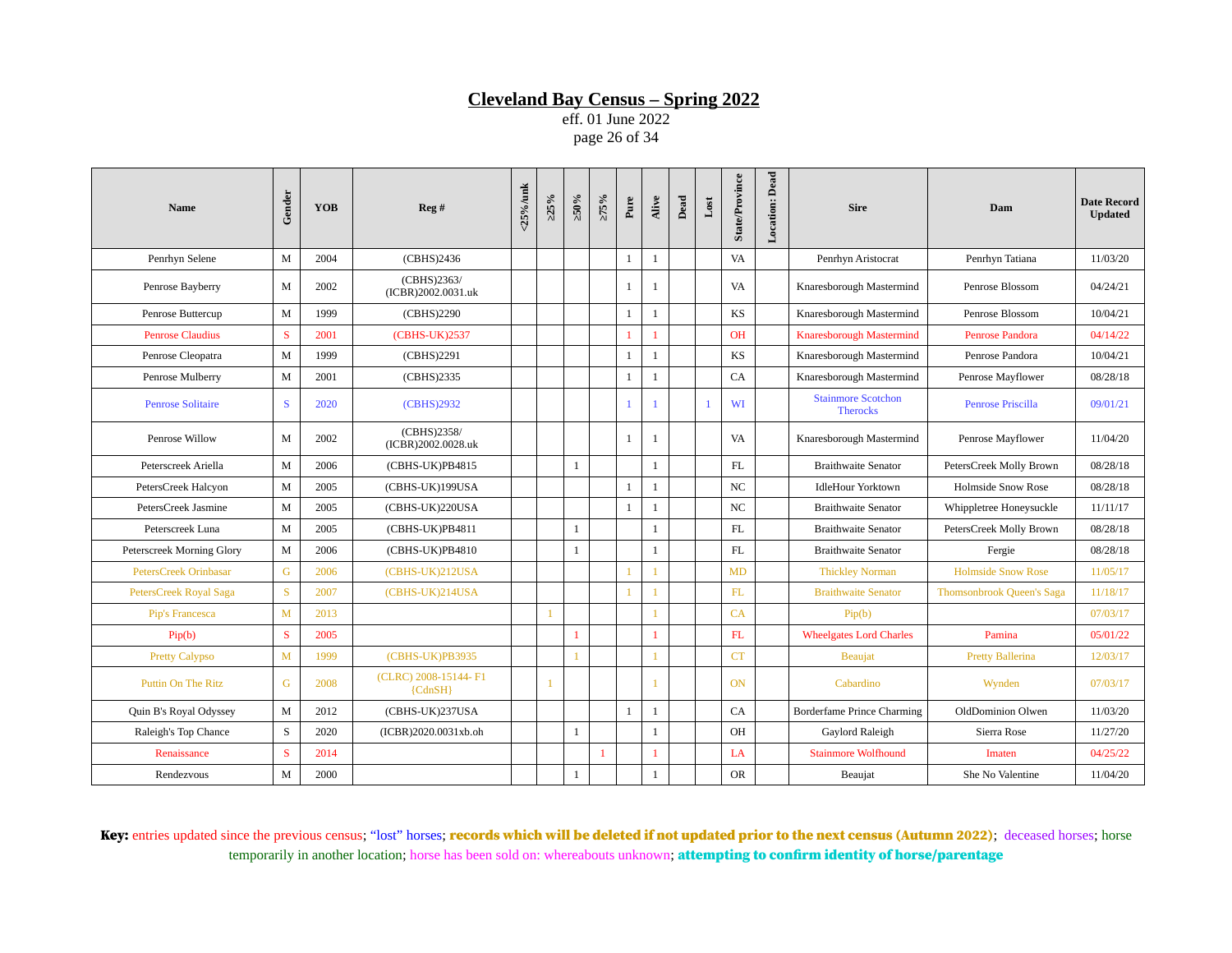eff. 01 June 2022 page 27 of 34

| Name                                                | Gender       | <b>YOB</b> | Reg#                                                | <25%/unk | $>25\%$      | $\approx 0.95$ | >75%         | Pure         | Alive        | Dead | $_{\rm Lost}$  | <b>State/Province</b> | Dead<br>Location: | <b>Sire</b>                   | Dam                               | <b>Date Record</b><br><b>Updated</b> |
|-----------------------------------------------------|--------------|------------|-----------------------------------------------------|----------|--------------|----------------|--------------|--------------|--------------|------|----------------|-----------------------|-------------------|-------------------------------|-----------------------------------|--------------------------------------|
| Rennie 2012 filly                                   | M            | 2012       |                                                     |          |              | $\mathbf{1}$   |              |              | $\mathbf{1}$ |      | $\overline{1}$ | AB                    |                   | Warhawk                       | <b>Leo's Stay Impressive</b>      | 04/21/19                             |
| Rennie 2014 partbred #1                             | M            | 2014       |                                                     |          |              | $\mathbf{1}$   |              |              | $\mathbf{1}$ |      | $\overline{1}$ | AB                    |                   | Warhawk                       | <b>Leo's Stay Impressive</b>      | 04/21/19                             |
| Rennie 2014 partbred #2                             | G            | 2014       |                                                     |          |              | 1              |              |              | $\mathbf{1}$ |      | $\mathbf{1}$   | AB                    |                   | Warhawk                       | <b>Morning Star</b>               | 04/21/19                             |
| Rennie 2019 foal                                    | $\mathbf M$  | 2019       |                                                     |          |              |                |              |              |              |      | $\mathbf{1}$   | AB                    |                   | <b>Thickley Norman</b>        | <b>Eden Valley Illithia</b>       | 05/02/21                             |
| Reuben(b)                                           | G            | 1999       | (CBHS-UK)PB3917                                     |          |              |                |              |              |              |      |                | <b>VT</b>             |                   | <b>Fryup Marvel</b>           | Hope (a)                          | 06/26/17                             |
| RHR 2022 Legacy Belle colt                          | S            | 2022       |                                                     |          |              |                |              |              | 1            |      |                | <b>OR</b>             |                   | <b>Legacy Mover</b>           | <b>Legacy Belle</b>               | 05/27/22                             |
| RHR Cadenzah (aka Cadenzah; f/k/a<br>Harmony)       | M            | 2009       | (CBHS-UK)PB4977 "Cadenzah";<br>(ICBR)2009.0031xc.or |          | $\mathbf{1}$ |                |              |              | 1            |      |                | <b>OR</b>             |                   | Neopolitano Measitana         | Odysee                            | 04/16/22                             |
| <b>RHR</b> Catalina                                 | M            | 2020       | (ICBR)2020.0008xc.or                                |          | $\mathbf{1}$ |                |              |              | 1            |      |                | <b>OR</b>             |                   | <b>Legacy Mover</b>           | <b>Pleasantstone Mirth</b>        | 04/16/22                             |
| <b>RHR Lunar Eclipse</b>                            | M            | 2022       |                                                     |          |              |                |              |              | 1            |      |                | <b>OR</b>             |                   | <b>Legacy Mover</b>           | <b>Pleasantstone Mirth</b>        | 05/16/22                             |
| <b>RHR Makita</b>                                   | S            | 2021       | (ICBR)2021.0002xc.or                                |          |              |                | $\mathbf{1}$ |              | 1            |      |                | <b>OR</b>             |                   | <b>Legacy Mover</b>           | <b>Pleasantstone Mirth</b>        | 04/16/22                             |
| <b>Rick's Amazing Grace</b>                         | M            | 1998       | (CBHS-UK)PB4820                                     |          |              | $\mathbf{1}$   |              |              | $\mathbf{1}$ |      |                | $_{\rm NC}$           |                   | Stoneridge Bendigalla 2431    | unnamed black Percheron mare      | 10/24/20                             |
| <b>Ridgemor Flashpoint</b>                          | $\mathbf{M}$ | 2007       |                                                     |          |              |                |              |              | $\mathbf{1}$ |      |                | <b>TN</b>             |                   | <b>Stainmore Wolfhound</b>    | <b>Jillian</b>                    | 11/11/17                             |
| <b>Rippling Water</b>                               | M            | 2002       | (CBHS-UK)PB4458                                     |          |              | 1              |              |              | $\mathbf{1}$ |      |                | <b>OH</b>             |                   | Penrhyn Bayswater             | <b>Betty</b>                      | 08/28/18                             |
| Riverspring Amadala                                 | M            | 2016       | (CBHS-UK)USA265                                     |          |              |                |              | $\mathbf{1}$ | $\mathbf{1}$ |      |                | MI                    |                   | Knaresborough Fusilier        | Olddominion Rhosyn                | 11/03/20                             |
| <b>Riverspring Copernicus</b>                       | G            | 2018       |                                                     |          |              |                |              |              | 1            |      |                | <b>VA</b>             |                   | <b>Riverspring Llewellyn</b>  | <b>Olddominion Rhosyn</b>         | 05/03/21                             |
| <b>Riverspring Emira</b>                            | M            | 2021       |                                                     |          |              |                |              |              |              |      |                | <b>VA</b>             |                   | <b>Gaylord York Minster</b>   | <b>Stillvalley Martha</b>         | 07/12/21                             |
| <b>Riverspring Finnegan</b>                         | S.           | 2022       |                                                     |          |              |                |              | 1            | -1           |      |                | <b>VA</b>             |                   | <b>Gaylord Edward of York</b> | <b>OldDominion Sarai</b>          | 04/28/22                             |
| <b>Riverspring Llewellyn</b>                        | G            | 2013       | (CBHS-UK)USA244                                     |          |              |                |              | 1            | 1            |      |                | <b>VA</b>             |                   | <b>Knaresborough Fusilier</b> | <b>Olddominion Isolde</b>         | 11/03/20                             |
| <b>Riverspring Titan</b>                            | G            | 2017       | (CBHS)USA285                                        |          |              |                |              | 1            | 1            |      |                | <b>VA</b>             |                   | <b>Riverspring Llewellyn</b>  | <b>Olddominion Rhosyn</b>         | 10/08/21                             |
| Robynhood of Loxley                                 | G            | 2005       | (CBHS-UK)PB4755                                     |          |              | $\mathbf{1}$   |              |              | $\mathbf{1}$ |      |                | CA                    |                   | Fiero Gato                    | Beybreze Robyn                    | 12/01/21                             |
| Roo                                                 | M            | 20         | (CLRC)                                              |          | $\mathbf{1}$ |                |              |              | $\mathbf{1}$ |      | $\overline{1}$ | AB                    |                   | Cheops Z                      | <b>Kenley Liberty Belle</b>       | 04/21/19                             |
| Rowan Adele                                         | M            | 2020       | (ICBR)2020.0035xb.ky/<br>(CBHS)PB5269)              |          |              | 1              |              |              | $\mathbf{1}$ |      |                | KY                    |                   | Cornish Turbo (aka "Turbo")   | <b>Bens Alaskany</b>              | 10/04/21                             |
| Roxie's Roxanne (f/k/a Cornish 2017<br>filly $#1$ ) | M            | 2017       | (ICBR)2017.0045xb.nh                                |          |              | 1              |              |              | 1            |      |                | <b>KY</b>             |                   | <b>Chakola's Huckleberry</b>  | Roxie Ashemore (f/k/a<br>"Roxie") | 02/13/22                             |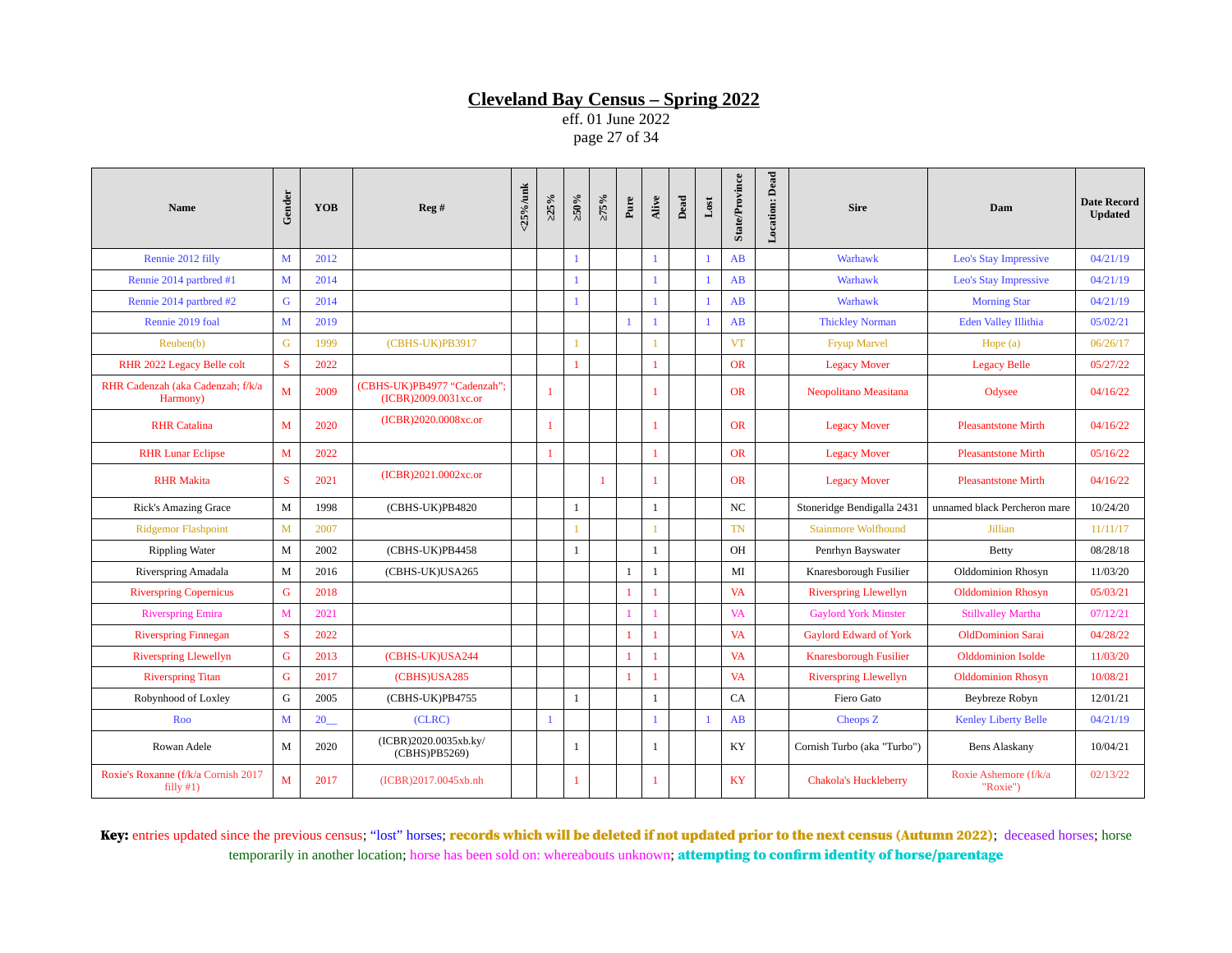eff. 01 June 2022 page 28 of 34

| Name                           | Gender      | <b>YOB</b> | Reg #                | <25%/unk | >25%         | >50%         | $>75\%$      | $_{\rm Pure}$ | Alive        | $_{\rm Dead}$ | $_{\text{Lost}}$ | <b>State/Province</b> | <b>Location:</b> Dead | <b>Sire</b>                    | Dam                         | <b>Date Record</b><br><b>Updated</b> |
|--------------------------------|-------------|------------|----------------------|----------|--------------|--------------|--------------|---------------|--------------|---------------|------------------|-----------------------|-----------------------|--------------------------------|-----------------------------|--------------------------------------|
| Royal Momentum                 | M           | 2005       | (ICBR)2005.0056xb.nh |          |              | 1            |              |               | $\mathbf{1}$ |               |                  | $_{\mathrm{NY}}$      |                       | Stoneridge Bendigalla 2431     | Jno. Hammond Suffolk mare   | 07/11/20                             |
| <b>RSF Jillian</b>             | M           | 2017       |                      |          |              |              |              |               |              |               |                  | <b>VA</b>             |                       | <b>FrostyOak Hampton</b>       | Faith                       | 08/18/17                             |
| Ruby                           | M           | 2017       |                      |          |              |              | 1            |               | 1            |               |                  | <b>ON</b>             |                       | Belladonna Isaac               | Cocoa                       | 04/18/19                             |
| Russano                        | S           | 2020       |                      |          |              | 1            |              |               | 1            |               |                  | WA                    |                       | Frostyoak Malachi              | <b>Balou's Bijou</b>        | 12/06/20                             |
| Russano's sister               | M           | 2022       |                      |          |              |              |              |               |              |               |                  | <b>WA</b>             |                       | Frostyoak Malachi              | <b>Balou's Bijou</b>        | 04/21/22                             |
| Saba                           | M           | 2005       | (CBHS-UK)PB4529      |          |              | 1            |              |               | 1            |               |                  | <b>VA</b>             |                       | <b>Forbes Native Statesman</b> | Greyfell Sovran             | 08/28/18                             |
| Sabriel                        | M           | 2004       | (CBHS-UK)PB4549      |          |              | 1            |              |               | 1            |               |                  | MT                    |                       | Tregoyd William                | KC                          | 10/25/20                             |
| Sadie's Surprise               | M           | 2001       | (CBHS-UK)PB4376      |          | 1            |              |              |               | 1            |               |                  | <b>TX</b>             |                       | Imagine That                   | Sadie(a)                    | 10/03/19                             |
| Saetta                         | M           | 2013       |                      |          |              | 1            |              |               | 1            |               |                  | <b>ON</b>             |                       | Belladonna Isaac               | Endorphine                  | 10/05/19                             |
| <b>Saint Patricia</b>          | $\,<\,$     | 2002       | (CBHS-UK) PB4459     |          |              |              |              |               | 1            |               |                  | <b>VA</b>             |                       | Penrhyn Bayswater              | C'est Si Bonne              | 05/30/22                             |
| Sam                            | $\mathsf G$ | 1997       |                      |          |              |              |              |               |              |               |                  | <b>VA</b>             |                       | <b>Levenmouth Gay Gordon</b>   | Wedgewood                   | 10/23/17                             |
| Sam I Am (Upwind Sam I Am)     | S           | 1996       | (CBHS-UK)PB3957      |          |              |              |              |               |              |               |                  | <b>NH</b>             |                       | <b>Fryup Marvel</b>            | <b>Upwind Maya</b>          | 09/22/17                             |
| Sammy                          | S           | 2020       |                      |          |              |              | $\mathbf{1}$ |               | 1            |               |                  | <b>ON</b>             |                       | Belladonna Isaac               | Cocoa                       | 01/14/21                             |
| <b>Sand Hill Acres Jaxon</b>   | S           | 2020       | (ICBR)2020.0045b.in  |          |              |              |              |               | 1            |               |                  | IN                    |                       | Knaresborough Fusilier         | Jewel (c)                   | 02/22/22                             |
| Scarlett(a)                    | M           | 2004       | (CBHS-UK)PB4510      |          |              | 1            |              |               | 1            |               |                  | CO                    |                       | Ramblers Renown                | <b>Shawnee Secret</b>       | 09/03/18                             |
| Scarlett(b)                    | M           | 2013       |                      |          |              | $\mathbf{1}$ |              |               | 1            |               |                  | MT                    |                       | Tregoyd William                | Doll                        | 09/03/18                             |
| Sea Splash Dance               | M           | 2004       | (CBHS-UK)PB4550      |          |              | 1            |              |               | 1            |               |                  | <b>OR</b>             |                       | Tregoyd William                | Kaia                        | 05/21/21                             |
| <b>Secret Glance</b>           | M           | 2009       | (CBHS-UK)PB4847      |          | $\mathbf{1}$ |              |              |               |              |               |                  | <b>PA</b>             |                       | All Eyez On Me                 | Madilyn                     | 07/03/17                             |
| Secret of Life                 | M           | 1998       | (CBHS-UK)PB3920      |          |              | 1            |              |               | 1            |               |                  | PA                    |                       | <b>IdleHour McHenry</b>        | <b>IdleHour Jubilee</b>     | 01/05/20                             |
| Senator's Bikini Babe          | M           | 2000       | (CBHS-UK)PB4006      |          |              | $\mathbf{1}$ |              |               | 1            |               |                  | CA                    |                       | <b>Braithwaite Senator</b>     | No Tan Lines                | 05/01/21                             |
| <b>Senator's Morning Glory</b> | M           | 2002       | (CBHS-UK)PB4298      |          |              |              |              |               | 1            |               |                  | <b>ME</b>             |                       | <b>Braithwaite Senator</b>     | Ms. America                 | 11/18/17                             |
| Senn Valley Mercury            | G           | 2018       | (IDSH)M51802463      |          | 1            |              |              |               | 1            |               |                  | <b>OR</b>             |                       | Cappa Irish Charmer            | TBF Majestic Gift (Sequoia) | 10/05/19                             |
| SF Bud                         | S           | 2020       | (ICBR)2020.0033xb.ky |          |              | 1            |              |               | 1            |               |                  | KY                    |                       | Cornish Turbo (aka "Turbo")    | <b>Bess</b>                 | 12/08/20                             |
| <b>SF Chunky</b>               | G           | 2020       | (ICBR)2020.0032xb.ky |          |              | $\mathbf{1}$ |              |               | 1            |               |                  | KY                    |                       | Cornish Turbo (aka "Turbo")    | Star                        | 12/08/20                             |
| <b>SF Dita</b>                 | M           | 2021       | (ICBR)2021.0042xb.ky |          |              |              |              |               | 1            |               |                  | KY                    |                       | Cornish Turbo (aka "Turbo")    | <b>Alaskan Bacon Ater</b>   | 04/26/22                             |
| <b>SF Rita</b>                 | M           | 2021       | (ICBR)2021.0043xb.ky |          |              |              |              |               | 1            |               |                  | <b>KY</b>             |                       | Cornish Turbo (aka "Turbo")    | <b>Black Beauty</b>         | 04/26/22                             |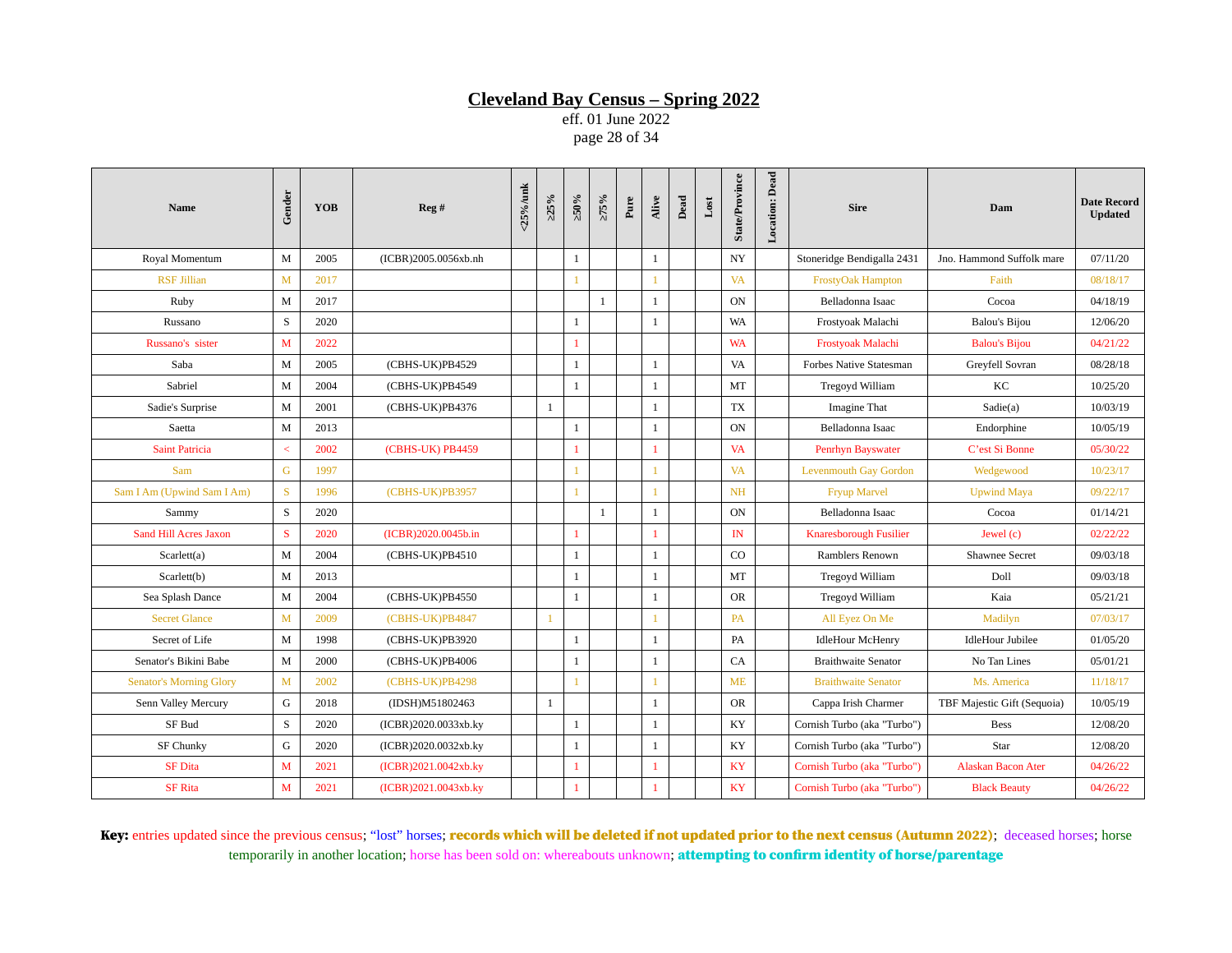eff. 01 June 2022 page 29 of 34

| <b>Name</b>                         | Gender       | <b>YOB</b> | Reg#                 | <25%/unk | $>25\%$ | $\approx 0.95$ | $>75\%$        | Pure         | Alive        | Dead | $_{\rm Lost}$ | <b>State/Province</b> | <b>Location: Dead</b> | <b>Sire</b>                       | Dam                          | <b>Date Record</b><br><b>Updated</b> |
|-------------------------------------|--------------|------------|----------------------|----------|---------|----------------|----------------|--------------|--------------|------|---------------|-----------------------|-----------------------|-----------------------------------|------------------------------|--------------------------------------|
| Shantybay Lukka                     | G            | 2014       |                      |          |         | $\mathbf{1}$   |                |              | $\mathbf{1}$ |      |               | <b>ON</b>             |                       | Belladonna Isaac                  | Endorphine                   | 05/02/21                             |
| <b>ShantyBay Scion</b>              | S            | 2021       |                      |          |         |                | $\mathbf{1}$   |              | 1            |      |               | <b>ON</b>             |                       | Belladonna Isaac                  | <b>Ruby</b>                  | 12/30/99                             |
| Shine                               | M            | 2006       |                      |          |         | 1              |                |              | $\mathbf{1}$ |      |               | <b>OR</b>             |                       | Tregoyd William                   | Alittletoomuchspice          | 04/05/18                             |
| Shireburn Ava                       | M            | 2016       | (CBHS-UK)2630        |          |         |                |                | $\mathbf{1}$ | 1            |      |               | UK                    |                       | Cholderton Whitethorn             | <b>Willow Topaz</b>          | 04/26/18                             |
| Sing a Song                         | M            | 2001       | (CBHS-UK)PB4284      |          |         |                | $\mathbf{1}$   |              | $\mathbf{1}$ |      |               | PA                    |                       | Ramblers Renown                   | Wild Rose                    | 08/28/18                             |
| Sir Richard's Mr. Darcy (Mr. Darcy) | G            | 200        | (CBHS-UK)PB5012      |          |         |                |                |              |              |      |               | NJ                    |                       | <b>Ramblers Richard Lionheart</b> | <b>Sunshine Spree</b>        | 10/23/17                             |
| Sir William IH                      | G            | 2009       | (CBHS)PB5132         |          |         | -1             |                |              | $\mathbf{1}$ |      | 1             |                       |                       | <b>IdleHour Yorktown</b>          | Gliding Melinda              | 04/26/18                             |
| Sojourner                           | G            | 1995       | (ARA) NACB1219       |          |         |                |                |              |              |      |               | <b>NJ</b>             |                       | Ramblers Lorenzo                  | <b>Tip N Spin</b>            | 10/23/17                             |
| <b>Somerset Barrington</b>          | G            | 2008       | (CBHS-UK)PB4817      |          |         |                |                |              | -1           |      |               | <b>ON</b>             |                       | <b>Belladonna Isaac</b>           | <b>Smokin' Victory</b>       | 10/23/17                             |
| <b>Somerset Kingsbury</b>           | G            | 2013       |                      |          |         |                |                |              |              |      |               | <b>ON</b>             |                       | Belladonna Isaac                  | <b>Smokin' Victory</b>       | 02/01/17                             |
| Sophie                              | M            | 200        |                      |          |         | 1              |                |              | $\mathbf{1}$ |      |               | SC                    |                       | Chakola's M'Lord Advocate         | WAPs Tigrescheck             | 05/22/21                             |
| Southern Belle                      | M            | 1997       | (CBHS-UK)181USA      |          |         |                |                | $\mathbf{1}$ | $\mathbf{1}$ |      |               | <b>BC</b>             |                       | Ramblers Renown                   | Oakhill Philly               | 07/11/20                             |
| Spitfire(b)                         | M            | 201        |                      |          |         | 1              |                |              | -1           |      |               | AB                    |                       | Undetermined                      | undetermined                 | 09/04/18                             |
| St. Sandro's Symphony               | M            | 2010       | (CBHS-UK)PB4889      |          |         |                |                |              |              |      |               | MD                    |                       | St. Sandro                        | <b>Tide's End Journey</b>    | 03/25/17                             |
| <b>Stainmore Rosebud</b>            | $\mathbf{M}$ | 2004       | (CBHS)2440           |          |         |                |                |              |              |      |               | <b>WA</b>             |                       | <b>Southbrook Warlord</b>         | <b>Stainmore Crag Rose</b>   | 10/23/17                             |
| <b>Stainmore Tayberry</b>           | M            | 1999       | (CBHS-UK)2280        |          |         |                |                |              |              |      |               | NC                    |                       | <b>Southbrook Warlord</b>         | <b>Thistle</b>               | 10/23/17                             |
| <b>Stainmore Wolfhound</b>          | <sup>S</sup> | 2000       | (CBHS-UK)2521        |          |         |                |                | 1            | 1            |      |               | <b>TN</b>             |                       | <b>Southbrook Warlord</b>         | <b>Stainmore Scotch Rose</b> | 11/18/17                             |
| <b>Statesman's Beau Geste</b>       | G            | 2002       | (CBHS-UK)PB4240      |          |         |                | $\overline{1}$ |              |              |      |               | IN                    |                       | <b>Forbes Native Statesman</b>    | <b>Blueberry Tart</b>        | 02/03/17                             |
| <b>Statesman's Dinner Jacket</b>    | $\mathbf{M}$ | 2001       | (CBHS-UK)PB4162      |          |         |                |                |              |              |      |               | CA                    |                       | <b>Forbes Native Statesman</b>    | <b>Flying Lady</b>           | 08/28/18                             |
| <b>Statesman's Regent</b>           | G            | 20         | <b>(CBHS) PB4584</b> |          |         | $\mathbf{1}$   |                |              |              |      |               | MD                    |                       | <b>Forbes Native Statesman</b>    | <b>Frequent Flyer</b>        | 08/23/17                             |
| <b>Stillvalley Abigail</b>          | M            | 2008       | (CBHS-UK)192USA      |          |         |                |                | 1            | $\mathbf{1}$ |      |               | <b>WA</b>             |                       | Penrose Claudius                  | Penrhyn Livia                | 05/02/21                             |
| <b>Stillvalley George</b>           | G            | 200        | (CBHS-UK)PB4719      |          |         | 1              |                |              | $\mathbf{1}$ |      |               | <b>TX</b>             |                       | Penrose Claudius                  | Corissa Black Magi           | 02/01/22                             |
| Stillvalley Martha                  | M            | 2008       | (CBHS-UK)191USA      |          |         |                |                | $\mathbf{1}$ | $\mathbf{1}$ |      |               | MI                    |                       | Penrose Claudius                  | <b>Tregoyd Lizzy</b>         | 07/01/20                             |
| Stillvalley Rumsfeld                | G            | 2004       | (CBHS-UK)142USA      |          |         |                |                | $\mathbf{1}$ | $\mathbf{1}$ |      |               | CT                    |                       | Ramblers Renown                   | Penrhyn Livia                | 05/02/21                             |
| <b>Stillvalley Van Buren</b>        | G            | 2007       | (CBHS-UK)193USA      |          |         |                |                |              |              |      |               | <b>VT</b>             |                       | <b>Penrose Claudius</b>           | Penrhyn Livia                | 09/13/17                             |
| Stonewall Jack                      | S            | 2019       | (ICBR)2019.0032xb.in |          |         | 1              |                |              | $\mathbf{1}$ |      |               | IN                    |                       | Gaylord Edward of York            | Stonewall Ruby               | 04/16/21                             |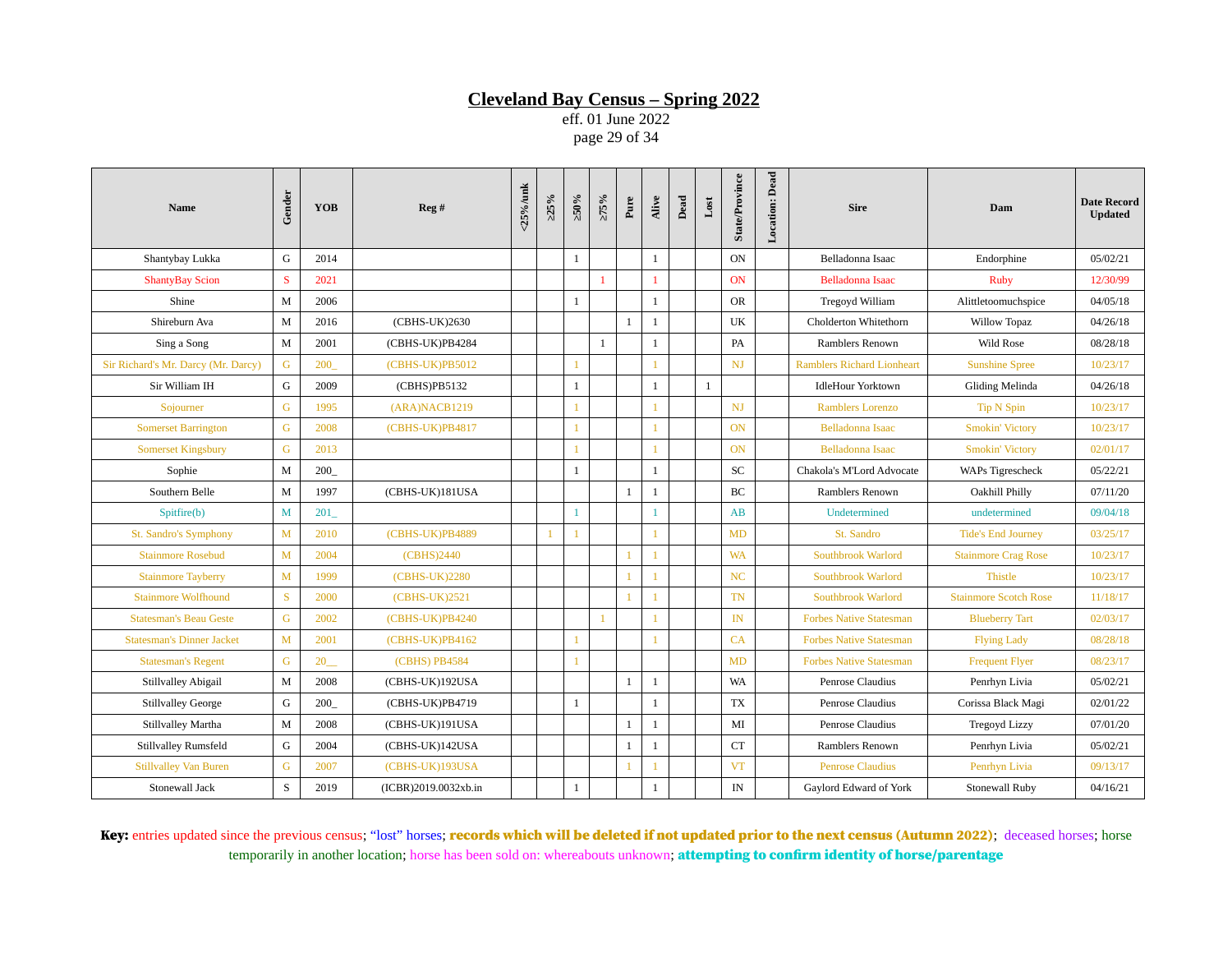eff. 01 June 2022 page 30 of 34

| Name                              | Gender      | YOB  | Reg #                | <25%/unk | >25% | $>50\%$      | >75%         | Pure         | Alive        | Dead | $_{\rm Lost}$ | <b>State/Province</b> | <b>Location: Dead</b> | <b>Sire</b>                 | Dam                        | <b>Date Record</b><br><b>Updated</b> |
|-----------------------------------|-------------|------|----------------------|----------|------|--------------|--------------|--------------|--------------|------|---------------|-----------------------|-----------------------|-----------------------------|----------------------------|--------------------------------------|
| <b>Stonewall Prince Charles</b>   | S           | 2018 | (ICBR)2018.0002xb.in |          |      | 1            |              |              | $\mathbf{1}$ |      |               | IN                    |                       | Knaresborough Fusilier      | <b>Stonewall Winifred</b>  | 01/26/20                             |
| <b>Story Book</b>                 | M           | 2005 |                      |          |      |              |              |              | 1            |      |               | <b>NC</b>             |                       | undetermined                | undetermined               | 05/22/21                             |
| <b>Sultan's Selby</b>             | M           | 2002 |                      |          |      |              | $\mathbf{1}$ |              |              |      |               | CT                    |                       | <b>Runswick Sultan</b>      | <b>Chakola's Gem</b>       | 11/26/17                             |
| Sundance Tempest                  | M           | 2006 |                      |          |      | 1            |              |              | 1            |      |               | <b>NC</b>             |                       | <b>GRF</b> Sundance         | Gressa                     | 10/24/20                             |
| <b>Sundance Vision</b>            | M           | 2004 | (CBHS-UK)PB4477      |          |      |              | $\mathbf{1}$ |              |              |      |               | <b>OR</b>             |                       | <b>Runswick Sultan</b>      | <b>IdleHour Mirage</b>     | 10/23/17                             |
| Sundance Whirlwind                | M           | 2006 |                      |          |      |              | $\mathbf{1}$ |              | $\mathbf{1}$ |      |               | <b>OR</b>             |                       | <b>GRF</b> Sundance         | <b>IdleHour Mirage</b>     | 08/28/18                             |
| SunnyAcres Cookie                 | M           | 2019 | (ICBR)2019.0036xb.mi |          |      | 1            |              |              | $\mathbf{1}$ |      |               | MI                    |                       | <b>Gaylord York Minster</b> | She's a Keeper             | 07/12/20                             |
| <b>SunnyAcres General Sherman</b> | S           | 2021 | (ICBR)2021.0034xb.mi |          |      |              |              |              |              |      |               | MI                    |                       | <b>Gaylord York Minster</b> | <b>Brooklets Mae</b>       | 02/12/22                             |
| SunnyAcres June                   | M           | 2019 | (ICBR)2019.0037xb.mi |          |      | 1            |              |              | $\mathbf{1}$ |      |               | MI                    |                       | <b>Gaylord York Minster</b> | <b>Brooklets Mae</b>       | 07/12/20                             |
| SunnyAcres Kate                   | M           | 2018 | (ICBR)2018.0032xb.mi |          |      | 1            |              |              | 1            |      |               | MI                    |                       | <b>Gaylord York Minster</b> | <b>Brooklets Mae</b>       | 04/16/21                             |
| SunnyAcres Sheila                 | M           | 2021 | (ICBR)2021.0021.mi   |          |      |              |              | 1            | 1            |      |               | MI                    |                       | <b>Gaylord York Minster</b> | OldDominion Arwen          | 10/28/21                             |
| SunnyAcres[2] Stormy              | S           | 2021 | (ICBR)2021.0035xb.mi |          |      | 1            |              |              |              |      |               | MI                    |                       | <b>Gaylord York Minster</b> | Sally                      | 02/12/22                             |
| <b>Sycamorespring Ariel</b>       | $\mathbf M$ | 2005 | (CBHS-UK)151USA      |          |      |              |              | $\mathbf{1}$ | 1            |      |               | AB                    |                       | Oaten Tops'l                | <b>Baydale Bounty</b>      | 11/03/18                             |
| <b>Tabernash</b>                  | G           | 1999 |                      |          |      |              | $\mathbf{1}$ |              |              |      |               | <b>WA</b>             |                       | <b>Beaujat</b>              | <b>King's Lady Amber</b>   | 08/29/17                             |
| <b>Talisman</b>                   | G           | 2006 | (CBHS-UK)PB4843      |          |      |              |              |              |              |      |               | <b>NC</b>             |                       | <b>Tregoyd William</b>      | <b>Chex Our Beauty</b>     | 06/30/20                             |
| TBF 2020 foal #2                  | S           | 2020 |                      |          |      |              | $\mathbf{1}$ |              | $\mathbf{1}$ |      |               | CA                    |                       | Frostyoak Malachi           | Legacy Belle               | 10/06/21                             |
| TBF 2021 Belle foal               | S           | 2021 |                      |          |      |              | $\mathbf{1}$ |              | $\mathbf{1}$ |      |               | <b>WA</b>             |                       | Frostyoak Malachi           | Legacy Belle               | 10/22/21                             |
| TBF 2021 pinto foal #1            | S           | 2021 |                      |          |      | 1            |              |              | $\mathbf{1}$ |      |               | WA                    |                       | Frostyoak Malachi           |                            | 10/22/21                             |
| TBF 2021 pinto foal #2            | M           | 2021 |                      |          |      | 1            |              |              | $\mathbf{1}$ |      |               | <b>WA</b>             |                       | Frostyoak Malachi           |                            | 10/22/21                             |
| TBF 2022 Abigail foal #1          | M           | 2022 |                      |          |      |              |              | 1            | 1            |      |               | <b>WA</b>             |                       | Frostyoak Malachi           | <b>StillValley Abigail</b> | 04/17/22                             |
| TBF 2022 Abigail foal #2          | M           | 2022 |                      |          |      |              |              | 1            | $\mathbf{1}$ |      |               | <b>WA</b>             |                       | Frostyoak Malachi           | <b>StillValley Abigail</b> | 04/17/22                             |
| TBF 2022 Cybele foal #1           | M           | 2022 |                      |          |      |              |              | 1            | 1            |      |               | WA                    |                       | FrostyOak Malachi           | Cholderton Cybele          | 04/17/22                             |
| TBF 2022 Cybele foal #2           | M           | 2022 |                      |          |      |              |              | $\mathbf{1}$ | $\mathbf{1}$ |      |               | WA                    |                       | FrostyOak Malachi           | Cholderton Cybele          | 04/17/22                             |
| <b>TBF</b> Alder                  | G           | 2018 |                      |          |      | $\mathbf{1}$ |              |              | $\mathbf{1}$ |      |               | <b>WA</b>             |                       | Frostyoak Malachi           | Halo's Creek               | 11/20/19                             |
| <b>TBF</b> Altum                  | M           | 2017 |                      |          |      |              | $\mathbf{1}$ |              | $\mathbf{1}$ |      |               | WA                    |                       | Frostyoak Malachi           | Legacy Belle               | 05/25/19                             |
| <b>TBF Bold Boudicca</b>          | M           | 2021 |                      |          |      |              |              |              |              |      |               | <b>OR</b>             |                       | Frostyoak Malachi           | <b>Cholderton Cybele</b>   | 05/02/22                             |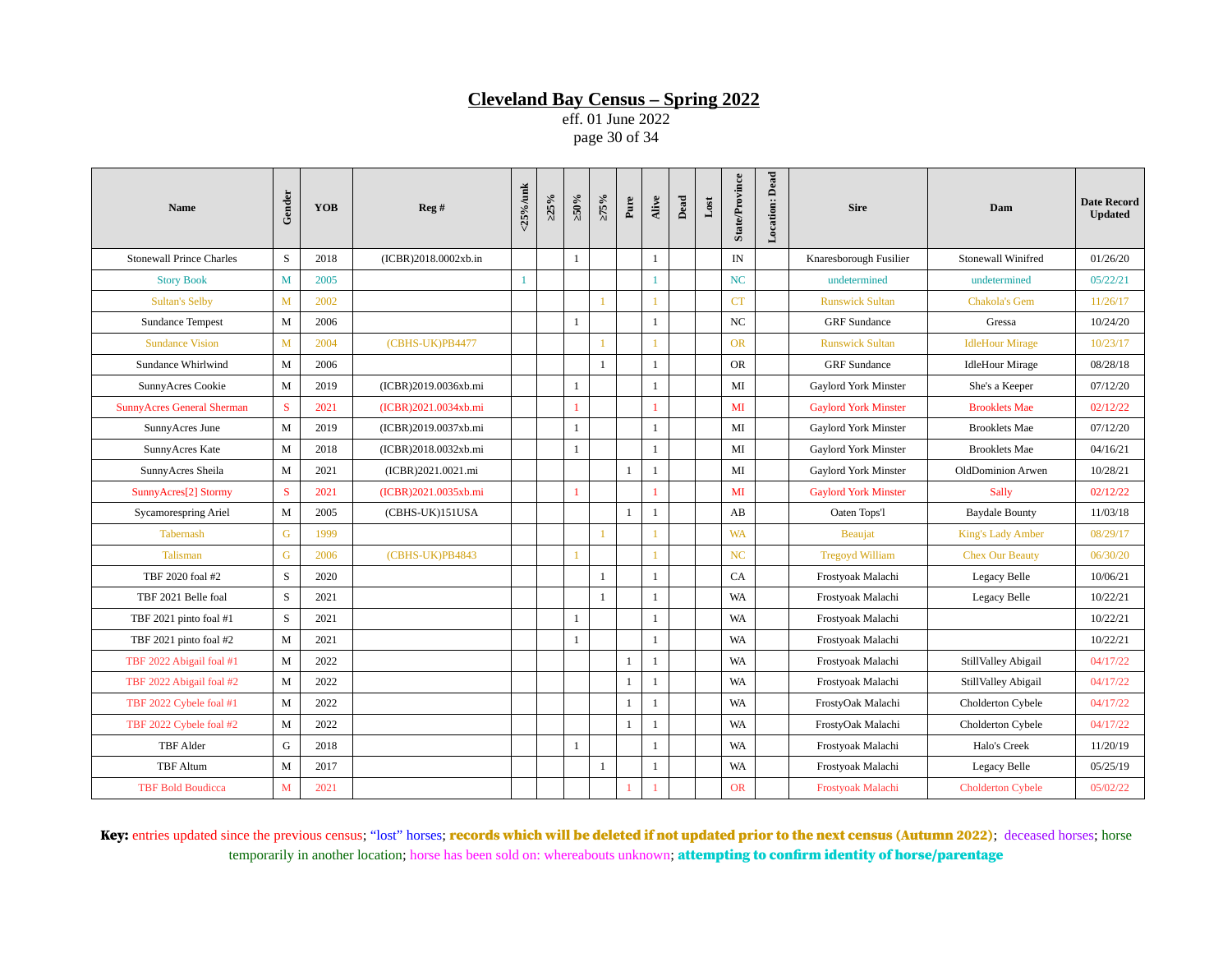eff. 01 June 2022 page 31 of 34

| <b>Name</b>                                    | Gender       | <b>YOB</b> | Reg#                 | <25%/unk | $>25\%$      | $\approx 0.95$ | $>75\%$      | Pure         | Alive        | Dead | $_{\rm Lost}$ | <b>State/Province</b> | <b>Location: Dead</b> | <b>Sire</b>                   | Dam                             | <b>Date Record</b><br><b>Updated</b> |
|------------------------------------------------|--------------|------------|----------------------|----------|--------------|----------------|--------------|--------------|--------------|------|---------------|-----------------------|-----------------------|-------------------------------|---------------------------------|--------------------------------------|
| <b>TBF Contender</b>                           | S            | 2020       | (CBHS)PB5277         |          |              |                | $\mathbf{1}$ |              | 1            |      |               | <b>WA</b>             |                       | Frostyoak Malachi             | <b>Legacy Maybelle</b>          | 10/06/21                             |
| <b>TBF Cormac</b>                              | G            | 2013       |                      |          |              |                |              |              |              |      |               | <b>WA</b>             |                       | <b>TBF Sweet Independence</b> | <b>Legacy Belle</b>             | 08/22/17                             |
| TBF Extraordinary Emma                         | M            | 2019       | (CBHS)PB5225         |          |              |                | $\mathbf{1}$ |              | $\mathbf{1}$ |      |               | WA                    |                       | Frostyoak Malachi             | Legacy Belle                    | 10/25/20                             |
| <b>TBF Grand Bracken</b>                       | G            | 2017       |                      |          |              | $\overline{1}$ |              |              | 1            |      |               | <b>WA</b>             |                       | FrostyOak Malachi             | <b>Siaes of Dragonfly Acres</b> | 12/16/21                             |
| TBF Imposing Indra                             | M            | 2019       | (CBHS)PB5224         |          |              |                | $\,1\,$      |              | $\mathbf{1}$ |      |               | <b>WA</b>             |                       | Frostyoak Malachi             | Legacy Maybelle                 | 10/25/20                             |
| TBF Majestic Gift (Sequoia)                    | M            | 2007       | (CBHS-UK)PB4643      |          |              | $\mathbf{1}$   |              |              | $\mathbf{1}$ |      |               | <b>OR</b>             |                       | <b>TBF Fancy Fellow</b>       | Kenley Leeward Spirit           | 12/01/21                             |
| <b>TBF Maverick</b>                            | S            | 2017       |                      |          |              | $\mathbf{1}$   |              |              | $\mathbf{1}$ |      |               | <b>WA</b>             |                       | Frostyoak Malachi             | <b>Tink</b>                     | 11/18/17                             |
| <b>TBF Sweet Aedon</b>                         | G            | 2014       | (ACPS)               |          |              |                |              |              | $\mathbf{1}$ |      |               | ID                    |                       | <b>TBF Sweet Independence</b> | <b>Legacy Belle</b>             | 09/06/17                             |
| <b>TBF Sweet Harmony</b>                       | $\mathbf{M}$ | 2020       |                      |          |              | $\mathbf{1}$   |              |              | $\mathbf{1}$ |      |               | WA                    |                       | Frostyoak Malachi             | Halo's Creek                    | 01/08/21                             |
| <b>TBF Willow</b>                              | M            | 2017       |                      |          |              | 1              |              |              | $\mathbf{1}$ |      |               | WA                    |                       | Frostyoak Malachi             | <b>Pleasantstone Mirth</b>      | 08/22/17                             |
| <b>TBF Winner's Court</b>                      | G            | 1999       | (CBHS-UK)PB4137      |          | $\mathbf{1}$ |                |              |              | $\mathbf{1}$ |      |               | <b>WA</b>             |                       | <b>Center Court</b>           | Go To Helen                     | 05/01/22                             |
| That Southern Image                            | $\mathbf{M}$ | 2002       | (CBHS-UK)PB4374      |          | $\mathbf{1}$ |                |              |              | $\mathbf{1}$ |      |               | <b>TX</b>             |                       | Imagine That                  | Miss South Pass                 | 10/03/19                             |
| That's Adante's Image (Andante's<br>Image)     | G            | 2007       | (CBHS-UK)PB4613      | 1        |              |                |              |              | 1            |      |               | TX                    |                       | Linaro                        | By the Grace of That            | 02/01/22                             |
| That's Houdini                                 | G            | 2000       | (CBHS-UK)PB4266      |          | $\mathbf{1}$ |                |              |              | $\mathbf{1}$ |      |               | CA                    |                       | <b>Imagine That</b>           | Half as Much Again              | 10/09/17                             |
| The Duke of York                               | G            | 2019       | (ICBR)2019.0007xb.in |          |              | $\mathbf{1}$   |              |              | $\mathbf{1}$ |      |               | IN                    |                       | Gaylord Edward of York        | Jewel of Orion                  | 04/16/21                             |
| Thickley Norman                                | S            | 2000       | (CBHS-UK)2522        |          |              |                |              | $\mathbf{1}$ | $\mathbf{1}$ |      |               | <b>BC</b>             |                       | Wigginton Antonio             | Celebration                     | 02/02/19                             |
| Thompson 2017 colt                             | S            | 2017       |                      |          | $\mathbf{1}$ |                |              |              | $\mathbf{1}$ |      |               | <b>OR</b>             |                       |                               | <b>Shine</b>                    | 07/03/17                             |
| Thomsonbrook Queen's Saga                      | M            | 1998       | (CBHS-UK)2264        |          |              |                |              |              |              |      |               | NC                    |                       | <b>Forest Saga</b>            | <b>Turton Princess Royal</b>    | 10/23/17                             |
| <b>Thorncroft Foxhound</b>                     | G            | 2003       | (CBHS-UK)GRD228USA   |          |              |                |              |              | $\mathbf{1}$ |      |               | <b>MA</b>             |                       | <b>Stainmore Wolfhound</b>    | <b>Cholderton Cybele</b>        | 08/29/17                             |
| Thrill Seeker (fka FrostyOak<br>Questionairre) | S            | 2017       | (ICBR)2017.0015xc.pa |          | $\mathbf{1}$ |                |              |              | $\mathbf{1}$ |      |               | <b>PA</b>             |                       | All Eyez On Me                | Poetry in Motion                | 03/26/19                             |
| <b>Tide's End Mariner</b>                      | G            | 2004       | (CBHS-UK)PB4515      |          |              |                | $\mathbf{1}$ |              | $\mathbf{1}$ |      |               | ME                    |                       | <b>Runswick Sultan</b>        | Chakola's Jewel                 | 04/30/21                             |
| <b>Tiny's Shadowmere</b>                       | M            | 2008       |                      |          |              |                |              |              | 1            |      |               | PA                    |                       | Walter                        | <b>Unnamed Percheron mare</b>   | 04/08/22                             |
| <b>Tipperary Aslan</b>                         | G            | 2010       | (CBHS-UK)PB4958      |          |              |                | $\mathbf{1}$ |              |              |      | $\mathbf{1}$  |                       |                       | Pembridge Joshua              | Peyton (aka Tipperary Peyton)   | 10/06/21                             |
| <b>Tipperary Aynsley</b>                       | $\mathbf{M}$ | 2010       | (CBHS-UK)PB4959      |          |              | $\mathbf{1}$   |              |              | $\mathbf{1}$ |      |               | <b>SC</b>             |                       | Pembridge Joshua              | <b>Tipperary Maebh</b>          | 10/23/17                             |
| <b>TJ's Lasting Imprint</b>                    | G            | 1994       | (CBHS-UK)PB3525      |          |              |                |              |              |              |      |               | <b>MO</b>             |                       | <b>Beaujat</b>                | <b>Winloc's Nona</b>            | 10/23/17                             |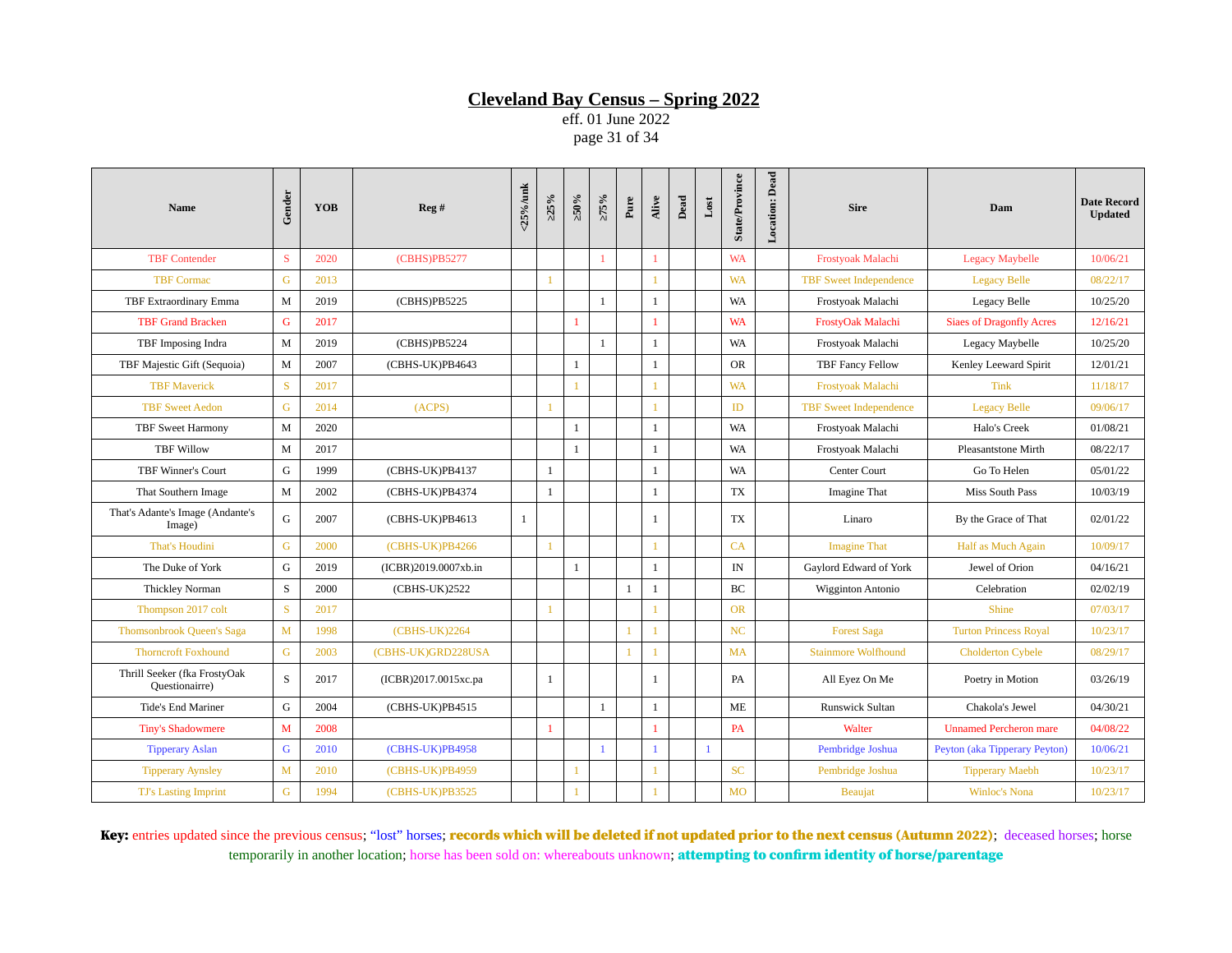eff. 01 June 2022 page 32 of 34

| <b>Name</b>                    | Gender       | <b>YOB</b> | Reg#                                 | <25%/unk | $>25\%$ | $\times 0.05$  | $>75\%$      | Pure         | Alive        | Dead         | $_{\rm Lost}$  | <b>State/Province</b> | Location: Dead | <b>Sire</b>                       | Dam                          | <b>Date Record</b><br><b>Updated</b> |
|--------------------------------|--------------|------------|--------------------------------------|----------|---------|----------------|--------------|--------------|--------------|--------------|----------------|-----------------------|----------------|-----------------------------------|------------------------------|--------------------------------------|
| <b>Toehold Torran</b>          | $\mathsf G$  | 2001       | (CBHS-UK)PB4425                      |          |         | $\mathbf{1}$   |              |              | 1            |              |                | <b>VA</b>             |                | <b>Levenmouth Gay Gordon</b>      | <b>Torsion Miss</b>          | 05/18/22                             |
| <b>Tom Hanks</b>               | G            | 2016       | CBHS(pending)                        |          |         |                | $\mathbf{1}$ |              | $\mathbf{1}$ |              |                | <b>ON</b>             |                | Belladonna Isaac                  | Cocoa                        | 01/14/21                             |
| Tomcat                         | G            | 2012       |                                      |          |         |                |              | $\mathbf{1}$ | $\mathbf{1}$ |              |                | AB                    |                | Warhawk                           | Eden Valley Illithia         | 07/25/20                             |
| <b>Tregoyd Borrower</b>        | S            | 2000       | (CBHS-UK)2524                        |          |         |                |              | 1            | $\mathbf{1}$ |              | $\overline{1}$ | NM                    |                | <b>Cholderton Whitethorn</b>      | <b>Tregoyd Suzy</b>          | 02/01/18                             |
| Tregoyd Journeyman             | S            | 1999       | (CBHS-UK)2499/<br>(ICBR)1999.0033.uk |          |         |                |              | $\mathbf{1}$ | $\mathbf{1}$ |              |                | <b>VA</b>             |                | Knaresborough Chancellor          | <b>Tregoyd Suzy</b>          | 10/06/21                             |
| <b>Tregoyd Promise</b>         | $\mathbf{M}$ | 1998       | (CBHS)2265                           |          |         |                |              |              |              |              |                | <b>VA</b>             |                | <b>Knaresborough Chancellor</b>   | <b>Tregoyd Suzy</b>          | 11/26/17                             |
| <b>Tregoyd Victoria</b>        | M            | 2003       | (CBHS)2385                           |          |         |                |              | $\mathbf{1}$ | $\mathbf{1}$ |              |                | MT                    |                | Cholderton Whitethorn             | <b>Tregoyd Vision</b>        | 10/23/17                             |
| Twinoaks Spinnaker             | M            | 2004       | (CBHS-UK)2439                        |          |         |                |              | $\mathbf{1}$ | 1            |              |                | WA                    |                | Laughton Saladin                  | A Kind of Magic              | 05/01/22                             |
| unnamed T. William colt b 2015 | S            | 2015       | n/r                                  |          |         | 1              |              |              | $\mathbf{1}$ |              |                | MT                    |                | Tregoyd William                   |                              | 08/02/19                             |
| <b>Uppersprings Princess</b>   | M            | 2013       |                                      |          |         |                |              | $\mathbf{1}$ |              | $\mathbf{1}$ |                |                       | <b>OH</b>      | <b>Foxhollow Seafarer</b>         | <b>Holmside Poppy</b>        | 05/01/22                             |
| Vanderbay Deja Ve              | G            | 2014       |                                      |          |         | 1              |              |              | $\mathbf{1}$ |              |                | FL                    |                | PetersCreek Royal Saga            | Nikita                       | 04/21/17                             |
| VanderBay Genesis              | M            | 2012       |                                      |          |         | 1              |              |              | $\mathbf{1}$ |              |                | FL                    |                | <b>Bensington Bluestone</b>       | <b>Magic River Dancer</b>    | 04/20/18                             |
| VanderBay Sagacious            | G            | 2012       |                                      |          |         | $\mathbf{1}$   |              |              | $\mathbf{1}$ |              |                | FL                    |                | PetersCreek Royal Saga            | Nikita                       | 04/20/18                             |
| Venus BV                       | M            | 2008       | (CBHS-UK)USA238                      |          |         |                |              | $\mathbf{1}$ | $\mathbf{1}$ |              |                | MD                    |                | Tregoyd Journeyman                | Carolina Rainbow             | 04/01/17                             |
| <b>Visionaries Mateo</b>       | ${\bf S}$    | 2021       |                                      |          |         | $\overline{1}$ |              |              | $\mathbf{1}$ |              |                | <b>GA</b>             |                | <b>Bayfield Bodhi</b>             | <b>Visionaries Matriarch</b> | 08/31/21                             |
| Visionary's Katalyst           | S            | 2020       |                                      |          |         | $\mathbf{1}$   |              |              | $\mathbf{1}$ |              |                | GA                    |                | Bayfield Bodhi                    | Katcando                     | 01/16/21                             |
| <b>Visionaries Revolution</b>  | S            | 2021       |                                      |          |         | 1              |              |              | 1            |              |                | <b>GA</b>             |                | <b>Bayfield Bodhi</b>             | Jugs                         | 03/16/22                             |
| Warhawk                        | G            | 2009       | (CBHS-UK)204CAN                      |          |         |                |              | $\mathbf{1}$ | $\mathbf{1}$ |              |                | AB                    |                | <b>Borderfame Prince Charming</b> | <b>Sycamorespring Ariel</b>  | 10/23/17                             |
| <b>Watson's Ameree</b>         | S            | 2003       |                                      |          |         |                |              |              |              |              |                | <b>ON</b>             |                | <b>Starlane Lieutenant</b>        |                              | 10/23/17                             |
| <b>Watson's Amirah</b>         | M            | 2003       | (CBHS-UK)PB4737                      |          |         | 1              |              |              | $\mathbf{1}$ |              |                | NH                    |                | Starlane Lieutenant               | Maude                        | 08/28/18                             |
| <b>Watson's Aspen</b>          | M            | 2003       |                                      |          |         |                |              |              | $\mathbf{1}$ |              |                | <b>ON</b>             |                | <b>Starlane Lieutenant</b>        |                              | 11/26/17                             |
| <b>Watson's Astrid</b>         | $\mathbf{M}$ | 2003       |                                      |          |         | $\mathbf{1}$   |              |              | $\mathbf{1}$ |              |                | <b>ON</b>             |                | <b>Starlane Lieutenant</b>        |                              | 11/26/17                             |
| <b>Watson's Autumn</b>         | M            | 2003       |                                      |          |         | $\mathbf{1}$   |              |              | $\mathbf{1}$ |              |                | <b>VT</b>             |                | <b>Starlane Lieutenant</b>        |                              | 11/26/17                             |
| <b>Watson's Bejing</b>         | $\mathbf{M}$ | 20         |                                      |          |         |                |              |              | $\mathbf{1}$ |              |                | <b>OR</b>             |                | <b>Starlane Lieutenant</b>        |                              | 10/23/17                             |
| Whiskeycreek Madison           | M            | 2003       | (CBHS-UK)PB4484                      |          |         | $\mathbf{1}$   |              |              | $\mathbf{1}$ |              |                | MD                    |                | Ramblers Renown                   | Sunday Social                | 04/05/18                             |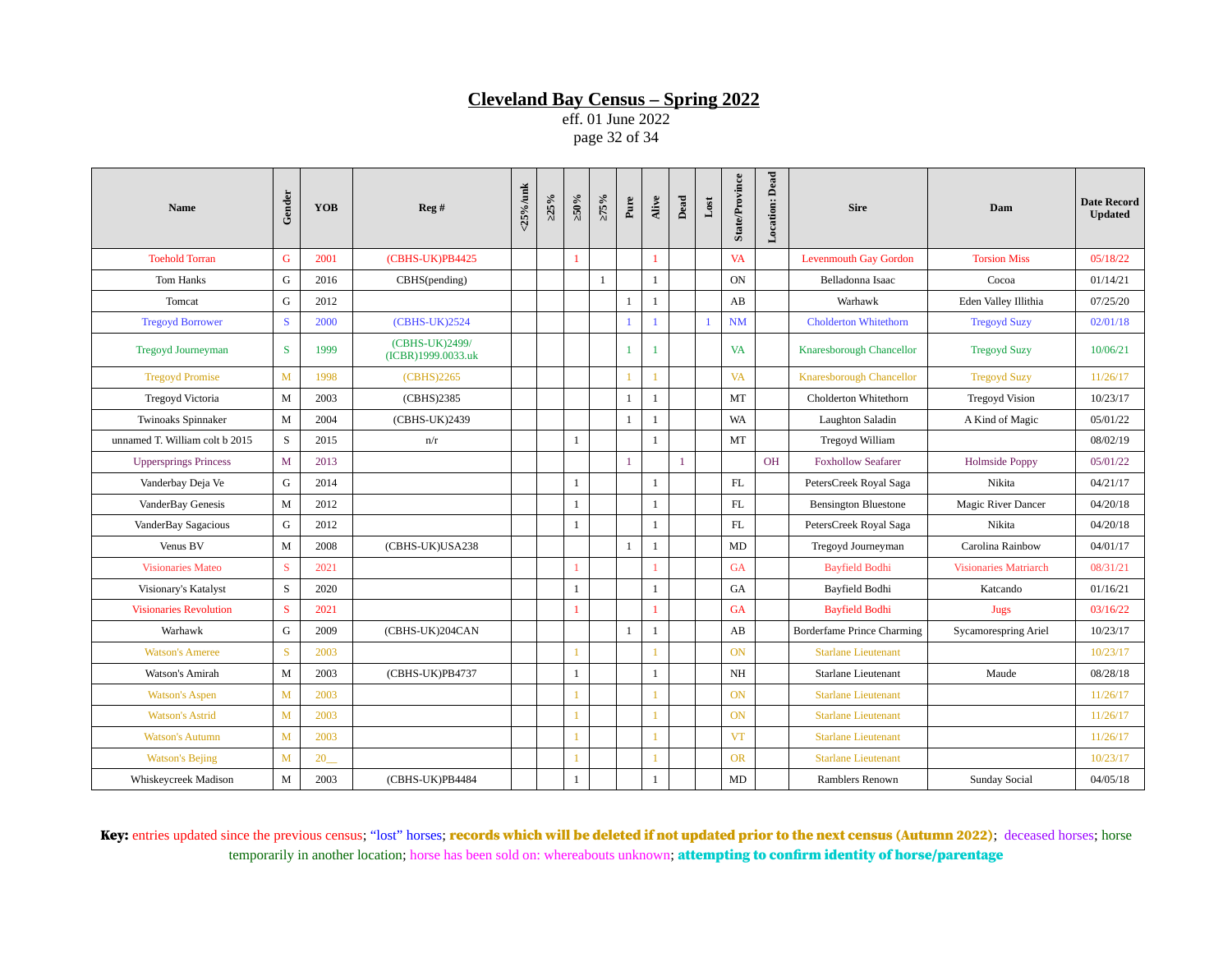eff. 01 June 2022 page 33 of 34

| <b>Name</b>                                     | Gender       | <b>YOB</b> | Reg #                                    | <25%/unk | $>25\%$ | $\approx 0.95$ | $>75\%$      | Pure           | Alive        | $_{\rm Dead}$ | $_{\rm Lost}$ | <b>State/Province</b> | <b>Location: Dead</b> | <b>Sire</b>                  | Dam                          | <b>Date Record</b><br><b>Updated</b> |
|-------------------------------------------------|--------------|------------|------------------------------------------|----------|---------|----------------|--------------|----------------|--------------|---------------|---------------|-----------------------|-----------------------|------------------------------|------------------------------|--------------------------------------|
| Wilhelmina (f/k/a Anarra)                       | M            | 2004       | (CBHS-UK)PB4429                          |          |         |                |              |                |              |               |               |                       | AZ                    | <b>Tregoyd William</b>       | Willow                       | 05/06/22                             |
| William's Angel                                 | M            | 2003       | (CBHS-UK)PB4214; (ISR)P 90-<br>18401-03: |          |         | $\mathbf{1}$   |              |                | $\mathbf{1}$ |               |               | <b>OR</b>             |                       | Tregoyd William              | Angel in Flight              | 04/02/18                             |
| Williamsburg 2022 foal #4                       | M            | 2022       |                                          |          |         |                |              | 1              |              |               |               | <b>VA</b>             |                       | Pembridge Joshua             | <b>OldDominion Isolde</b>    | 05/10/22                             |
| Williamsburg 2022 foal #5                       | S            | 2022       |                                          |          |         |                |              | $\overline{1}$ | 1            |               |               | <b>VA</b>             |                       | <b>Idlehour Lion's Share</b> | <b>EpiphanyBay Constance</b> | 05/10/22                             |
| Williamsburg Bryhn's Patriot Heart              | M            | 2021       |                                          |          |         |                |              | $\mathbf{1}$   | $\mathbf{1}$ |               |               | VA                    |                       | Lord Brigadoon               | Penrose Bayberry             | 09/29/21                             |
| Williamsburg Fearnought                         | G            | 2019       | (CBHS)USA307                             |          |         |                |              | $\mathbf{1}$   | $\mathbf{1}$ |               |               | VA                    |                       | Stainmore Wolfhound          | Olddominion Isolde           | 09/29/21                             |
| <b>Williamsburg First Lady</b>                  | $\mathbf{M}$ | 2021       |                                          |          |         |                |              | 1              | $\mathbf{1}$ |               |               | <b>NY</b>             |                       | <b>WindyDay Shakespeare</b>  | <b>OldDominion Epona</b>     | 05/06/22                             |
| Williamsburg Freedom's Flame                    | ${\bf S}$    | 2021       | (CBHS-UK)USA331                          |          |         |                |              | 1              | $\mathbf{1}$ |               |               | MT                    |                       | Galveston                    | <b>Epiphanybay Constance</b> | 06/01/22                             |
| Williamsburg Galen                              | S            | 2021       |                                          |          |         |                | $\mathbf{1}$ |                | $\mathbf{1}$ |               |               | VA                    |                       | Knaresborough Fusilier       | Elpis                        | 09/29/21                             |
| Williamsburg Janus                              | G            | 2019       | (CBHS)USA308                             |          |         |                |              | $\mathbf{1}$   | 1            |               |               | VA                    |                       | Lord Brigadoon               | Penrose Willow               | 10/02/21                             |
| Williamsburg Miss Independence                  | M            | 2021       |                                          |          |         |                | $\mathbf{1}$ |                | $\mathbf{1}$ |               |               | VA                    |                       | <b>IdleHour Lion's Share</b> | Elpis                        | 09/01/21                             |
| Williamsburg Starlight                          | M            | 2021       |                                          |          |         |                | $\mathbf{1}$ |                | $\mathbf{1}$ |               |               | VA                    |                       | Lord Brigadoon               | Bayhill Gemma                | 05/22/21                             |
| Williamsburg Valiant                            | G            | 2019       | (CBHS)USA306                             |          |         |                |              | $\mathbf{1}$   | $\mathbf{1}$ |               |               | VA                    |                       | Lord Brigadoon               | Penrose Willow               | 04/24/21                             |
| Williamsburg W.A.R. Goodwin's<br><b>Victory</b> | S            | 2021       | (CBHS-UK)USA327                          |          |         |                |              | $\overline{1}$ |              |               |               | MT                    |                       | <b>Lord Brigadoon</b>        | <b>Penrose Bayberry</b>      | 06/01/22                             |
| Williamsburg Windmill Point                     | S            | 2021       | (CBHS-UK)USA332                          |          |         |                |              | $\overline{1}$ | $\mathbf{1}$ |               |               | MT                    |                       | <b>WindyDay Shakespeare</b>  | <b>Olddominion Isolde</b>    | 06/01/22                             |
| Willow                                          | M            |            |                                          |          |         | <sup>1</sup>   |              |                | $\mathbf{1}$ |               |               | <b>BC</b>             |                       | <b>Forest Fellow</b>         |                              | 07/12/21                             |
| <b>Willow Topaz</b>                             | M            | 2004       | (CBHS-UK)2408                            |          |         |                |              | $\mathbf{1}$   | $\mathbf{1}$ |               |               | UK                    |                       | <b>Bantry Bere</b>           | <b>Tregoyd Treasure</b>      | 08/06/17                             |
| <b>Willow Trenchet</b>                          | M            | 2005       | (CBHS)2450                               |          |         |                |              | $\mathbf{1}$   | 1            |               |               | UK                    |                       | <b>Bantry Bere</b>           | <b>Tregoyd Treasure</b>      | 08/06/17                             |
| WillowRun Connie                                | M            | 2021       | (ICBR)2021.0016xb.pa                     |          |         | 1              |              |                | $\mathbf{1}$ |               |               | PA                    |                       | OldDominion Lucan            | Sunshine Rei                 | 08/31/21                             |
| WillowRun Cruiser                               | G            | 2020       | (ICBR)2020.0029xb.pa                     |          |         | <sup>1</sup>   |              |                | $\mathbf{1}$ |               |               | PA                    |                       | OldDominion Lucan            | Sunshine Rei                 | 05/28/21                             |
| WillowRun Crystal                               | M            | 2018       | (ICBR)2018.0006xb.pa                     |          |         | 1              |              |                | $\mathbf{1}$ |               |               | PA                    |                       | Knaresborough Fusilier       | Sunshine Rei                 | 07/11/20                             |
| WillowRun Marble                                | M            | 2018       | (ICBR)2018.0007xb.pa                     |          |         | -1             |              |                | $\mathbf{1}$ |               |               | PA                    |                       | Knaresborough Fusilier       | Mable                        | 07/11/20                             |
| WillowRun Monarch                               | G            | 2019       | (ICBR)2019.0024xb.pa                     |          |         | 1              |              |                | $\mathbf{1}$ |               |               | PA                    |                       | OldDominion Lucan            | Mable                        | 05/28/21                             |
| WillowRun Monica                                | M            | 2020       | (ICBR)2020.0027xb.pa                     |          |         | $\mathbf{1}$   |              |                | $\mathbf{1}$ |               |               | PA                    |                       | OldDominion Lucan            | Mable                        | 10/29/20                             |
| WillowRun Montana                               | $\mathbf M$  | 2021       | (ICBR)2021.0015xb.pa                     |          |         | $\mathbf{1}$   |              |                | $\mathbf{1}$ |               |               | PA                    |                       | OldDominion Lucan            | Mable                        | 07/01/21                             |